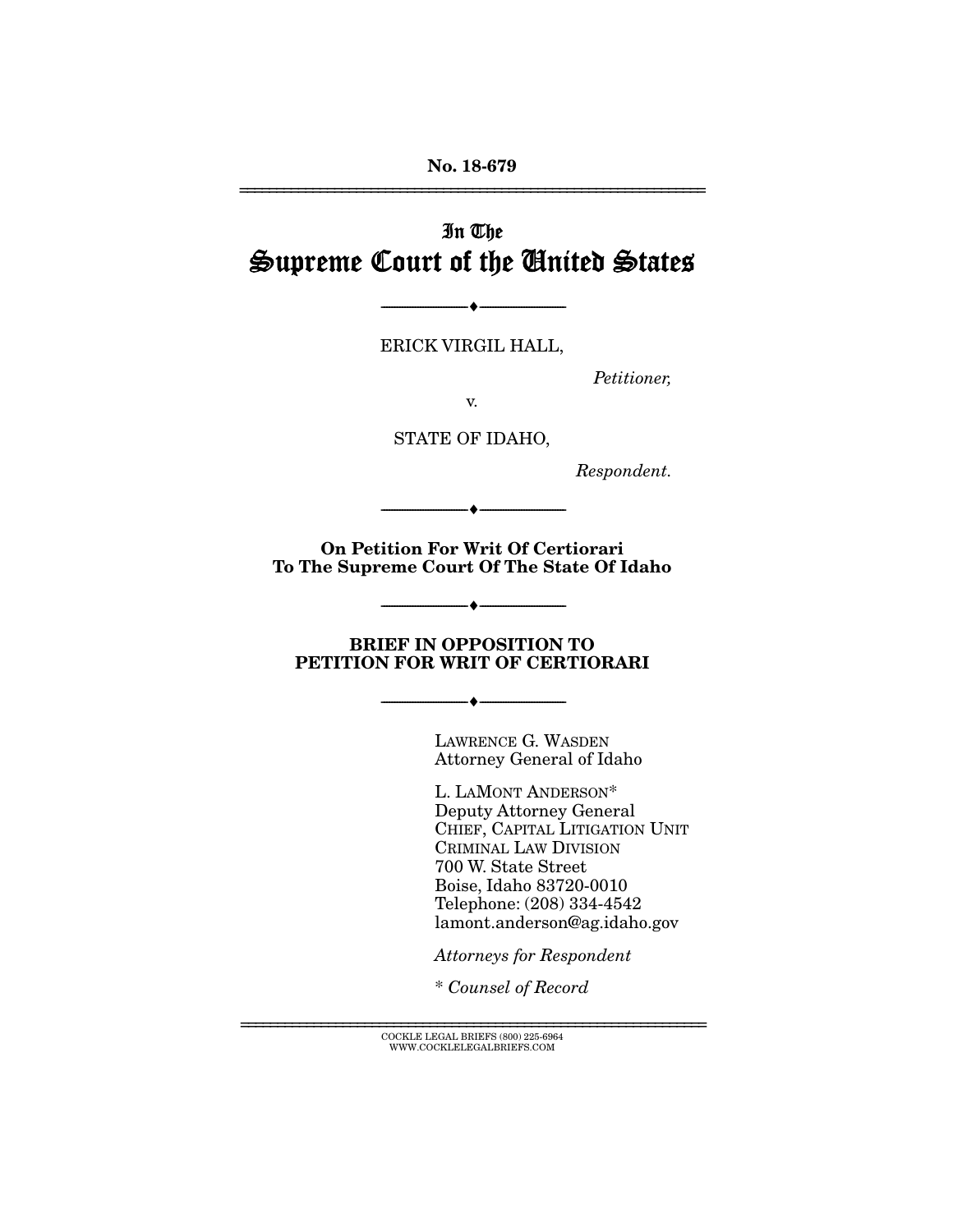#### CAPITAL CASE QUESTIONS PRESENTED

 Petitioner Erick Virgil Hall raises the following questions before this Court:

- 1. Whether certain of the "aggravating circumstances" used by Idaho to determine whether a defendant may be sentenced to death those that ask whether the crime was especially "heinous, atrocious or cruel, manifesting exceptional depravity"; whether the defendant exhibited "utter disregard for human life"; and whether the defendant "has exhibited a propensity to commit murder"—fail to provide sentencing juries with constitutionally adequate guidance.
- 2. Whether Idaho's felony-murder aggravating circumstance, which substantially duplicates the State's felony-murder statute, violates the constitutional requirement that Idaho sufficiently narrow the class of persons subject to the death penalty.

(Pet., p.i.)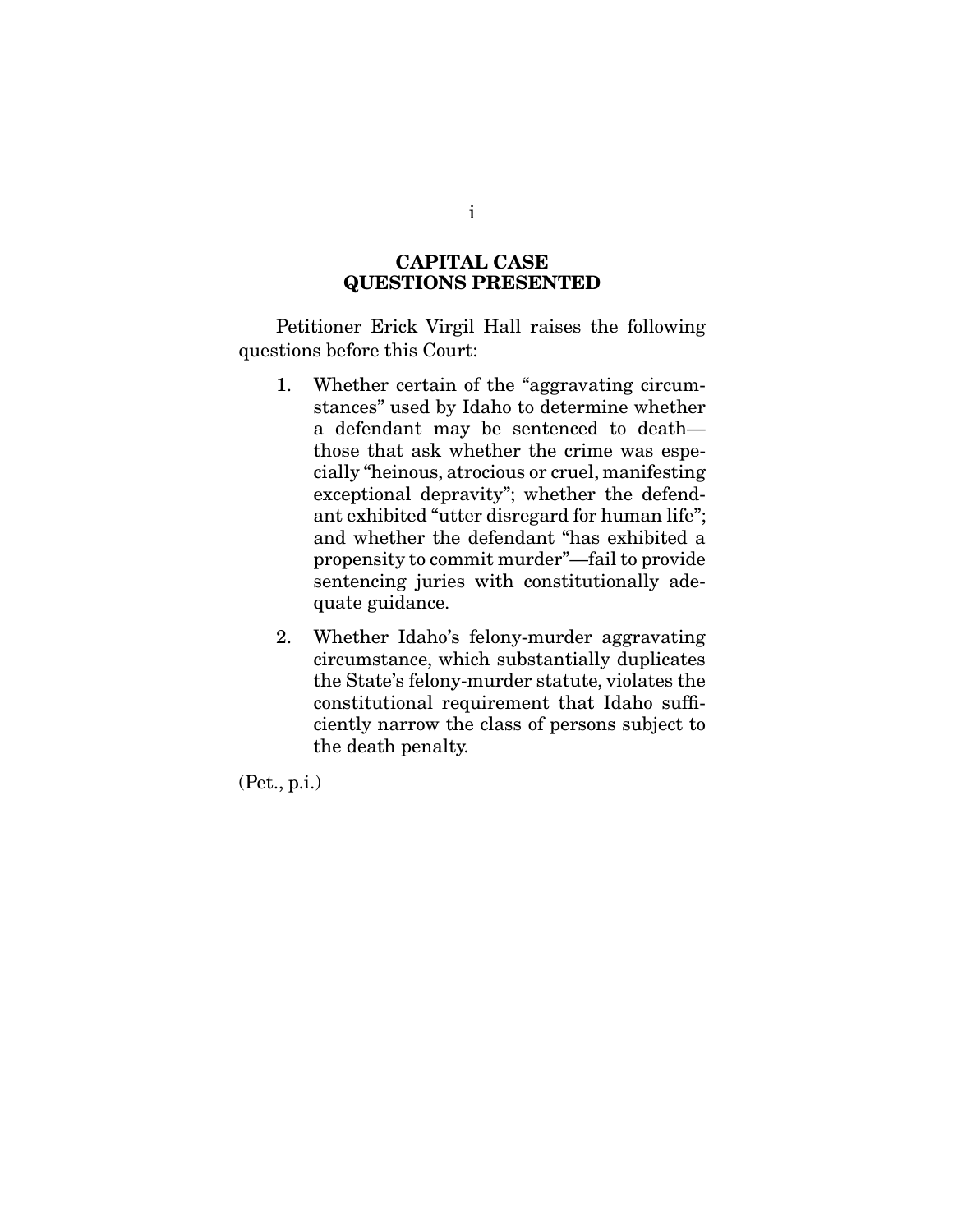# TABLE OF CONTENTS

|           |                                                                                                                        | Page           |
|-----------|------------------------------------------------------------------------------------------------------------------------|----------------|
|           |                                                                                                                        | $\mathbf{i}$   |
|           |                                                                                                                        | ii             |
|           |                                                                                                                        | iv             |
|           |                                                                                                                        | $\mathbf 1$    |
|           |                                                                                                                        | 3              |
| I.        | With Their Limiting Constructions,<br>Idaho's HAC, Utter Disregard And Pro-<br>pensity Aggravators Are Not Unconstitu- | $\overline{4}$ |
| А.        | Principles Of Law Governing Vague-<br>ness Challenges To Aggravators                                                   | $\overline{4}$ |
| <b>B.</b> | Idaho's Capital Sentencing Proce-                                                                                      | 6              |
| C.        | Certiorari Is Not Warranted Regard-<br>ing The HAC Aggravator And Its Lim-                                             | 8              |
| D.        | Certiorari Is Not Warranted Regard-<br>ing The Utter Disregard Or Propen-<br>sity Aggravators And Their Limiting       | 19             |
| II.       | Idaho's Felony-Murder Aggravator Suffi-<br>ciently Narrows The Class Of Killers Eli-<br>gible For The Death Penalty    | 26             |
| А.        | Hall Failed To Properly Raise The<br>Question Before The Idaho Supreme                                                 | 26             |
| В.        | Certiorari Is Not Warranted Regard-<br>ing The Felony-Murder Aggravator                                                | 29             |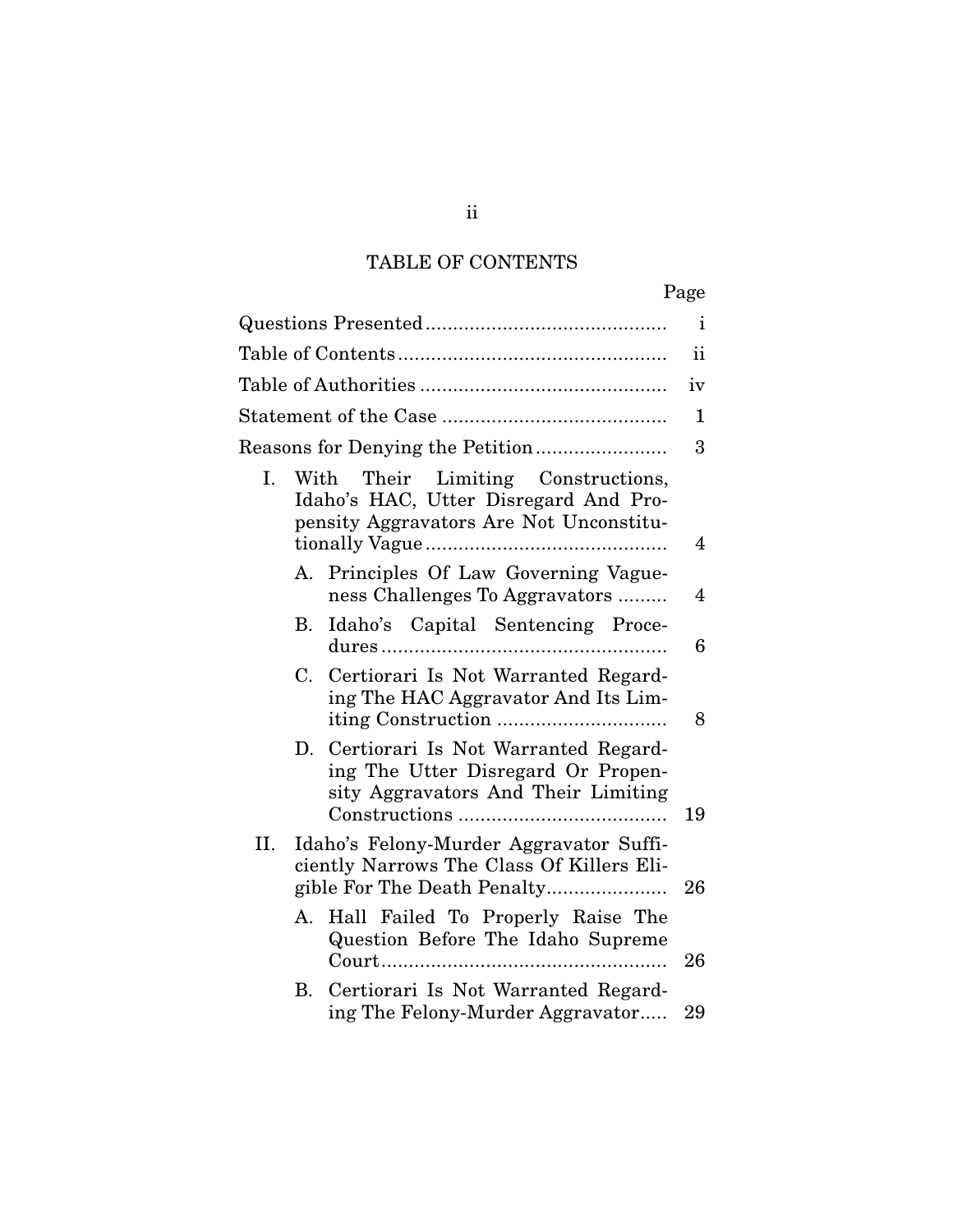### TABLE OF CONTENTS—Continued

Page 1. There Is No Division Among State Courts Or The Federal Circuits ...... 29 2. The Idaho Supreme Court's Decision Is Consistent With This Court's Precedent ........................................ 32

| III. This Is Not An Appropriate Case To Re- |  |
|---------------------------------------------|--|
|                                             |  |
|                                             |  |

iii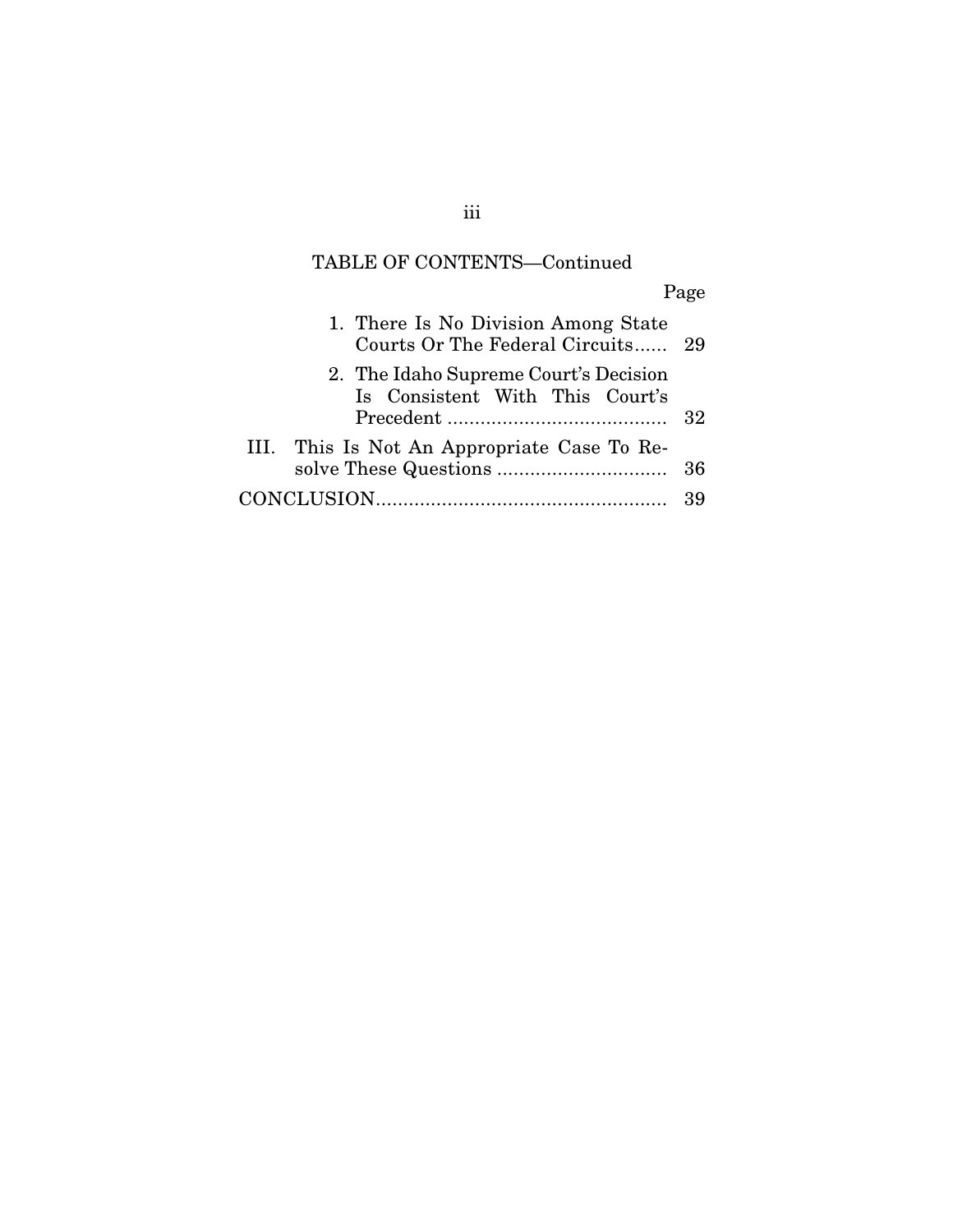# TABLE OF AUTHORITIES

Page

# **CASES**

| Adams v. Robertson, 520 U.S. 83 (1997)14            |
|-----------------------------------------------------|
|                                                     |
| Ballinger v. State, 667 So.2d 1242 (Miss. 1995)32   |
|                                                     |
| Brown v. Sanders, 546 U.S. 220 (2002) 38            |
| Byrne v. Butler, 845 F.2d 501 (5th Cir. 1988)32     |
| Cardinale v. Louisiana, 394 U.S. 437 (1969)26       |
| Chapman v. California, 386 U.S. 18 (1987)38         |
| Coe v. Bell, 161 F.3d 320 (6th Cir. 1998) 30, 32    |
| Collins v. Lockhart, 754 F.2d 258 (8th Cir. 1985)32 |
| Deputy v. Taylor, 19 F.3d 1485 (3d Cir. 1994) 32    |
| Engberg v. Meyer, 820 P.2d 70 (Wyo. 1991)31         |
| Enmund v. Florida, 458 U.S. 782 (1982)33, 34, 35    |
| Ferguson v. State, 642 A.2d 772 (Del. 1994)32       |
| Furman v. Georgia, 408 U.S. 238 (1972) 36           |
| Godfrey v. Georgia, 446 U.S. 420 (1980)5, 8, 17     |
| Gray v. Netherland, 518 U.S. 152 (1996)27           |
| Gregg v. Georgia, 428 U.S. 153 (1976)  4, 8, 16, 24 |
| Illinois v. Gates, 462 U.S. 213 (1983)13, 26        |
| In Re Williams, 898 F.3d 1098 (11th Cir. 2018)29    |
| Johnson v. Dugger, 932 F.2d 1360 (11th Cir.         |
|                                                     |

iv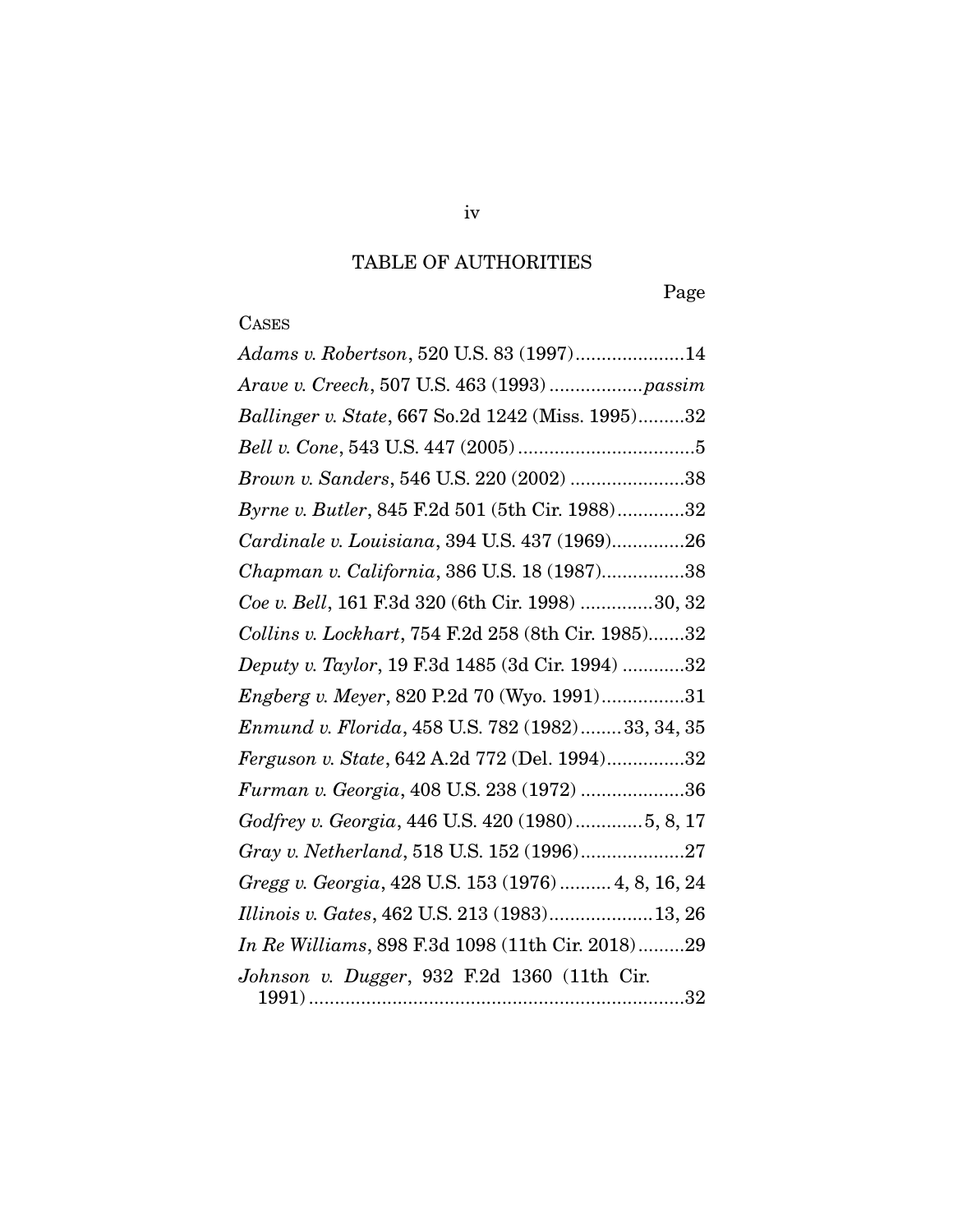| Julius v. Johnson, 840 F.2d 1533 (11th Cir. 1988) 32       |
|------------------------------------------------------------|
| Jurek v. Texas, 428 U.S. 262 (1976) 24, 25                 |
| Kansas v. Carr, __ U.S. __, 136 S.Ct. 633 (2016) 16, 38    |
| Leavitt v. Arave, 383 F.3d 809 (9th Cir. 2004)  12, 13, 15 |
| Lewis v. Jeffers, 497 U.S. 764 (1990) 4, 5                 |
| Loving v. U.S., 517 U.S. 748 (1996)33, 34                  |
| Lowenfield v. Phelps, 484 U.S. 231 (1988)passim            |
| Marshall v. Hendricks, 307 F.3d 36 (3d Cir.                |
| Maynard v. Cartwright, 486 U.S. 356 (1988) 3, 5, 11, 17    |
| McConnell v. State, 102 P.3d 606 (Nev.                     |
| Moore v. Clarke (Moore I), 904 F.2d 1226 (8th Cir.         |
| Moore v. Kinney (Moore II), 320 F.3d 767 (8th Cir.         |
| Oken v. State, 681 A.2d 30 (Md. 1996) 32                   |
| Page v. U.S., 715 A.2d 890 (D.C. 1998) 31                  |
| Perry v. Lockhart, 871 F.2d 1384 (8th Cir. 1985)32         |
| Proffitt v. Florida, 428 U.S. 242 (1976)passim             |
|                                                            |
| Richardson v. Marsh, 481 U.S. 200 (1987) 16                |
|                                                            |

v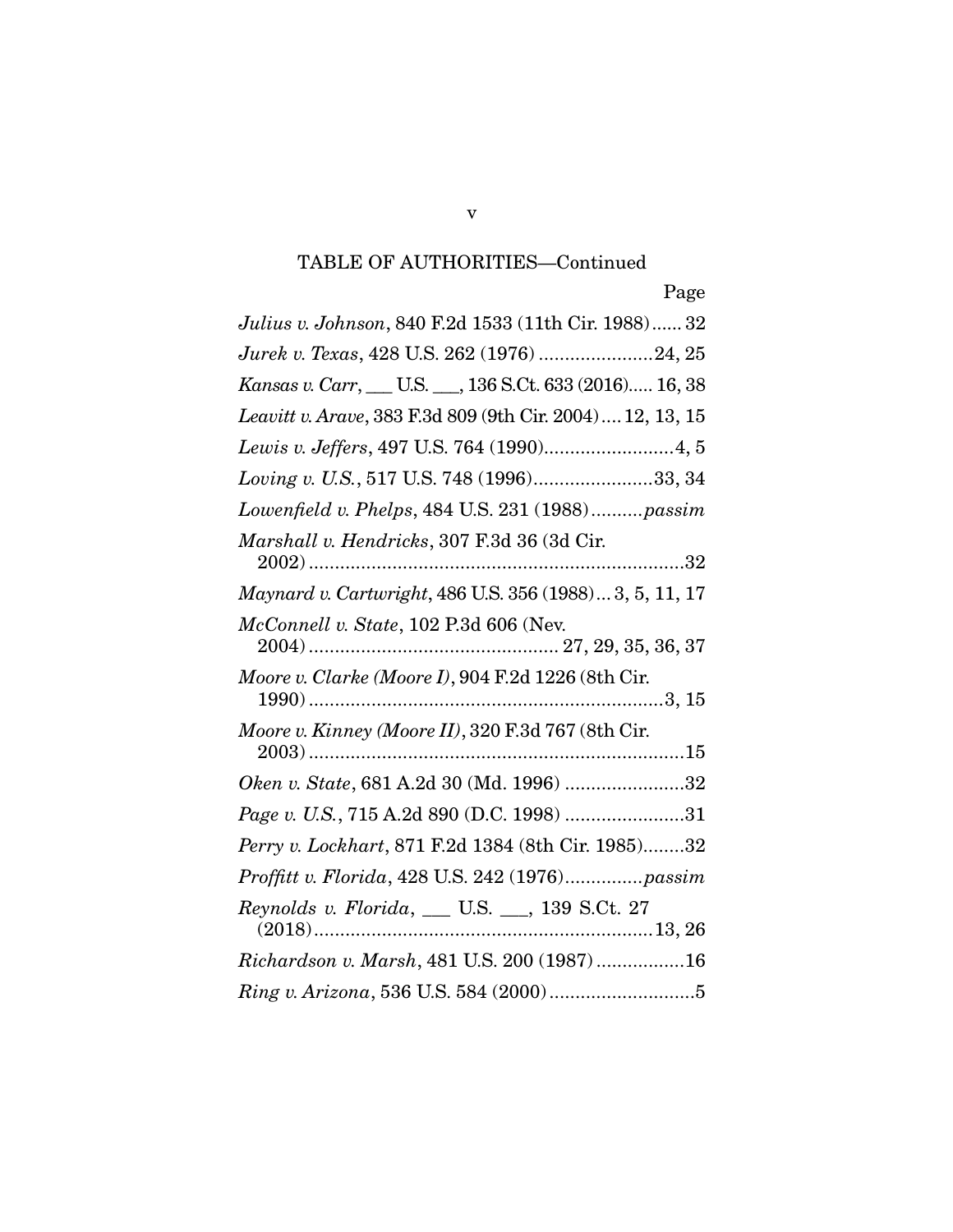| State v. Charboneau, 774 P.2d 299 (Idaho 1989)37                                            |
|---------------------------------------------------------------------------------------------|
| State v. Cherry, 257 S.E.2d 551 (N.C. 1979)30, 31                                           |
| State v. Creech, 670 P.2d 463 (Idaho 1983) 23                                               |
| State v. Dixon, 283 So.2d 1 (Fla. 1973)9, 10                                                |
| State v. Hairston, 988 P.2d 1170 (Idaho 1999)37                                             |
| State v. Howell, 868 S.W.2d 238 (Tenn. 1993)30                                              |
| State v. Middlebrooks, 840 S.W.2d 317 (Tenn.                                                |
| State v. Osborn, 631 P.2d 187 (Idaho 1981) passim                                           |
| State v. Santiago, 122 A.3d 1 (Conn. 2015)31                                                |
| State v. Santiago, 49 A.3d 566, 663 (Conn. 2012),<br>superseded in part on other grounds 31 |
| State v. Simants, 250 N.W.2d 881 (Neb. 1977)10                                              |
| State v. Walton, 769 P.2d 1017 (Ariz. 1989) 12                                              |
| Stebbing v. State, 473 A.2d 903 (Md. 1984)30                                                |
| Strayhorn v. Wyeth Pharmaceuticals, Inc., 737                                               |
| Tedder v. State, 322 So.2d 908 (Fla. 1975)10                                                |
| Tennessee v. Middlebrooks, 507 U.S. 1028 (1993)  36                                         |
| Tennessee v. Middlebrooks, 510 U.S. 124 (1993) 36                                           |
| Tison v. Arizona, 481 U.S. 137 (1987)33, 34, 35                                             |
| Tolan v. Cotton, 572 U.S. 650 (2014)19                                                      |
| Tuilaepa v. California, 512 U.S. 967 (1994) passim                                          |

vi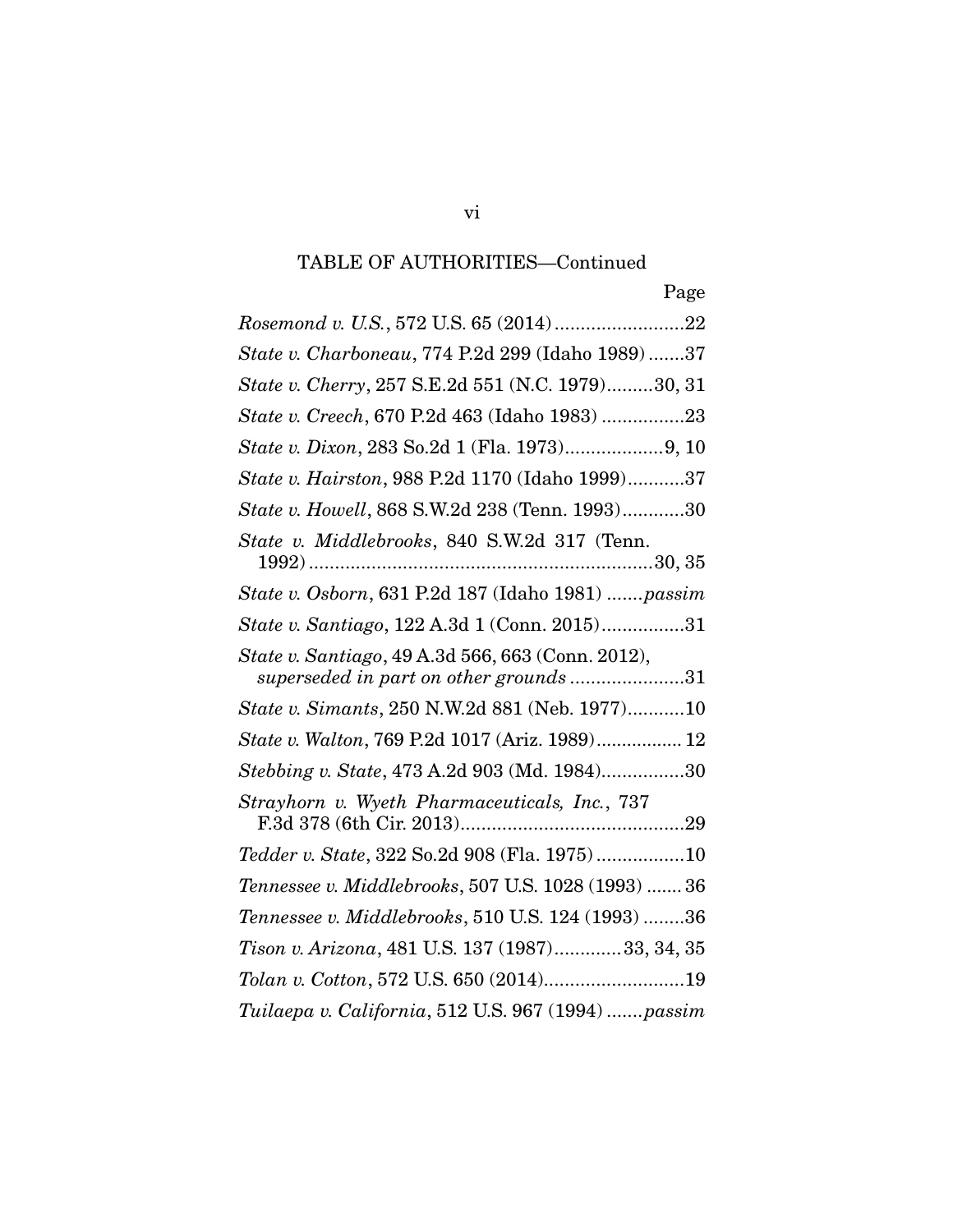Page

| U.S. v. Higgs, 353 F.3d 281 (4th Cir. 2003)31, 33  |  |
|----------------------------------------------------|--|
| U.S. v. Richards, 967 F.2d 1189 (8th Cir. 1992) 21 |  |
| U.S. v. Stefanik, 674 F.3d 71 (1st Cir. 2012)21    |  |
| Walton v. Arizona, 497 U.S. 639 (1990) passim      |  |
| Weeks v. Angelone, 528 U.S. 225 (2000)16           |  |
|                                                    |  |

### **STATUTES**

### vii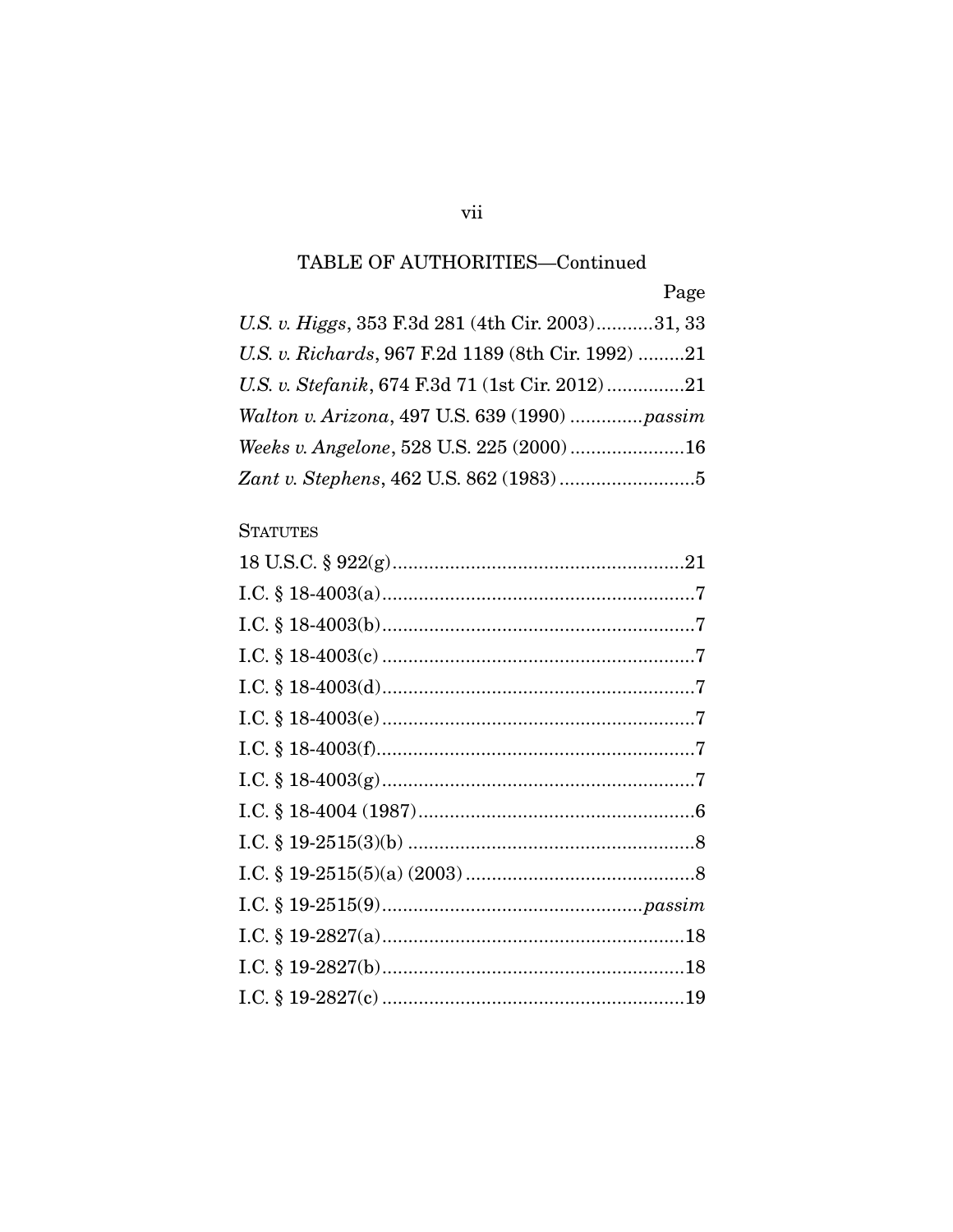|                          | Page |
|--------------------------|------|
| <b>RULES</b>             |      |
|                          |      |
|                          |      |
| <b>OTHER AUTHORITIES</b> |      |
|                          |      |
|                          |      |
|                          |      |
|                          |      |

### viii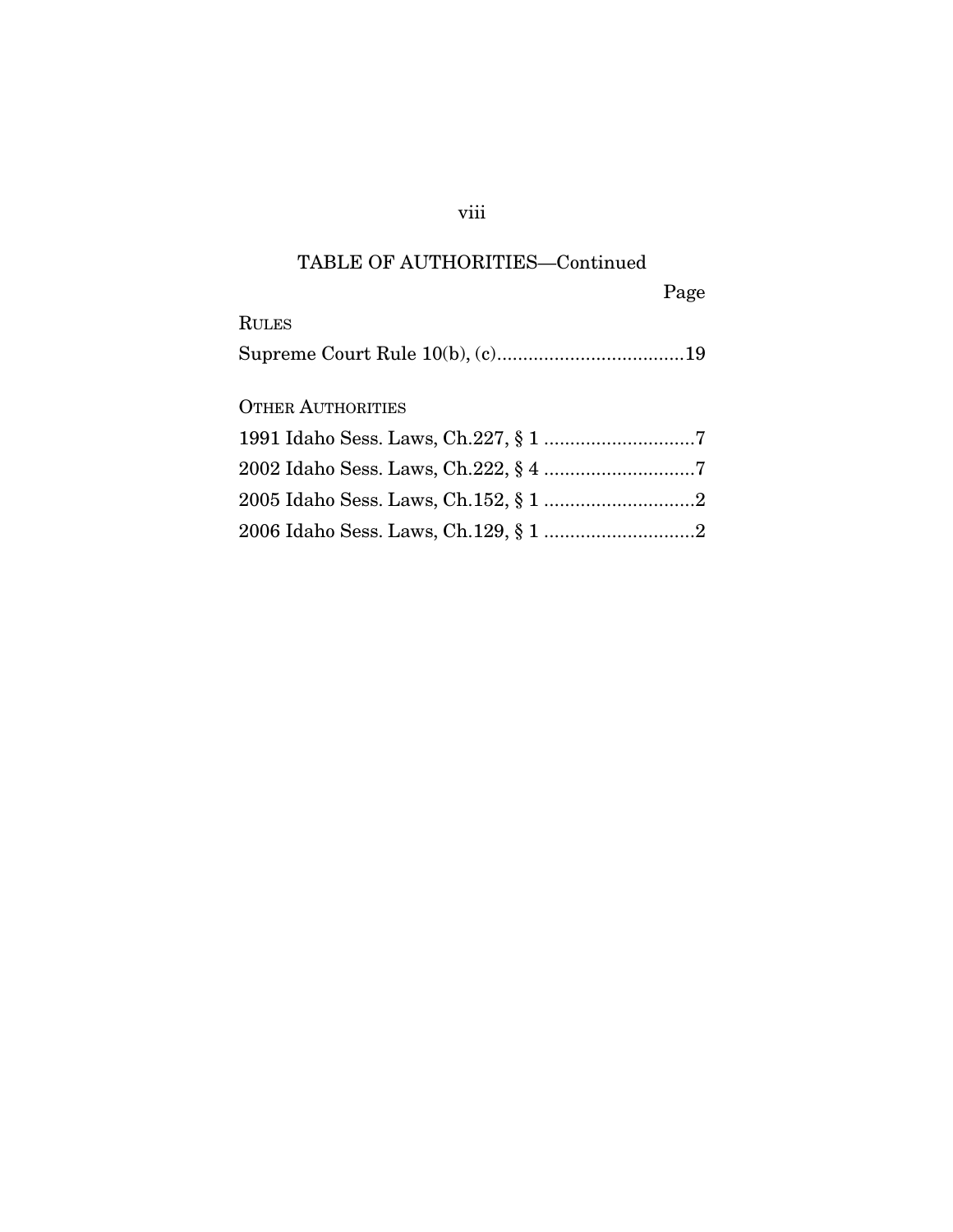#### STATEMENT OF THE CASE

 In September 2000, Lynn Henneman, a flight attendant from New York, disappeared after going for a walk on the Greenbelt in Boise, Idaho. (Pet's App., p.2a.) Two weeks later, Lynn's body was found floating in the Boise River with her black sweater tied tightly around her neck and her shirt tied around one of her wrists. (Id.) An autopsy revealed she likely died from strangulation. (Id.) No suspects were identified until 2003, when police were investigating another murder in the Boise foothills. (Id.) During the investigation of the second murder, Petitioner Erick Virgil Hall was questioned and provided a DNA sample that matched the DNA on the vaginal swabs earlier collected from Lynn's body. (Id., pp.2a-3a.)

 Hall was subsequently charged with first-degree murder under alternate theories that included premeditated murder and murder committed during a kidnapping and/or rape, first-degree kidnapping, and rape. (Id., pp.3a, 185a.) A jury convicted Hall of all three counts, including both theories of first-degree murder. (Id., pp.185a-187a.) After a special sentencing hearing, the same jury found four statutory aggravating factors, including: (1) "The murder was especially heinous, atrocious or cruel, manifesting exceptional depravity" ("HAC"); (2) "By the murder, or circumstances surrounding its commission, the defendant exhibited utter disregard for human life" ("utter disregard"); (3) "The murder was committed in the perpetration of, or attempt to perpetrate, arson, rape, robbery, burglary, kidnapping or mayhem and the defendant killed,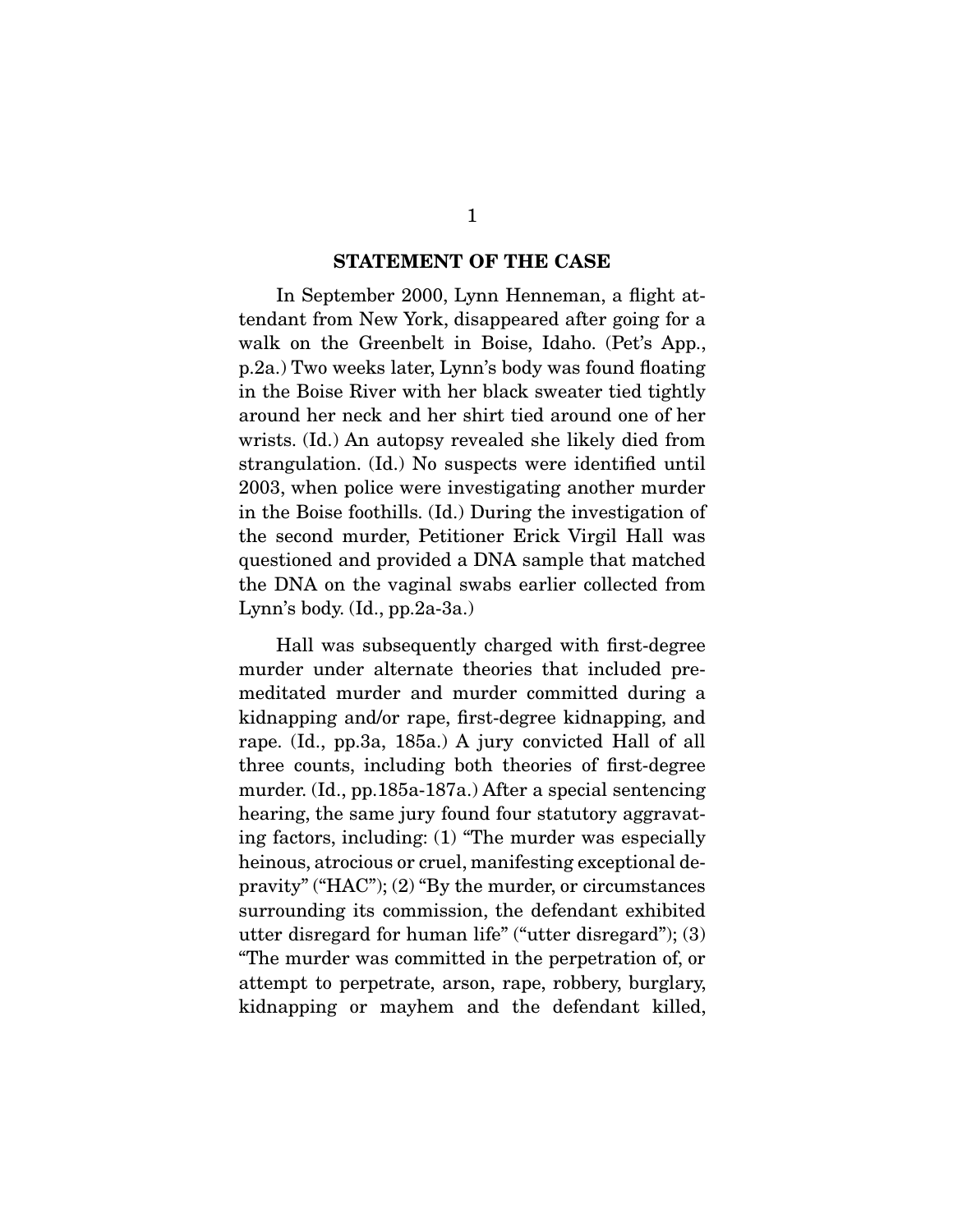intended a killing, or acted with reckless indifference to human life" ("felony-murder"); and (4) "The defendant, by prior conduct or conduct in the commission of the murder at hand, has exhibited a propensity to commit murder which will probably constitute a continuing threat to society" ("propensity"). (Id., pp.188a-189a) (*see also* I.C. § 19-2515(9)(e)-(h) (2003)).1 After the jury concluded that the collective mitigation weighed against the individual statutory aggravators did not make imposition of the death penalty unjust (id., pp.189a-191a), Hall was sentenced to death (id., pp.195a-197a).

 As part of a consolidated appeal, Hall contended three of the statutory aggravators—HAC, utter disregard, and propensity—are unconstitutionally vague because they allegedly "fail to provide the sentencing authority with sufficient guidance to avoid the arbitrary and capricious application of capital punishment in violation of the Eighth Amendment. (Pet's App., p.48a.) Hall further contended the felony-murder aggravator "does not meaningfully narrow the class of persons eligible for the death penalty in cases where the defendant is convicted on a felony-murder theory" (id., pp.54a-55a) because the felony-murder aggravator duplicates an element of the crime of first-degree murder (id., pp.54a-57a). The Idaho Supreme Court

<sup>&</sup>lt;sup>1</sup> The propensity aggravator was amended in 2005 after Hall's trial, 2005 Idaho Sess. Laws, Ch.152, § 1, pp.468-71, and renumbered in 2006. 2006 Idaho Sess. Laws, Ch.129, § 1, pp.375- 78. Therefore, the statutory provision Hall has provided is incorrect. (*See* Pet's App., pp.204a-205a.)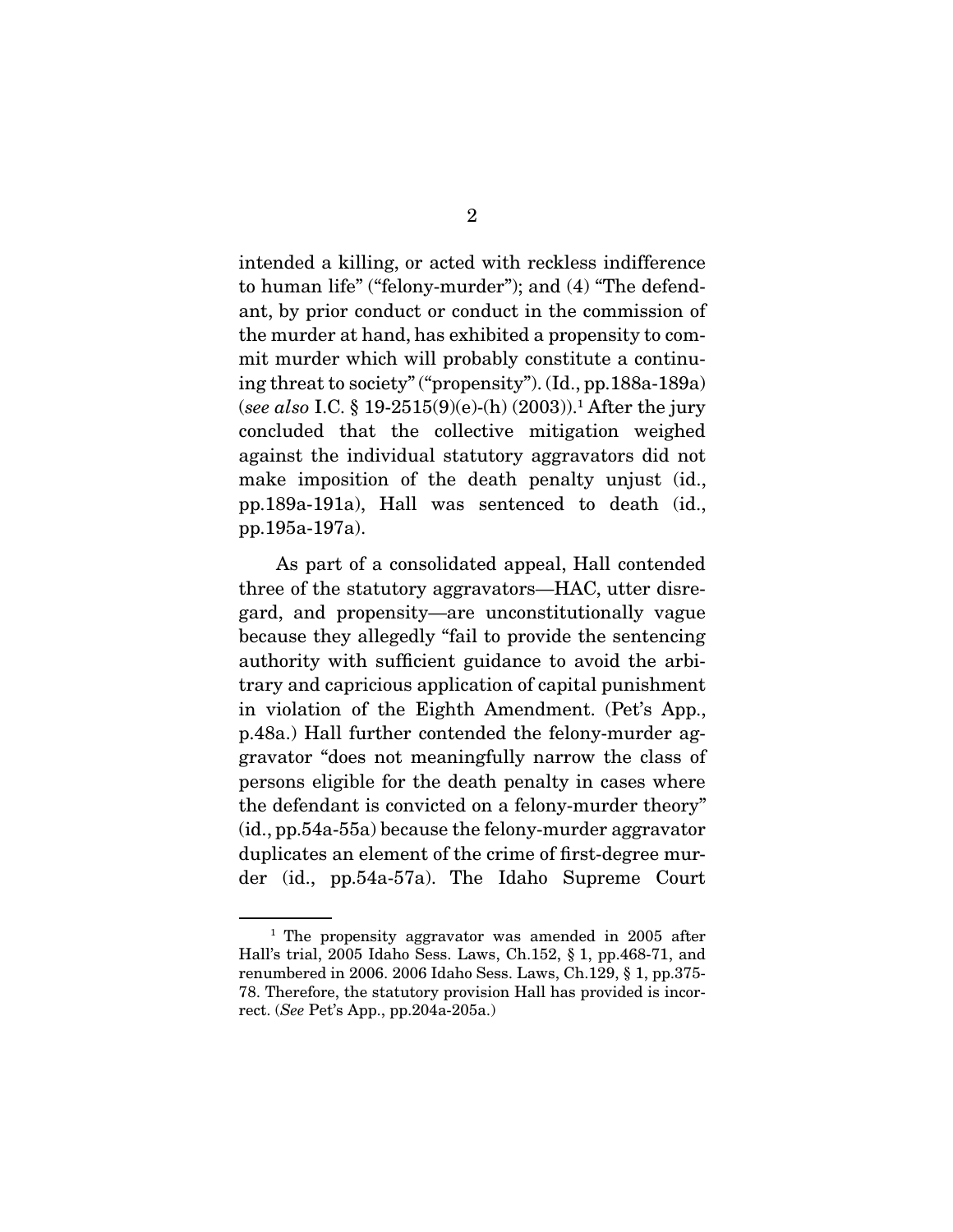rejected Hall's arguments and affirmed his convictions and sentences. (Id., pp.48a-57a.)

--------------------------------- ---------------------------------

REASONS FOR DENYING THE PETITION

 Hall contends Idaho's HAC aggravator contravenes *Maynard v. Cartwright*, 486 U.S. 356 (1988), conflicts with the Eighth Circuit's decision in *Moore v. Clark (Moore I)*, 904 F.2d 1226 (8th Cir. 1990), and fails to account for the change to jury sentencing. (Pet., pp.11-18.) Hall relies extensively upon Justice Kidwell's dissent in *Hall*. (*See* Pet's App., pp.175a-181a.) However, Justice Kidwell's analysis, as well as Hall's arguments, ignores important parts of the HAC narrowing construction adopted by the Idaho Supreme Court in *State v. Osborn*, 631 P.2d 187, 200 (Idaho 1981), and fails to recognize the presumption that juries follow the law as explained in the jury instructions. Consequently, Hall has failed to establish the HAC aggravator is contrary to *Maynard* or conflicts with *Moore*. Because Hall has also failed to establish this issue involves an important question of federal law or provides any other compelling reason, certiorari should be denied.

 Recognizing this Court has reasoned that Idaho's utter disregard aggravator is not unconstitutionally vague, *see Arave v. Creech*, 507 U.S. 463 (1993), Hall's argument regarding the utter disregard and propensity aggravators is based exclusively upon the fact that juries must now find statutory aggravators. (Pet.,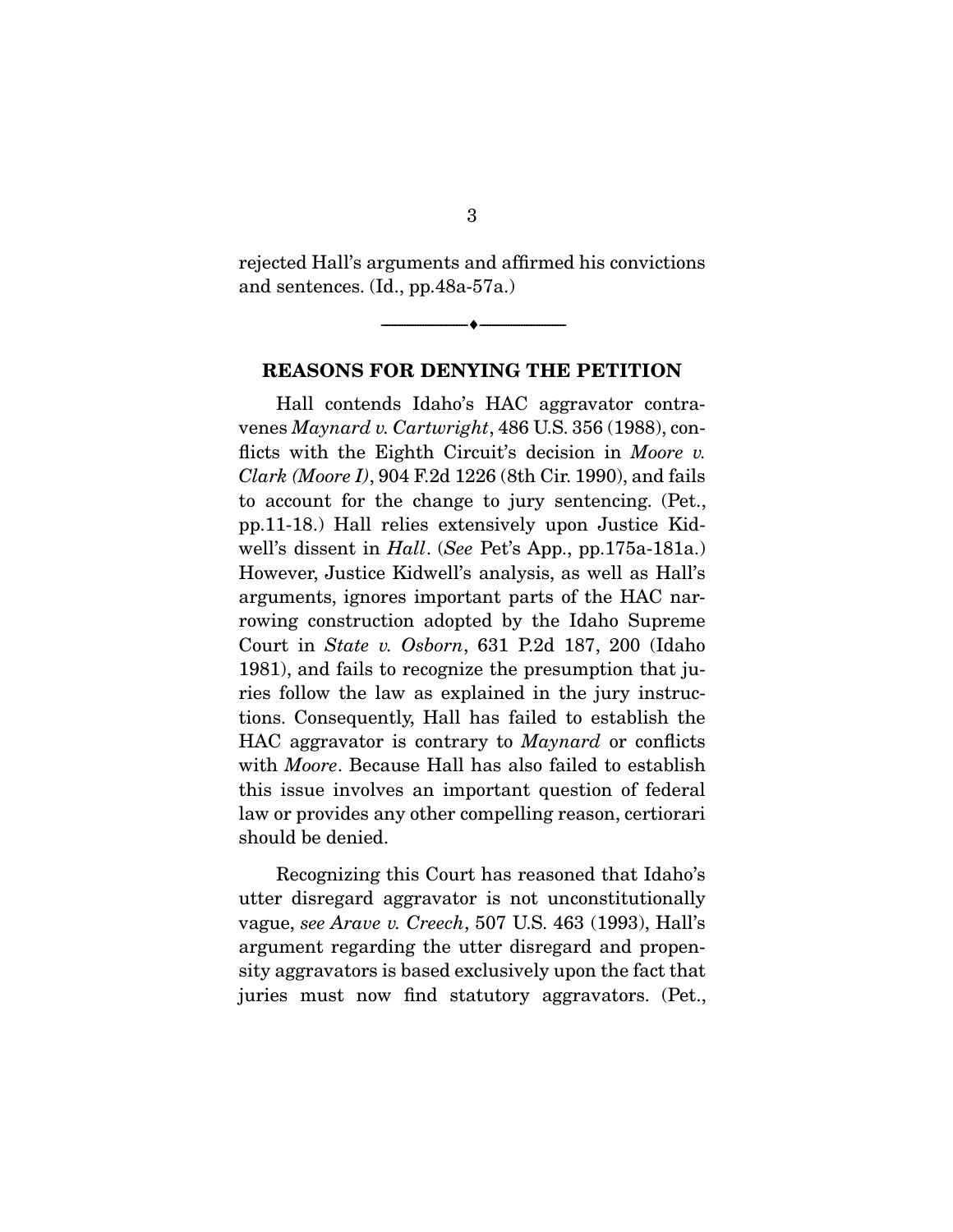pp.18-21.) Because the analysis in *Creech* was not based upon judge sentencing and juries are presumed to follow the jury instructions, Hall's argument fails. Moreover, based upon this Court's prior precedent, this issue does not involve an important question of federal law nor is there any other compelling reason for this Court to grant certiorari.

 Finally, Hall contends that Idaho's felony-murder aggravator fails to narrow the class of person eligible for the death penalty. However, the question as framed before this Court was not presented to the Idaho Supreme Court where the question was whether narrowing could occur when the felony-murder aggravator duplicates an element of first-degree murder. Irrespective, Hall has failed to establish this case is the proper vehicle to resolve the alleged split on the constitutionality of the felony-murder aggravator, particularly since any alleged error would be harmless since Hall was also convicted of premeditated murder and the jury found three other constitutional aggravators.

I.

#### With Their Limiting Constructions, Idaho's HAC, Utter Disregard And Propensity Aggravators Are Not Unconstitutionally Vague

#### A. Principles Of Law Governing Vagueness Challenges To Aggravators

 In *Lewis v. Jeffers*, 497 U.S. 764, 774 (1990) (quoting *Gregg v. Georgia*, 428 U.S. 153, 189 (1976) (opinion of Stewart, Powell, and Stevens, JJ.)), this Court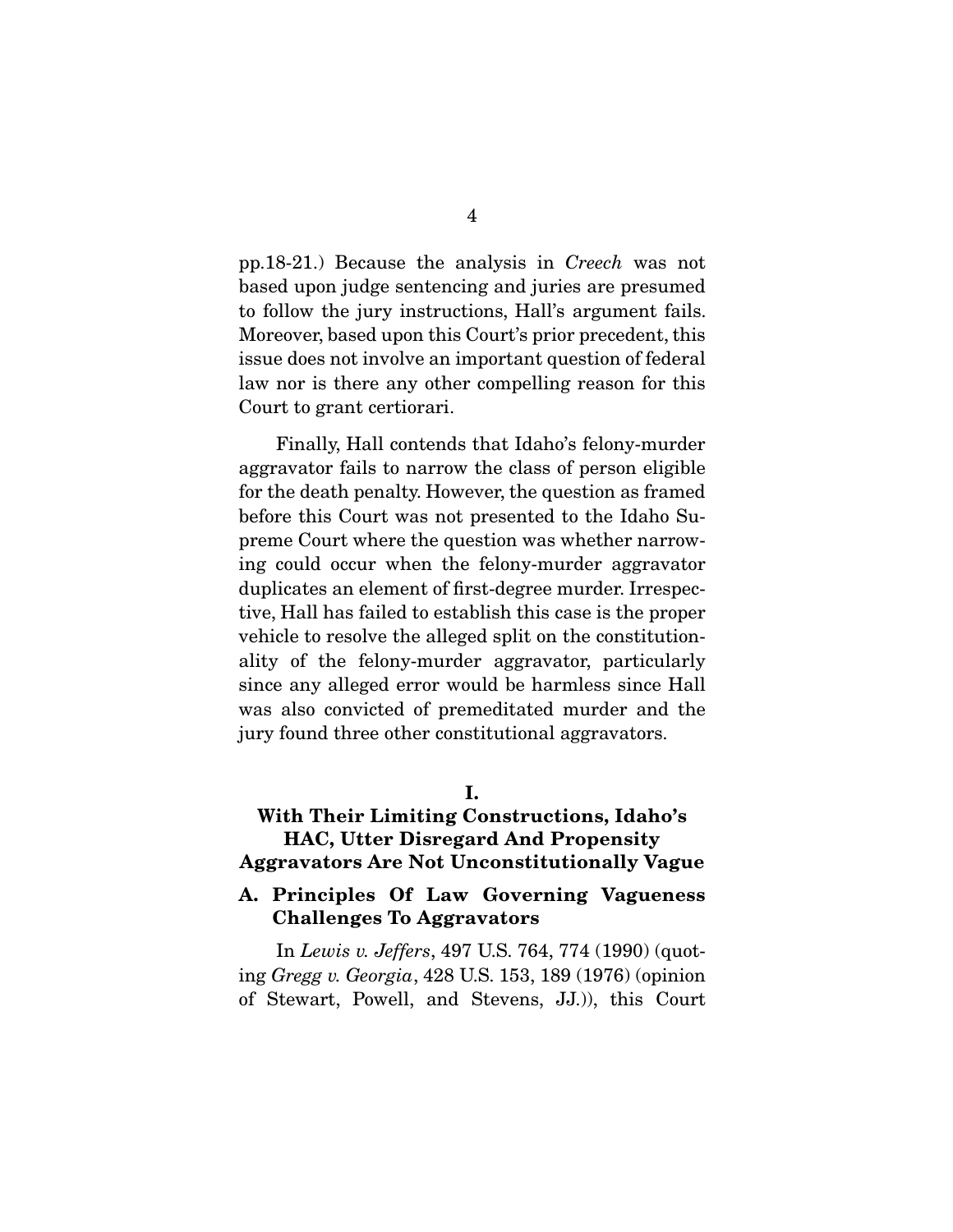reaffirmed the principle that, " 'where discretion is afforded a sentencing body on a matter so grave as the determination of whether a human life should be taken or spared, that discretion must be suitably directed and limited so as to minimize the risk of wholly arbitrary and capricious action.'" The state is required to "channel the sentencer's discretion by 'clear and objective standards' that provide 'specific and detailed guidance,' and 'make rationally reviewable the process for imposing a sentence of death.' " *Id*. (quoting *Godfrey v. Georgia*, 446 U.S. 420, 428 (1980)). These objective standards must narrow the class of people eligible for the death penalty. *Zant v. Stephens*, 462 U.S. 862, 877 (1983). The narrowing function may be provided in one of two ways: "The legislature may itself narrow the definition of capital offenses . . . so that the jury finding of guilt responds to this concern, or the legislature may more broadly define capital offenses and provide for the narrowing by jury findings of aggravating circumstances at the penalty phase." *Lowenfield v. Phelps*, 484 U.S. 231, 246 (1988).

 "Claims of vagueness directed at aggravating circumstances defined in capital punishment statutes are analyzed under the Eighth Amendment and characteristically assert that the challenged provision fails adequately to inform juries what they must find to impose the death penalty." *Maynard*, 486 U.S. at 361-62. As explained in *Bell v. Cone*, 543 U.S. 447, 453 (2005) (quoting *Walton v. Arizona*, 497 U.S. 639, 654 (1990) (emphasis in original), *overruled on other grounds*, *Ring v. Arizona*, 536 U.S. 584 (2000)), "The law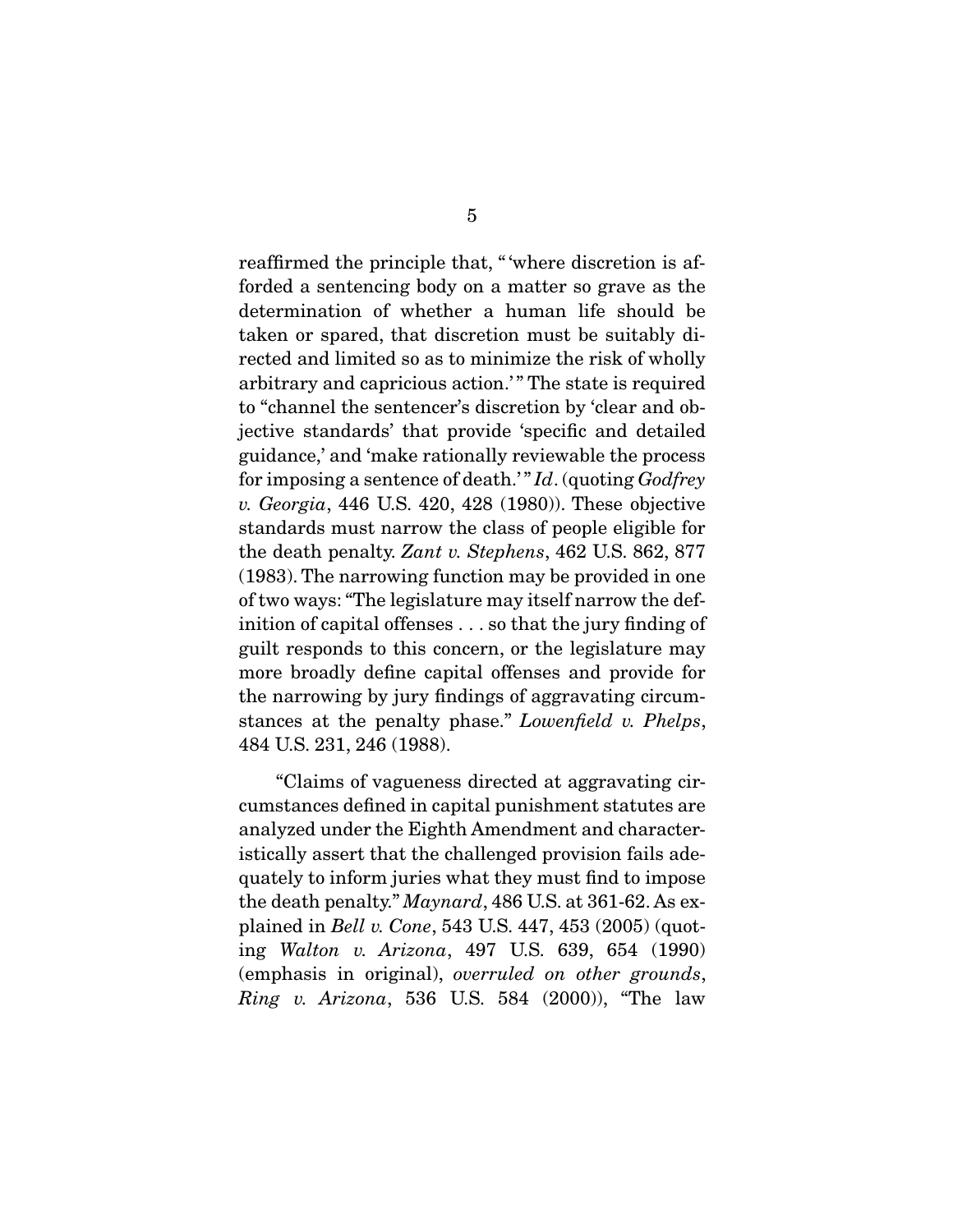governing vagueness challenges to statutory aggravating circumstances was summarized aptly in *Walton*":

 When a federal court is asked to review a state court's application of an individual statutory aggravating or mitigating circumstance in a particular case, it must first determine whether the statutory language defining the circumstance is itself too vague to provide any guidance to the sentencer. If so, then the federal court must attempt to determine whether the state courts have further defined the vague terms and, if they have done so, whether those definitions are constitutionally sufficient, i.e., whether they provide *some* guidance to the sentencer.

 "If the sentencer fairly could conclude that an aggravating circumstance applies to *every* defendant eligible for the death penalty, the circumstance is constitutionally infirm." *Creech*, 507 U.S. at 474 (emphasis in original). But when the state court has given "substance to the operative terms," the aggravator meets constitutional standards. *Walton*, 497 U.S. at 654.

#### B. Idaho's Capital Sentencing Procedures

 As recognized in *Creech*, 507 U.S. at 475 (citing I.C. § 18-4004 (1987)), "The class of murderers eligible for capital punishment under Idaho law is defined broadly to include all first-degree murderers." Likewise, "the category of first-degree murders is also broad" because it "includes premeditated murders and those carried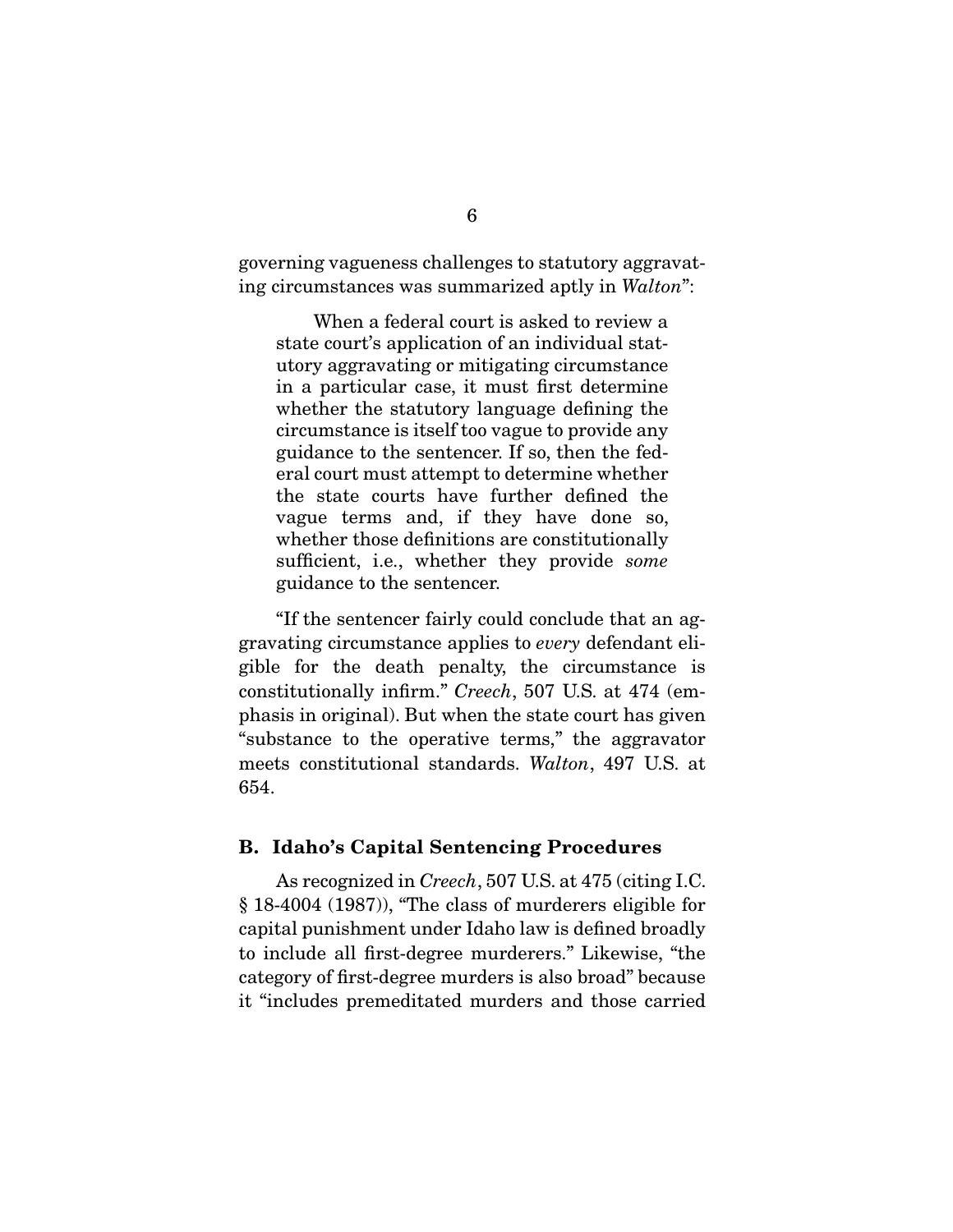out by means of poison, lying in wait, or certain kinds of torture." *Id*. (citing I.C. § 18-4003(a)). Additionally, "murders that otherwise would be classified as second degree, I.C.  $\S 18-4003(g)$ —including homicides committed without 'considerable provocation' or under circumstances demonstrating 'an abandoned and malignant heart' (a term of art that refers to unintentional homicide committed with extreme recklessness)—become first degree if they are accompanied by one of a number of enumerated circumstances." *Id*. (citation omitted). Examples include when the victim is a fellow prison inmate, I.C.  $\S$  18-4003(e), or a member of law enforcement or judicial officer performing official duties, § 18-4003(b); the defendant is serving a sentence for murder, § 18-4003(c); and when the murder occurs during a prison escape,  $\S$  18-4003(f), or the commission or attempted commission of arson, rape, robbery, burglary, kidnapping, or mayhem, § 18-4003(d). *Creech*, 507 U.S. at 475.2

 Because the class of murderers eligible for the death penalty is broad, Idaho utilizes "narrowing by jury findings of aggravating circumstances at the penalty phase." *See Lowenfield*, 484 U.S. at 246. After a murderer is adjudged guilty, "a special sentencing hearing" is "held promptly for the purpose of hearing all relevant evidence and arguments of counsel in

<sup>2</sup> Since *Creech* was issued, I.C. § 18-4003(d) was amended to include, "aggravated battery on a child under twelve (12) years of age," 1991 Idaho Sess. Laws, Ch.227, § 1, pp.546-47, and "an act of terrorism, as defined in section 18-8102, Idaho Code, or the use of a weapon of mass destruction, biological weapon or chemical weapon," 2002 Idaho Sess. Laws, Ch.222, § 4, p.627.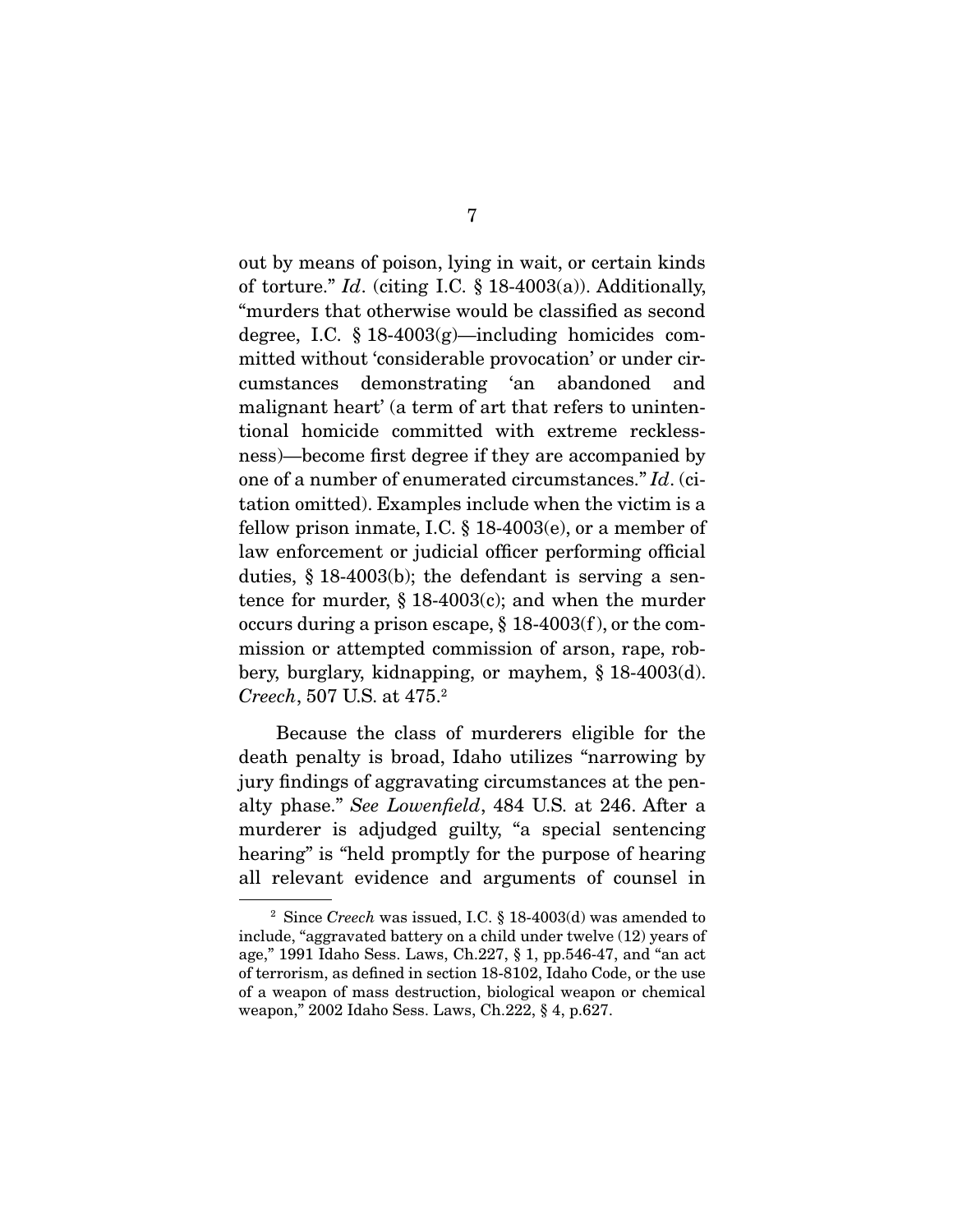aggravation and mitigation of the offense." I.C. § 19-  $2515(5)(a)$  (2003). The jury, or the court if a jury is waived, must unanimously find at least one statutory aggravator beyond a reasonable doubt before the death penalty may be imposed. I.C.  $\S$  19-2515(3)(b). When a statutory aggravating circumstance is found, "the defendant shall be sentenced to death unless mitigating circumstances which may be presented are found to be sufficiently compelling that the death penalty would be unjust." Id. The death penalty cannot be imposed unless the jury unanimously finds at least one statutory aggravating factor and unanimously finds the death penalty should be imposed. Id. At the time Hall murdered Lynn, Idaho had ten statutory aggravating factors, including the four listed above. I.C. § 19-  $2515(9)(a)-(j).$ 

### C. Certiorari Is Not Warranted Regarding The HAC Aggravator And Its Limiting Construction

 Idaho Code 19-2515(9)(e) states, "The murder was especially heinous, atrocious or cruel, manifesting exceptional depravity." In *Osborn*, 631 P.2d at 199, the Idaho Supreme Court, relying upon *Gregg*, 428 U.S. at 201, concluded that Idaho's HAC aggravator is "facially constitutional." However, relying upon *Godfrey*, 466 U.S. at 446, the court recognized it "must place a limiting construction upon these statutory aggravating circumstances so as to avoid the possibility of the application in an unconstitutional manner." *Osborn*, 631 P.2d at 200.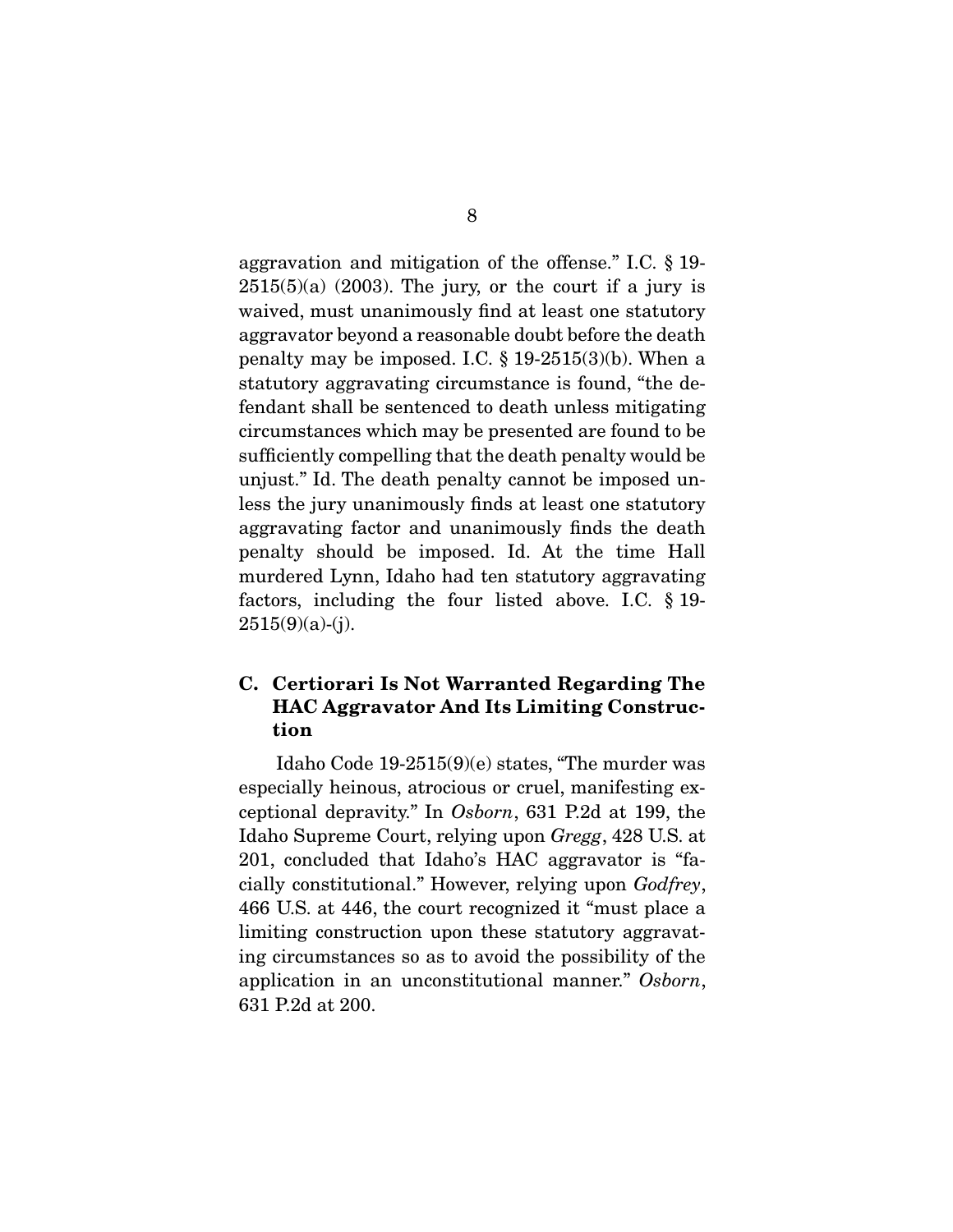Addressing the HAC aggravator, the Idaho Supreme Court looked to other jurisdictions that had an opportunity to construe similar language. In *State v. Dixon*, 283 So.2d 1 (Fla. 1973), the defendant challenged a statutory aggravator where "[t]he capital felony was especially heinous, atrocious or cruel." The Idaho Supreme Court adopted Florida's limitation for that phrase:

[W]e feel that the meaning of such terms is a matter of common knowledge, so that an ordinary man would not have to guess at what was intended. It is our interpretation that heinous means extremely wicked or shockingly evil; that atrocious means outrageously wicked and vile; and, that cruel means designed to inflict a high degree of pain with utter indifference to, or even enjoyment of, the suffering of others. What is intended to be included are those capital crimes where the actual commission of the capital felony was accompanied by such additional acts as to set the crime apart from the norm of capital felonies—the conscienceless or pitiless crime which is unnecessarily torturous to the victim*.*

*Osborn*, 631 P.2d at 200 (emphasis omitted) (quoting *Dixon*, 283 So.2d at 9).

 Importantly, the Idaho Supreme Court recognized the construction used in *Dixon* was approved by this Court in *Proffitt v. Florida*, 428 U.S. 242, 255-56 (1976). *Osborn*, 631 P.2d at 200. In *Proffitt*, this Court focused upon the Florida Supreme Court recognizing that the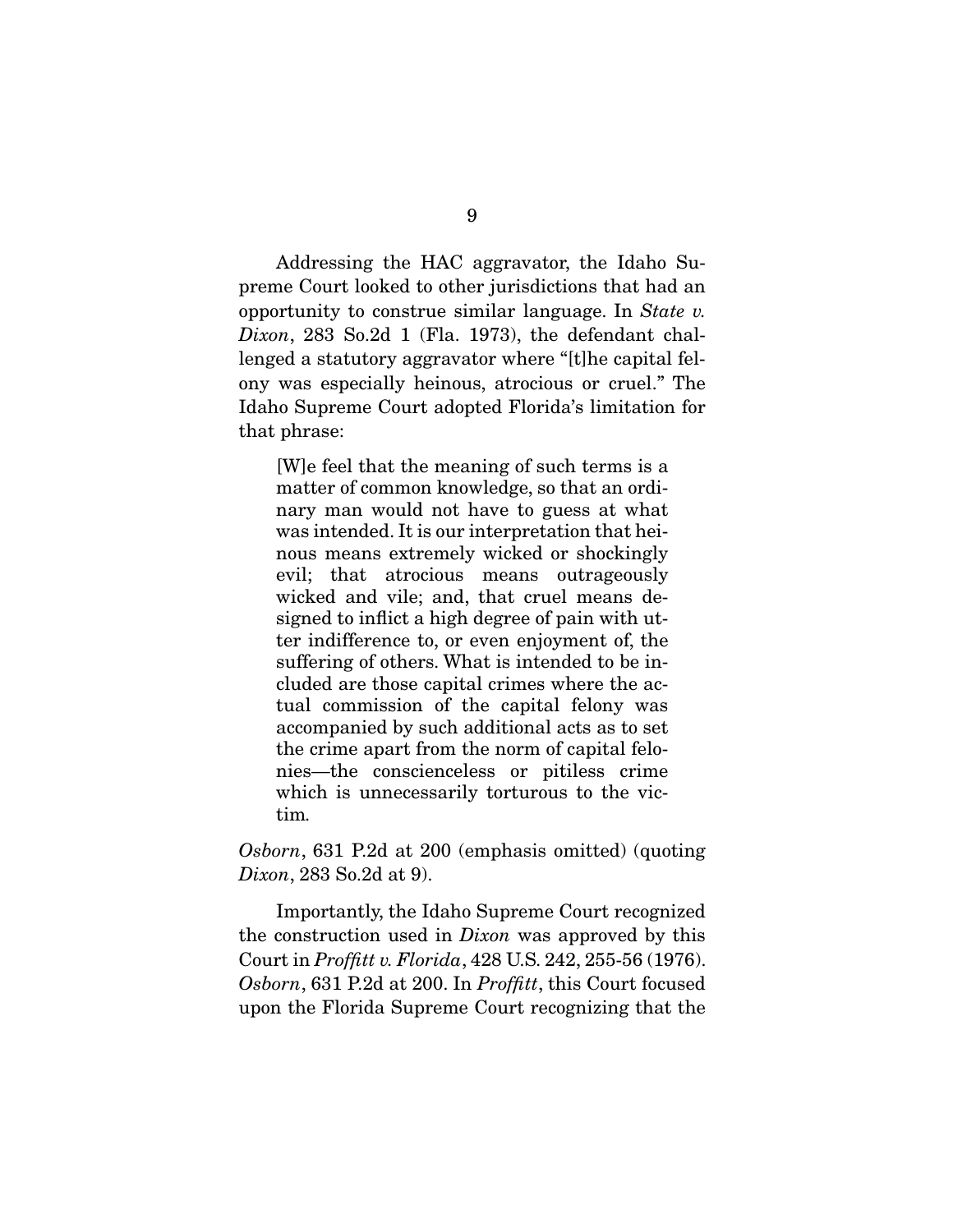Florida Legislature "intended something 'especially' heinous or cruel when it authorized the death penalty for first degree murder." 428 U.S. at 255 (quoting *Tedder v. State*, 322 So.2d 908, 910 (Fla. 1975)). "As a consequence, the court has indicated that the [HAC aggravator] is directed only at 'the conscienceless or pitiless crime which is unnecessarily torturous to the victim.' " *Id*. (quoting *Dixon*, 283 So.2d at 9).

 The Idaho Supreme Court also examined the phrase, "manifesting exceptional depravity." *Osborn*, 631 P.2d at 200. In *State v. Simants*, 250 N.W.2d 881, 891 (Neb. 1977), the Nebraska Supreme Court stated:

In interpreting this portion of the statute, the key word is "exceptional." It might be argued that every murder involves depravity. The use of the word "exceptional," however, confines it only to those situations where depravity is apparent to such an extent as to obviously offend all standards of morality and intelligence.

 Adopting the definitions from *Dixon* and *Simants*, the Idaho Supreme Court concluded:

With these constructions, i.e., that the murder must be accompanied by acts setting it apart from the norm of murders and that its commission manifest such depravity as to offend all standards of morality and intelligence, the aggravating circumstance contained in I.C.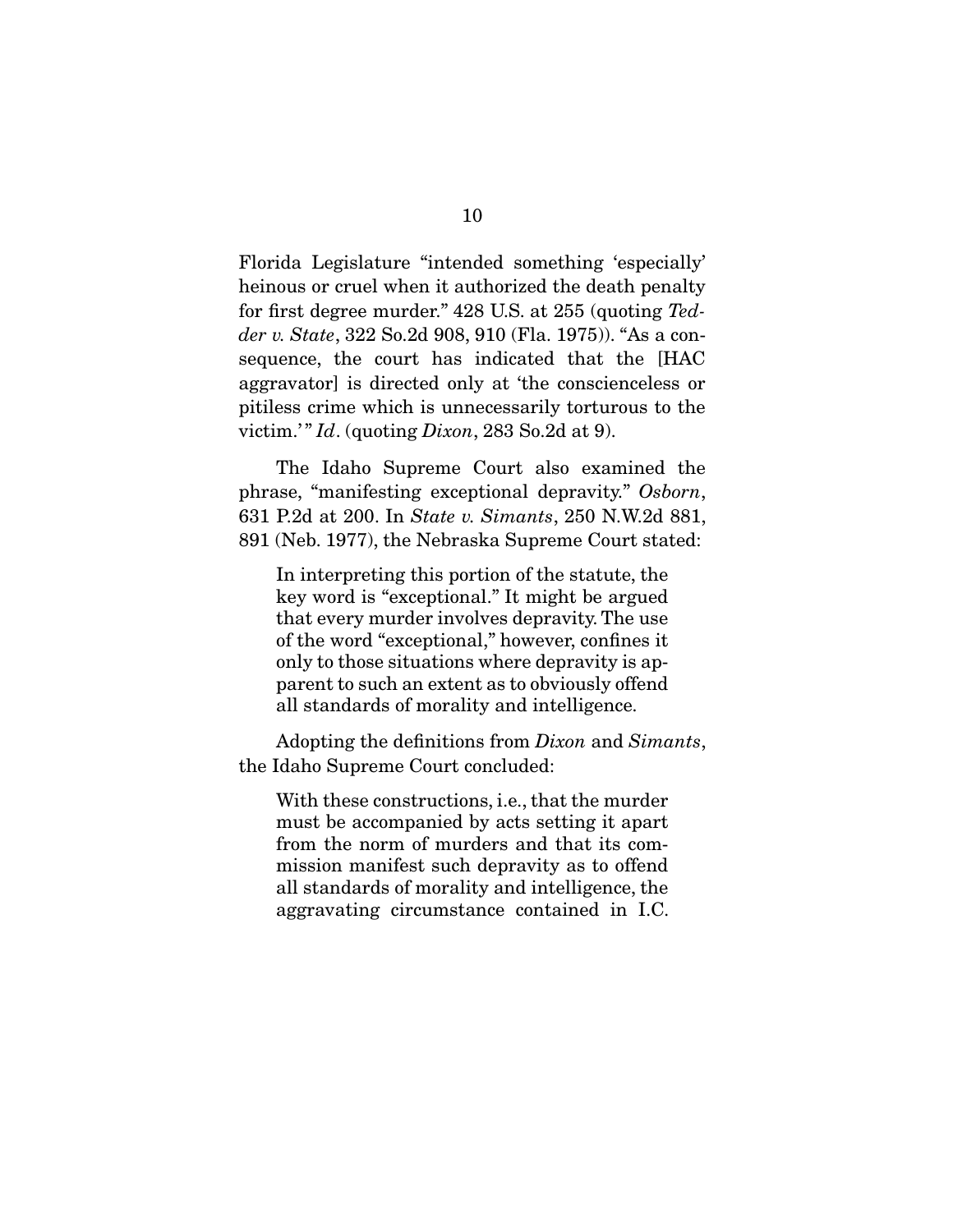$§ 19-2515(f)(5)$  is sufficiently definite and limited to guide the sentencing court's discretion in imposing the death penalty.

#### *Osborn*, 631 P.2d at 200.

 Relying upon *Maynard*, 485 U.S. at 364, Hall contends, "this Court struck down as unconstitutionally vague an Oklahoma HAC aggravator that was, in relevant part, indistinguishable from Idaho's." (Pet., p.11.) Hall's argument is correct as far as it goes. However, Hall ignores the limiting construction from *Osborn*, particularly the limitations placed upon the phrase, "especially heinous, atrocious or cruel" that were approved by this Court in *Proffitt*, and instead focuses upon the bare language from the aggravator, specifically the word, "especially." (Pet., pp.11-13.) In *Walton*, 497 U.S. at 654, this Court recognized that in *Maynard*, "the jury was instructed only in the bare terms of the relevant statute or in terms nearly as vague" and the state appellate court failed to "affirm the death sentence by applying a limiting definition of the aggravating circumstance to the facts presented." That is in stark comparison to Hall's case where Idaho has a limiting construction for the HAC aggravator and it was applied to the facts of Hall's case.

 In *Walton*, this Court scrutinized Arizona's HAC aggravator, which the Arizona Supreme Court has narrowed, stating, "'a crime is committed in an especially cruel manner when the perpetrator inflicts mental anguish or physical abuse before the victim's death,' and that '[m]ental anguish includes a victim's uncertainty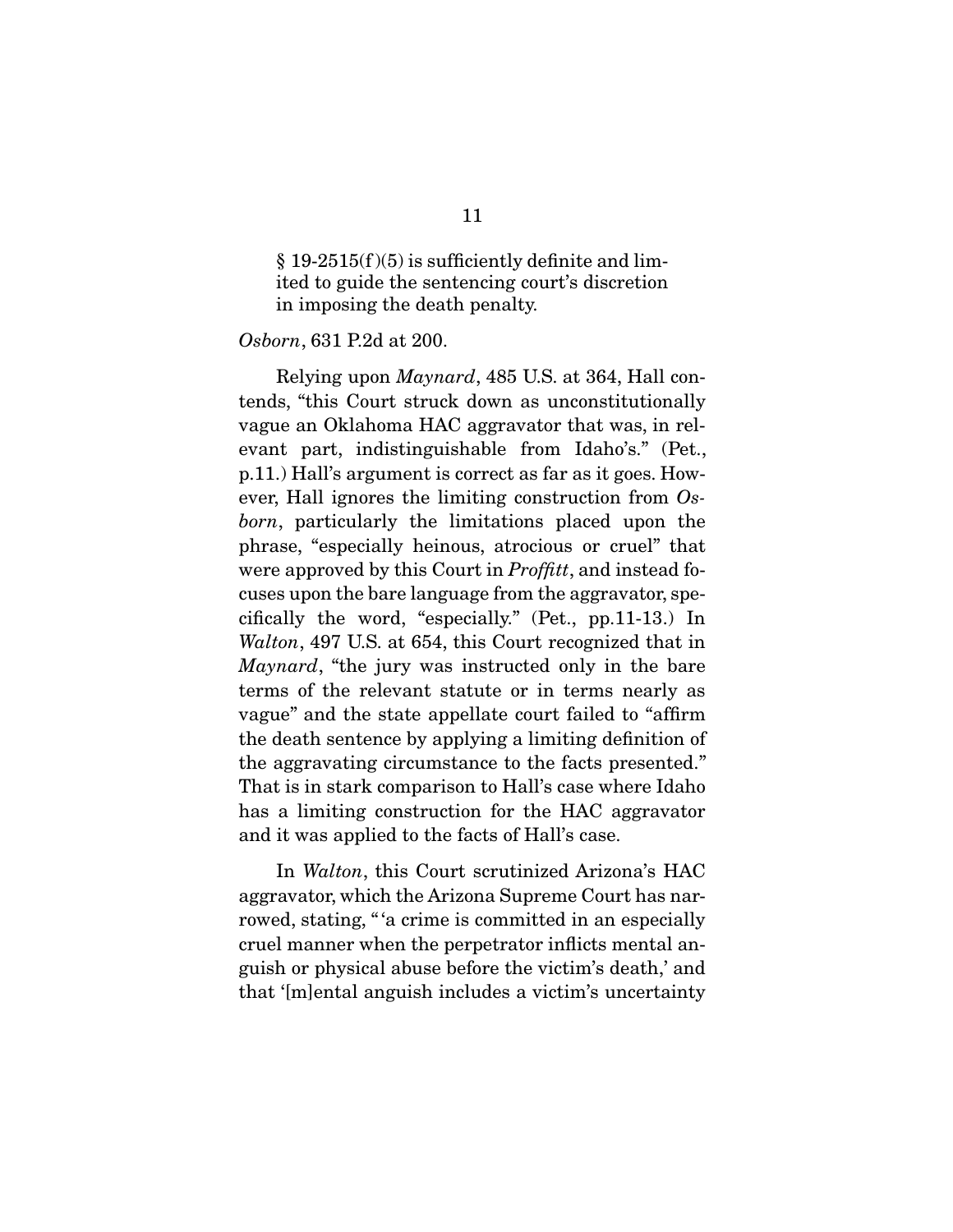as to his ultimate fate.' " 497 U.S. at 654 (quoting *State v. Walton*, 769 P.2d 1017, 1032 (Ariz. 1989)). Comparing the limiting construction from *Proffitt*, this Court explained, "The Arizona Supreme Court's construction also is similar to the construction of Florida's 'especially heinous, atrocious, or cruel' aggravating circumstance that we approved in *Proffitt*." *Walton*, 497 U.S. at 655. Comparing the limitations that were approved from *Proffitt* and *Walton*, the first part of Idaho's limiting instruction regarding the phrase, "heinous, atrocious, and cruel," provides the necessary guidance to limit the jury's discretion.

 Moreover, as recognized by the Ninth Circuit, because the limiting construction for the first phrase of Idaho's HAC aggravator has been approved by this Court, the fact that there is additional limitation from the second phrase is of no consequence. *Leavitt v. Arave*, 383 F.3d 809, 836-37 (9th Cir. 2004). The court recognized, "[W]e need not ask ourselves whether the definition of 'exceptional depravity' used in Nebraska sufficiently limits that concept. Again, whether it does or not is of no consequence. The language that makes it part of the heinous, atrocious or cruel aggravator is not disjunction—it is conjunctive in nature." *Id*. at 837 (footnote omitted). Moreover, the Ninth Circuit recognized that "[o]nce it is decided that the murder was heinous, atrocious or cruel under the properly limited definition of that phrase, the fact that for Idaho purposes it must also 'manifest exceptional depravity' can do nothing but help a murderer like [Hall], even if we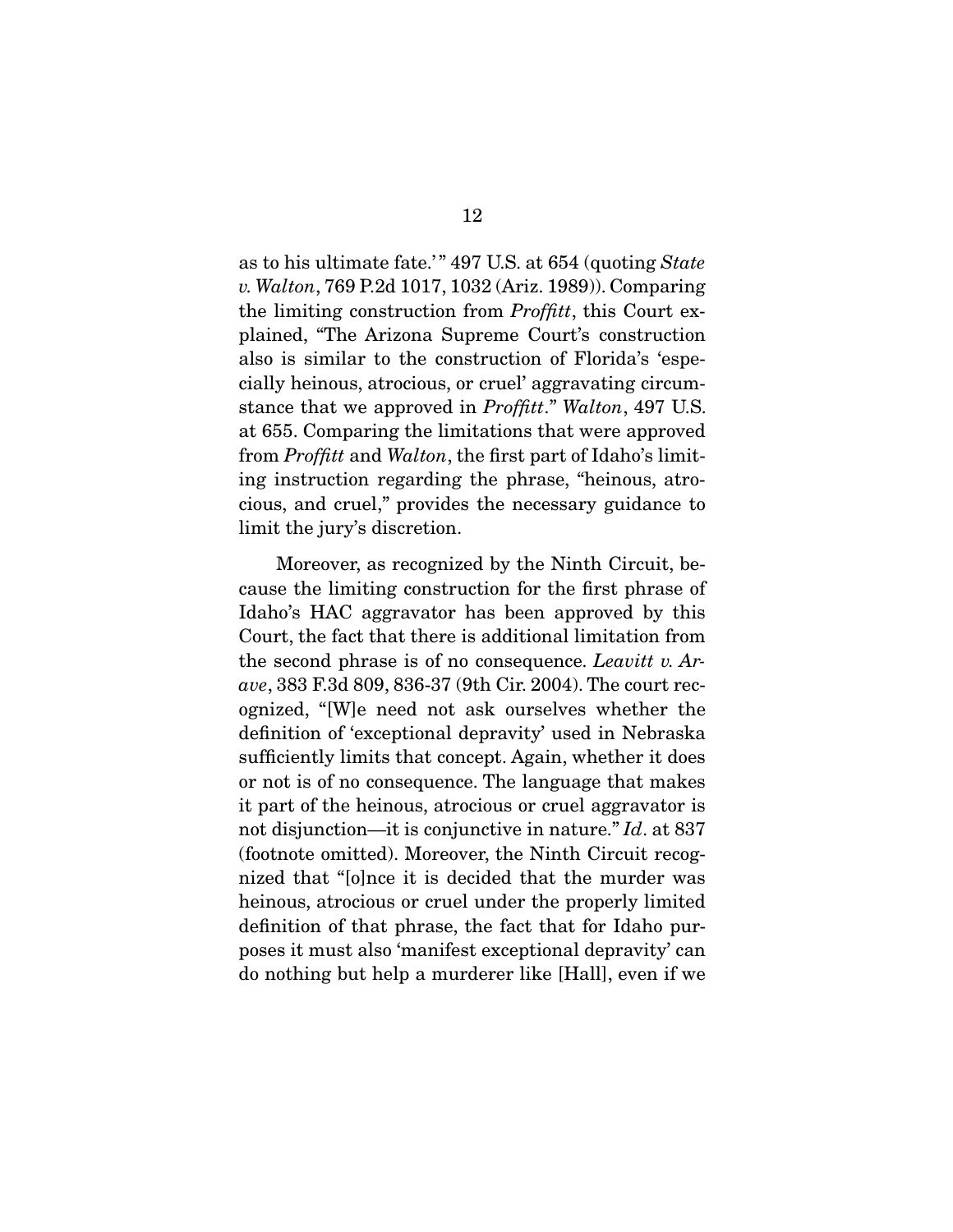thought that the latter phrase would be a bit too spongy standing alone." *Id*. (footnote omitted).

 Hall contends that *Leavitt* is inapposite because "[t]he limiting instruction in *Leavitt* . . . was *not* the instruction actually given in this case" because the "*Leavitt* instruction was considerably more elaborate and precise, asking, among other things, whether the defendant's offense was 'a conscienceless or pitiless crime which [wa]s unnecessarily torturous to the vic- $\lim$ ." (Pet, p.15 n.3) (emphasis in original) (quoting *Leavitt*, 383 F.3d at 835-36). However, the issue before the Ninth Circuit was a vagueness challenge that merely addressed the constitutionality of the HAC aggravator and its limiting construction.

 Additionally, before the Idaho Supreme Court, Hall never challenged the HAC jury instruction, but made the same vagueness challenge that was raised in *Leavitt*. (Pet's App., p.48a) ("[Hall] contends that three of the statutory aggravators, set forth in Idaho Code sections 19-2515(9)(e), (9)(f), and (9)(g), are unconstitutionally vague because they fail to provide the sentencing authority with sufficient guidance to avoid the arbitrary and capricious application of capital punishment in violation of the Eighth Amendment."). Because this Court has repeatedly held that a federal constitutional issue must first be raised in the state court before it may be raised before this Court, *Illinois v. Gates*, 462 U.S. 213, 217-24 (1983), Hall should not be permitted to morph his vagueness challenge into a challenge regarding the jury instructions. *See also Reynolds v. Florida*, \_\_\_ U.S. \_\_\_, 139 S.Ct. 27, 29 (2018)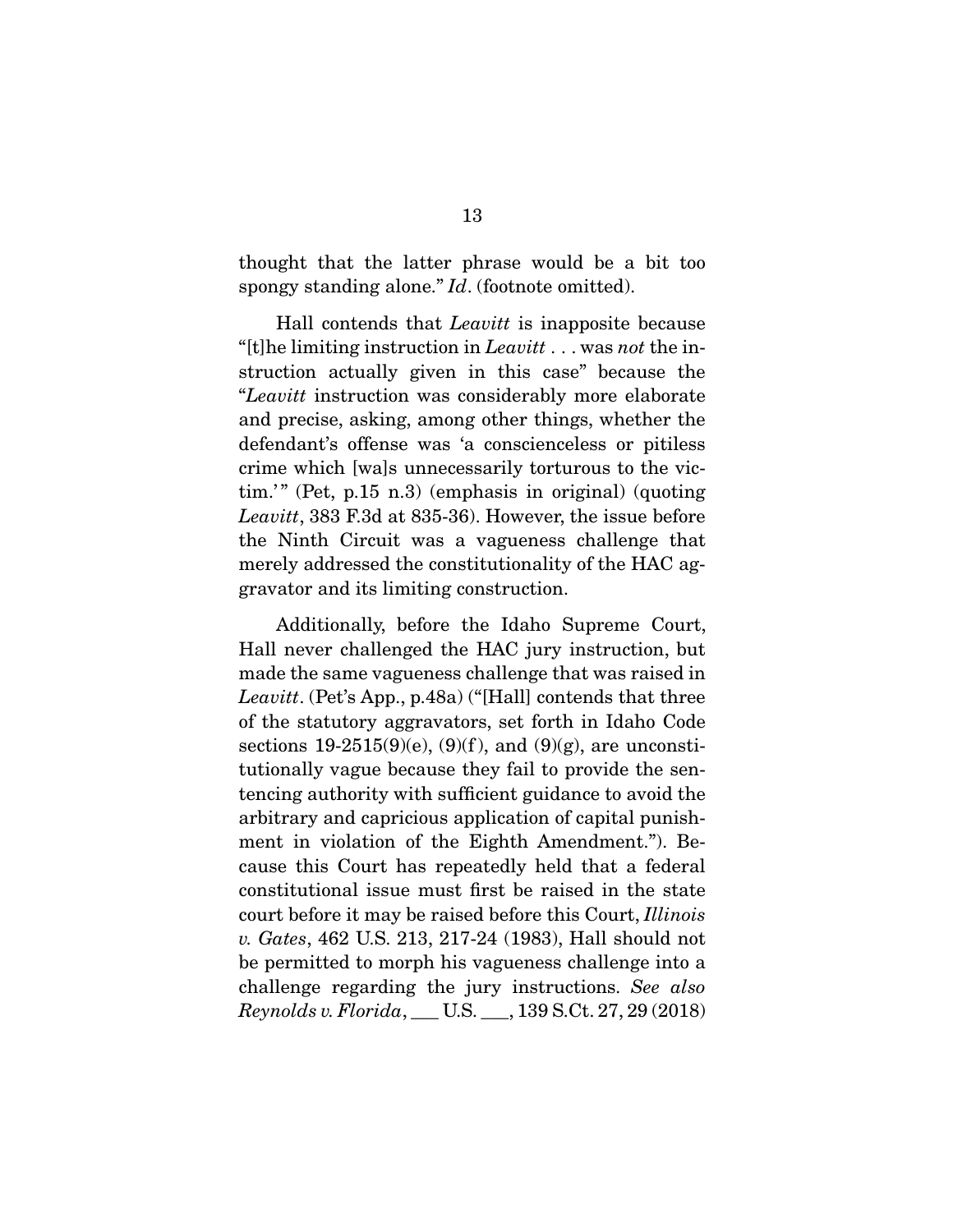(Breyer, J., opinion respecting the denial of certiorari) (agreeing that certiorari should not be granted respecting a "closely related question" because "the Florida Supreme Court did not fully consider that question, or the defendants may not have properly raised it").

 The state recognizes that even if Hall did not raise a specific jury instruction question before the lower court, this Court may still address the question if it was addressed by the lower court. *Adams v. Robertson*, 520 U.S. 83, 86-87 (1997). However, as interpreted by the Idaho Supreme Court, the issue Hall raised did not deal with the instruction given to the jury, but whether the three statutory aggravators are unconstitutionally vague because they failed to adequately guide the jury's discretion. (Pet's App., p.48a.)

 Irrespective of whether the jury instruction contained the language regarding the "conscienceless or pitiless crime which is unnecessarily torturous to the victim," the instruction contained all of the other limitations, and explained that, while "[i]t might be thought that every murder involves depravity," "exceptional depravity exists only where depravity is apparent to such an extent as to obviously offend all standards of morality and intelligence." (Pet's App., p.202a.) Moreover, the focus of the instruction was upon the "defendant's state of mind at the time of the offense, as reflected by his words and acts." (Id.) Considering the entirety of the instruction, even if it is considered by this Court, it provided sufficient guidance to the jury to channel its discretion such that it is not unconstitutionally vague.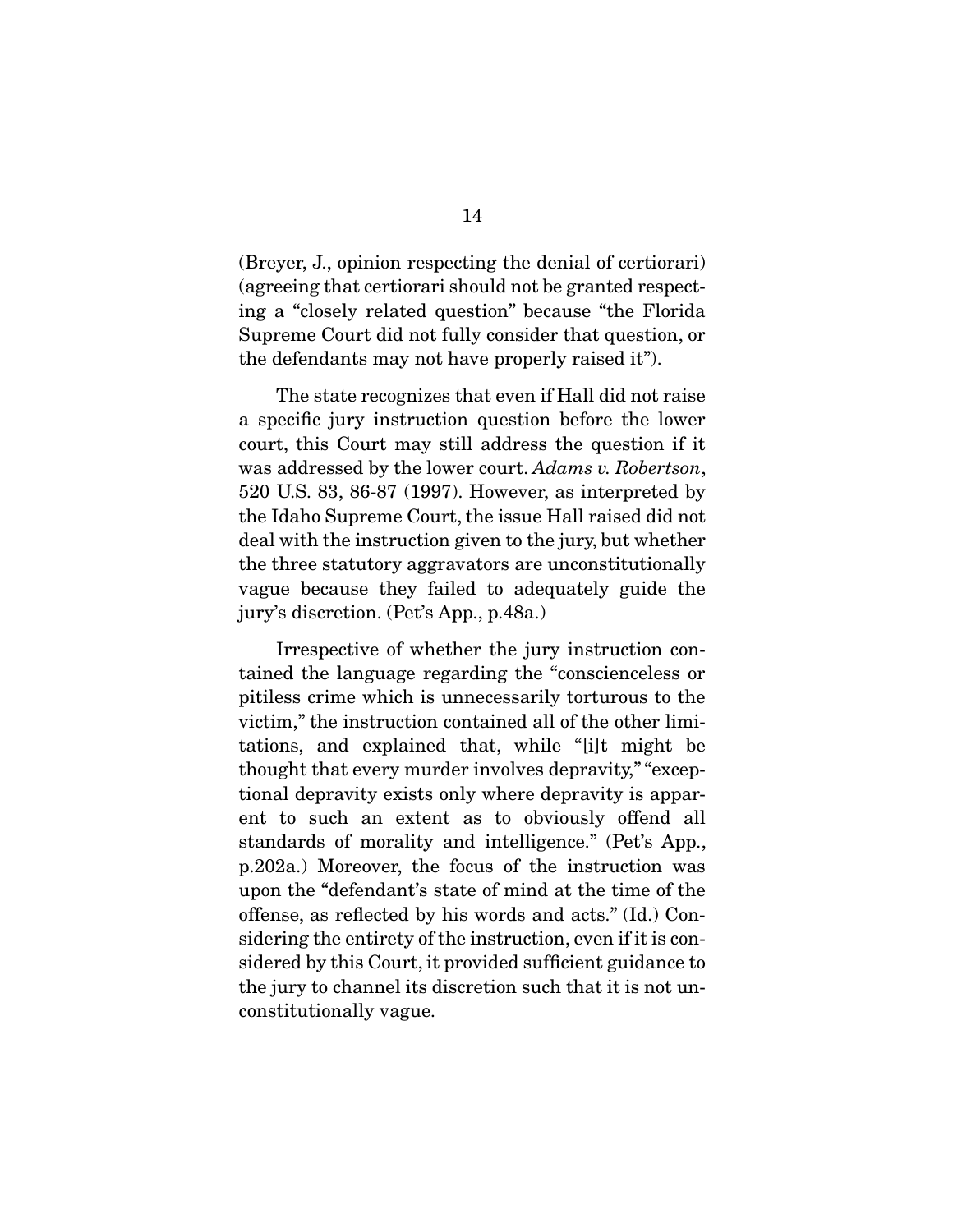Contrary to Hall's contention (Pet., pp.14-15), neither does Idaho's limiting construction conflict with *Moore I*, 904 F.2d at 1228-33. Hearing Moore's case en banc after he was resentenced, the Eighth Circuit reconsidered its initial decision, and concluded *Moore I* involved a "misstep." *Moore v. Kinney (Moore II)*, 320 F.3d 767, 771-75 (8th Cir. 2003) (en banc). Addressing *Moore I*, the en banc court concluded the prior panel "failed to correctly predict the direction the United States Supreme Court's death penalty jurisprudence would take. . . . [O]ne month after *Moore I* was issued, the United States Supreme Court upheld the validity and constitutionality of the State of Arizona's narrowing scheme in *Walton*," which considered an aggravating factor that "was almost identical to Nebraska's 'exceptional depravity' formulation." *Moore II*, 320 F.3d at 771. Recognizing it was not bound by the "misstep in *Moore I*," the en banc court began "with a clean slate" in reviewing Moore's resentencing, and concluded Nebraska's narrowing construction was not unconstitutionally vague. *Id*. at 771-75; *see also Leavitt*, 383 F.3d at 837 n.35 (citing *Moore II* and recognizing the Eighth Circuit "now seems to have thought better of " its decision in *Moore I*).

 Finally, Hall contends that the advent of jury sentencing has changed the calculus in determining whether a limiting construction provides sufficient guidance to channel the jury's discretion. (Pet., pp.15- 18.) Contrary to Hall's argument, *Proffitt* does not support his position. When addressing the question of whether Florida's sentencing procedures were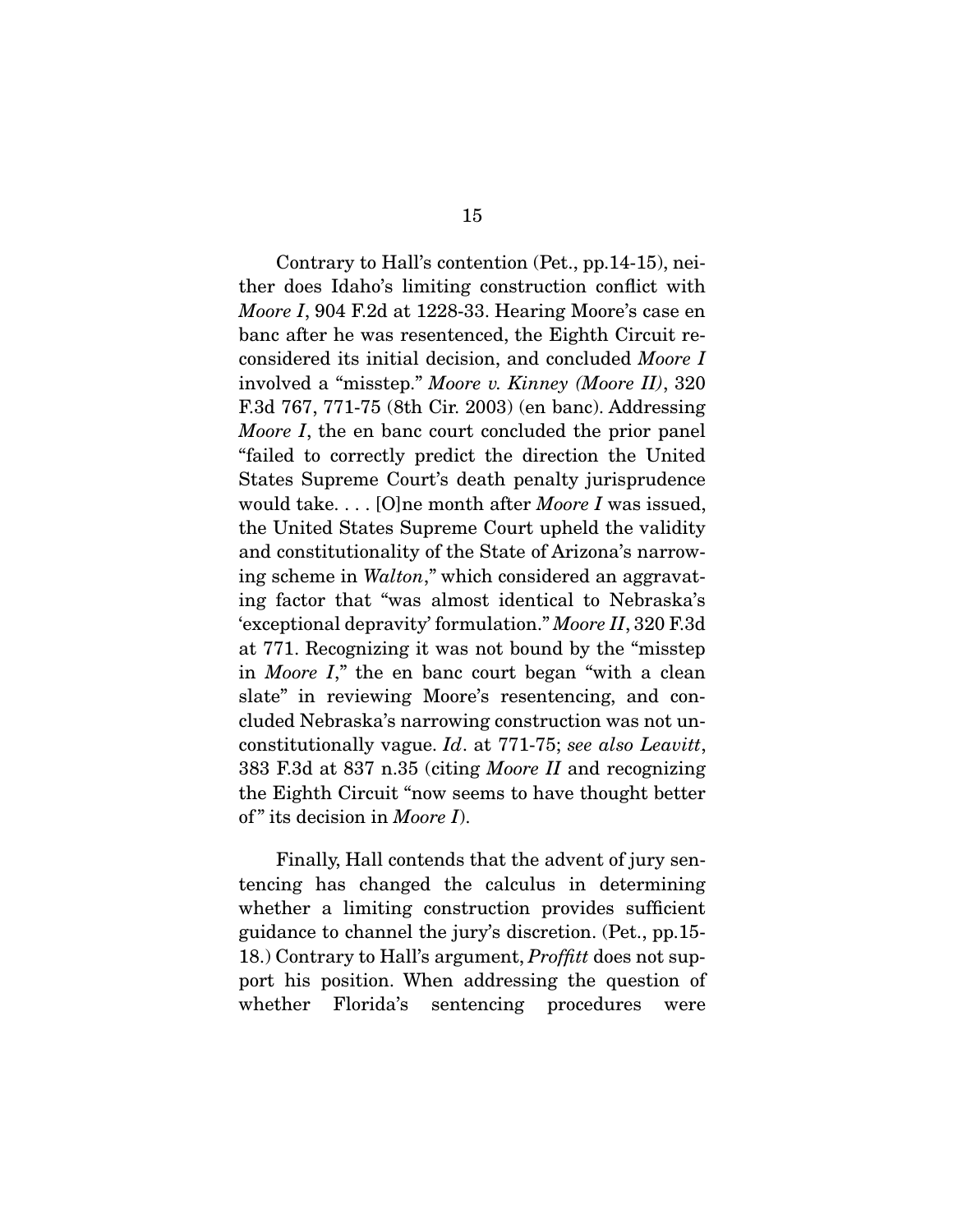constitutional, the Court explained, "To answer these questions, which are not unlike those considered by a Georgia sentencing jury, *Gregg v. Georgia*, 428 U.S. at 197 [ ], the sentencing judge must focus on the individual circumstances of each homicide and each defendant." *Proffitt*, 428 U.S. at 252. This Court recognized, "[I]t would appear that judicial sentencing should lead, if anything, to even greater consistency in the imposition at the trial court level of capital punishment, since a judge is more experienced in sentencing than a jury, and therefore, is better able to impose sentences similar to those imposed in analogous cases." *Id*. The Court never premised its decision on judge sentencing, but merely recognized there would be greater consistency imposing the death penalty in similar cases if judges were the factfinders. Indeed, the Court noted that "trial judges are given specific and detailed guidance to assist them in deciding whether to impose a death penalty or imprisonment for life." *Id*. at 253. But juries can also be given that same "specific and detailed guidance." And juries, similar to judges, are presumed to follow its instructions and "understand a judge's answer to its question" even when they involve sentencing instructions in death penalty cases. *Weeks v. Angelone*, 528 U.S. 225, 234 (2000) (citing *Richardson v. Marsh*, 481 U.S. 200, 211 (1987)); *see also Kansas v. Carr*, \_\_\_ U.S. \_\_\_, 136 S.Ct. 633, 645 (2016) ("[We] have continued to apply the presumption to instructions regarding mitigating evidence in capital-sentencing proceedings.").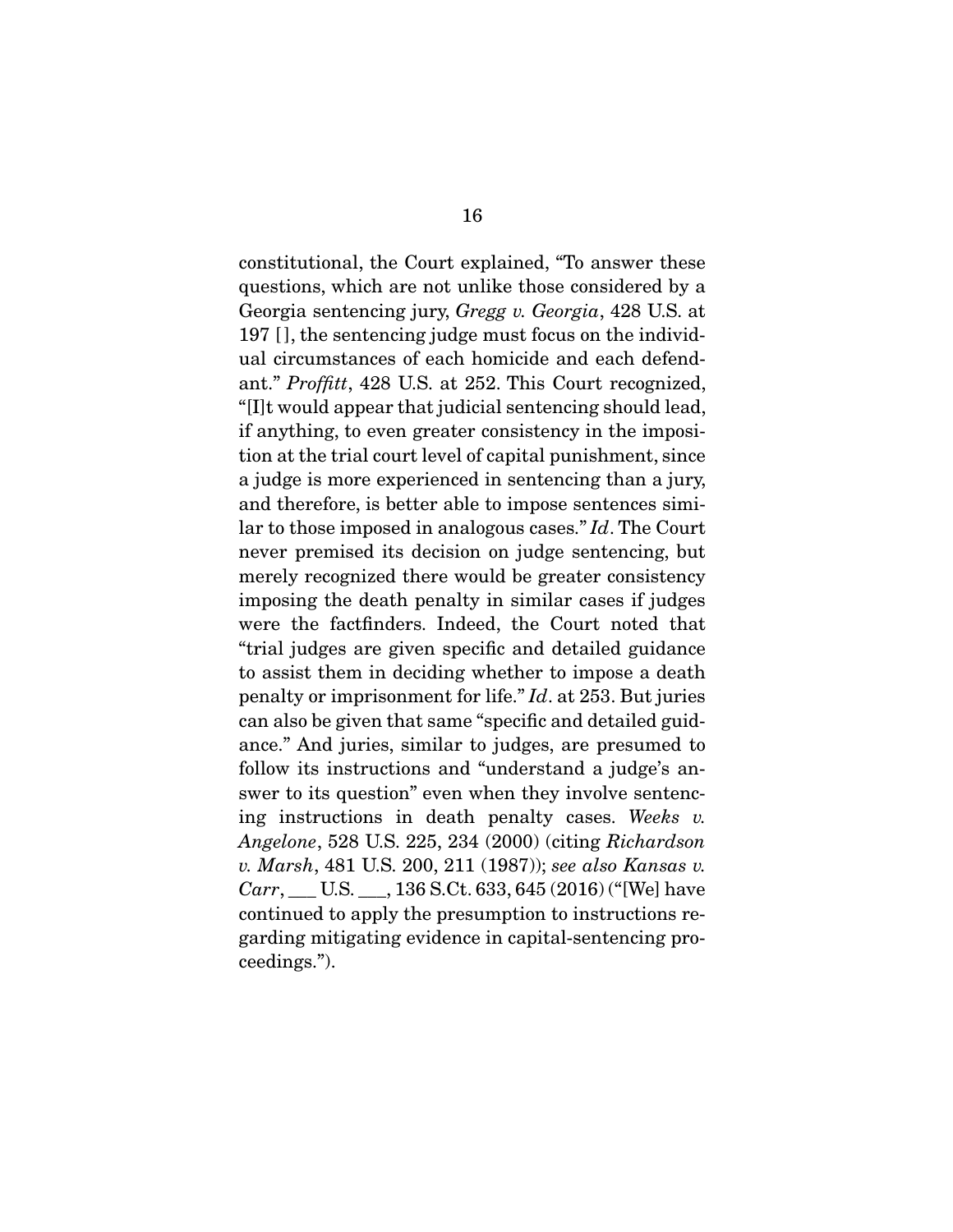The question of whether a narrowing construction is constitutional is not premised upon whether the factfinder is a judge or a jury—both are presumed to follow the law. Rather, the question is whether the jury was "properly instructed regarding all facets of the sentencing process. It is not enough to instruct the jury in the bare terms of an aggravating circumstance that is unconstitutionally vague on its face. That is the import of our holdings in *Maynard* and *Godfrey*." *Walton*, 497 U.S. at 653. Indeed, in *Maynard*, and *Godfrey*, there was no limiting construction for the jury to consider. Rather, the bare statute was given to the jury and the appellate courts applied a limiting construction this Court determined was unconstitutional. *Maynard*, 486 U.S. at 360-61 (recognizing it was the Oklahoma Court of Criminal Appeals that applied the infirm narrowing instruction); *Godfrey*, 446 U.S. at 426 ("Both orally and in writing, the judge quoted to the jury the statutory language of the  $\S$  (b)(7) aggravating circumstance in its entirety.").

 Hall also complains that "juries in capital sentencing cases often fail to understand their instructions" and "lack the experience necessary to make the comparative judgments that are *required* in sentencing." (Pet., p.17) (emphasis in original). In Hall's case, the same complaint was made by Justice Kidwell when he opined, "Requiring a lay-jury with no experience in sentencing to weigh aggravating and mitigating circumstances will lead to unpredictable and inconsistent results." (Pet's App., pp.180a-181a.) However, the question of whether juries understand the instructions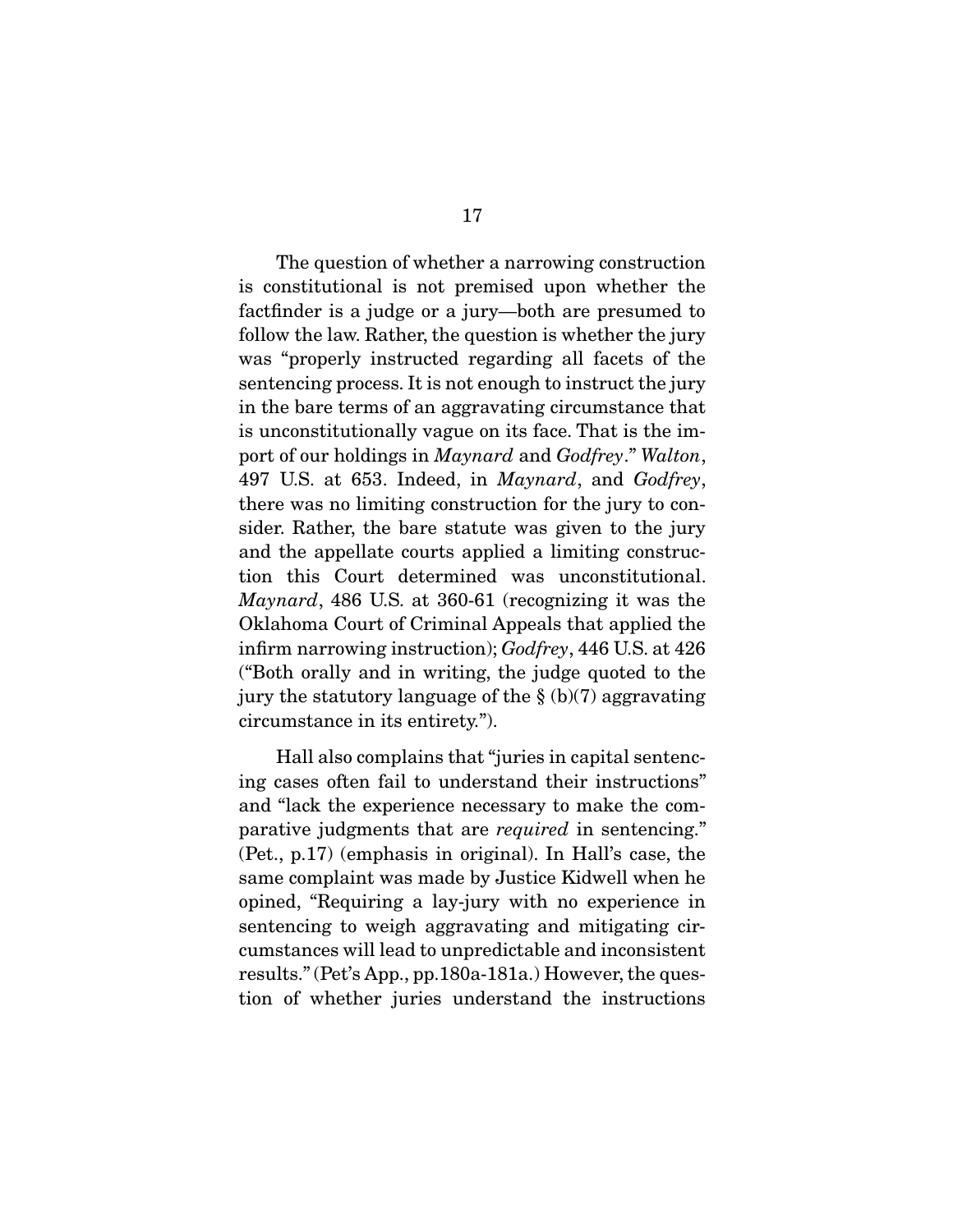given can be made in virtually every criminal or civil trial. Irrespective, juries are presumed to follow the instructions. Hall's argument regarding "comparative judgments" (and Justice Kidwell's) is also unavailing because it involves proportionality review, which was rejected in *Walton*, 497 U.S. at 655-56, and *Creech*, 507 U.S. at 476-77. Irrespective, Hall's argument presumes that every trial judge that presides over a death penalty case has prior experience with other death penalty cases, a presumption that is untenable because few judges, particularly in Idaho, have presided over multiple death penalty cases.

 Moreover, Idaho, like Florida, has a statutory "provision designed to assure that the death penalty will not be imposed on a capriciously selected group of convicted defendants." *Proffitt*, 428 U.S. at 258. Idaho Code § 19-2827(a) mandates that, whenever a death sentence is imposed, "the sentence shall be reviewed on the record by the supreme court of Idaho." That review "shall consider the punishment as well as any errors enumerated by way of appeal," I.C. § 19-2827(b). And "[w]ith regard to the sentence the court shall determine":

(1) Whether the sentence of death was imposed under the influence of passion, prejudice, or any other arbitrary factor; and

(2) Whether the evidence supports the jury's or judge's finding of a statutory aggravating circumstance from among those enumerated in section 19-215, Idaho Code.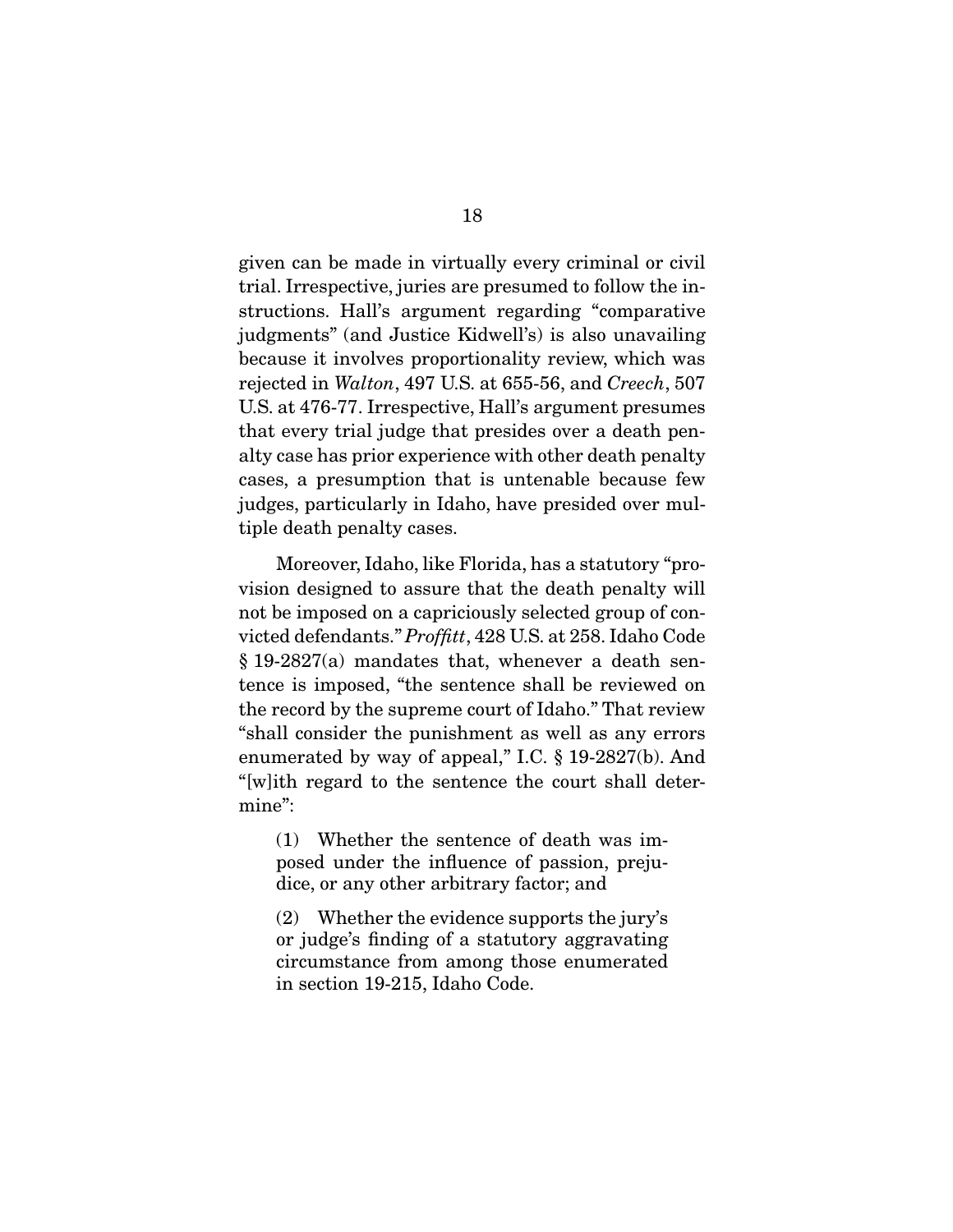I.C. § 19-2827(c). That review by the Idaho Supreme Court "can assure consistency, fairness, and rationality in the evenhanded operation of the state law." *Proffitt*, 528 U.S. at 259-60.

 Not only has Hall failed to establish Idaho's HAC narrowing construction is contrary to this Court's precedent or that there is a split with any court regarding the limiting construction used for the HAC aggravator in Idaho, but he has failed to otherwise establish an important question of federal law that should be settled by this Court. *See* Supreme Court Rule 10(b), (c); *cf*. *Tolan v. Cotton*, 572 U.S. 650, 661 (2014) (Alito, J., concurring in the judgment) (certiorari may be inappropriate when the question has little impact outside the respective parties). This Court should deny Hall's Petition for Certiorari with regard to the HAC aggravator.

### D. Certiorari Is Not Warranted Regarding The Utter Disregard Or Propensity Aggravators And Their Limiting Constructions

 This Court has previously reasoned that Idaho's utter disregard aggravator and narrowing construction meet constitutional standards. *Creech*, 507 U.S. at 471-78. Nevertheless, contending that *Creech* "was expressly premised on the judicial sentencing scheme then used in the State," Hall asserts the utter disregard aggravator and its narrowing construction fail to provide "sufficient guidance in a regime where juries, rather than judges, are the decision-makers." (Pet.,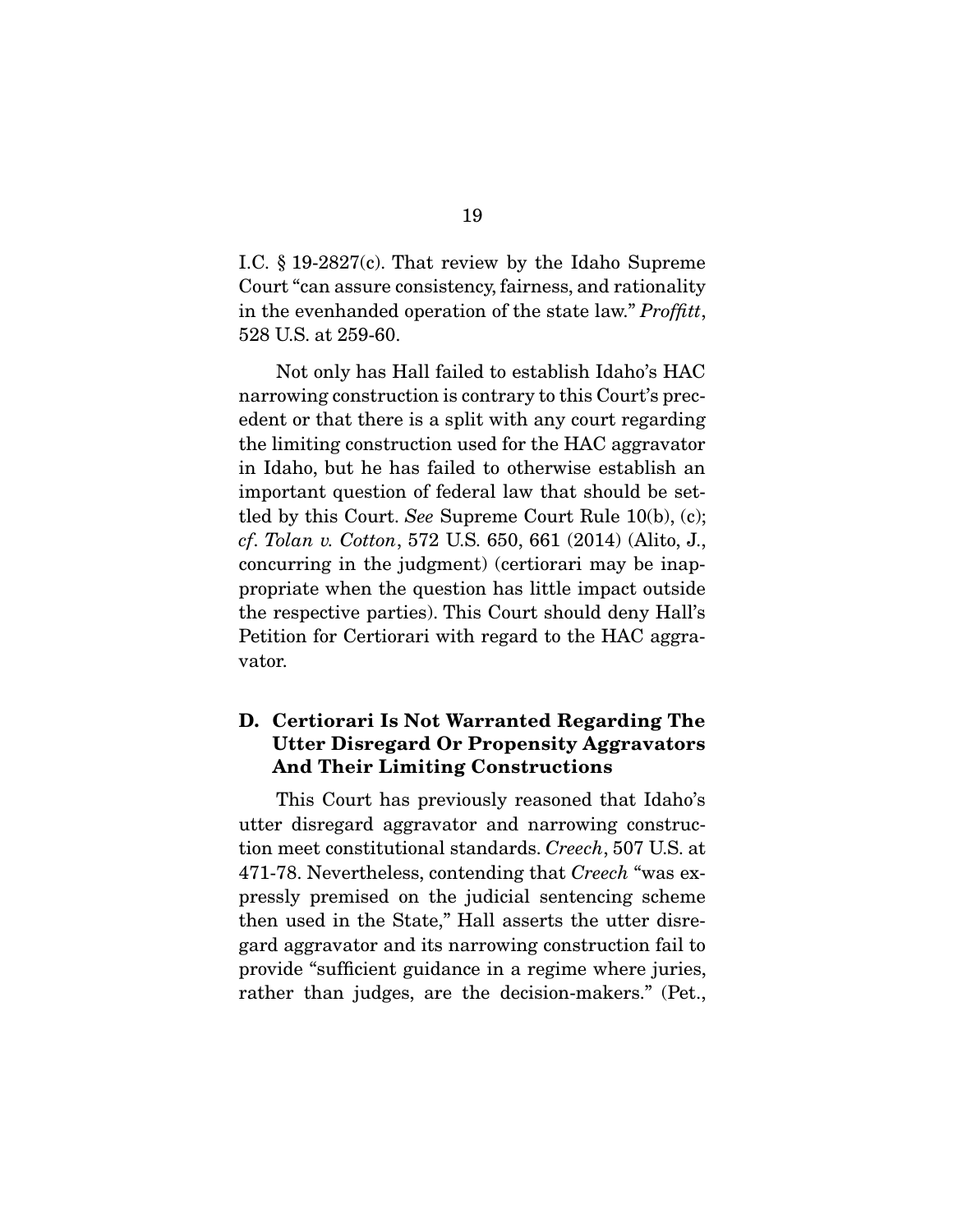p.18.) Hall's only argument regarding the propensity aggravator is the same—jury sentencing somehow results in the propensity aggravator and narrow construction being unconstitutionally vague. However, as explained above, the advent of juries has not changed the calculus in determining where a statutory aggravator and its limiting construction provide sufficient guidance to the factfinder.

Idaho Code  $\S 19-2515(9)(f)$  states, "By the murder, or circumstances surrounding its commission, the defendant exhibited utter disregard for human life." In *Osborn*, 631 P.2d at 200-01, the Idaho Supreme Court recognized the utter disregard aggravator could potentially overlap with three other statutory aggravators. Consequently, the court explained "that the phrase 'utter disregard' must be viewed in reference to acts other than those set forth in" the other aggravators. The court also concluded "that the phrase [utter disregard] is meant to be reflective of acts or circumstances surrounding the crime which exhibit the highest, the utmost, callous disregard for human life, i.e., the coldblooded, pitiless slayer." *Id*. at 201.

 While this Court recognized in *Creech* that the sentencer was a judge and "the federal court must presume that the judge knew and applied any existing narrowing construction," 507 U.S. at 471, the Court's focus was the narrowing construction, not that the factfinder was a judge. This Court explained that the phrase, " 'cold-blooded, pitiless slayer' is not without content," and, relying upon dictionary definitions, concluded, "In ordinary usage, then, the phrase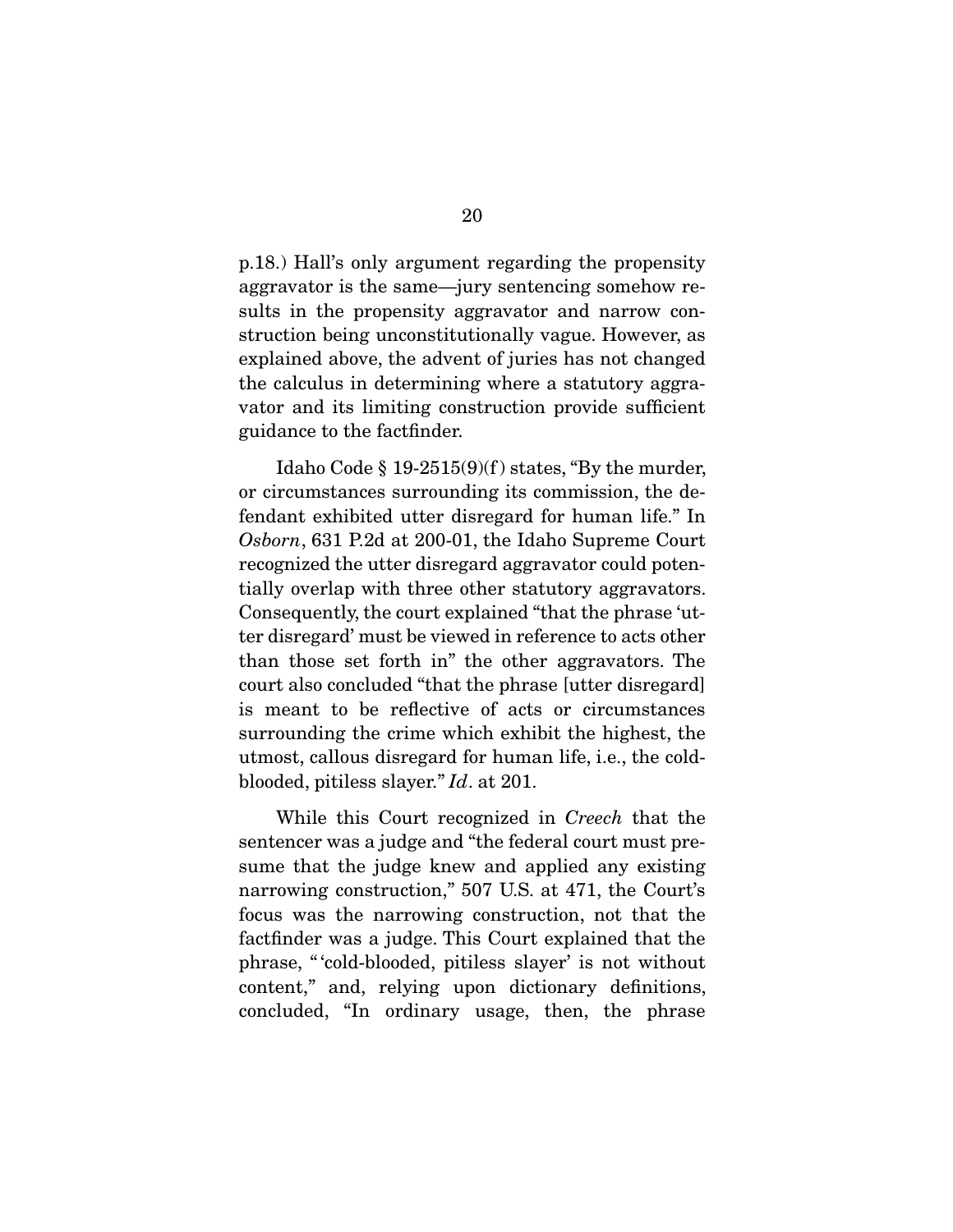'cold-blooded pitiless slayer' refers to a killer who kills without feeling or sympathy." *Id*. at 472. As discussed by this Court, "The terms 'cold-blooded' and 'pitiless' describe the defendant's state of mind: not his *mens rea*, but his attitude toward his conduct and his victim. The law has long recognized that a defendant's state of mind is not a 'subjective' matter, but a fact to be inferred from the surrounding circumstances." *Id*. at 473. The Court specifically recognized "that legislators use words in their ordinary, everyday senses," and there is no reason to suppose that judges do otherwise. *Id*. (citations omitted).

 Based upon the facts presented at the trial or sentencing hearing, juries are also capable of determining a killer's "attitude toward [Hall's] conduct and his victim" that is a "fact" "inferred from the surrounding circumstances." *Id*. Likewise, juries are capable of understanding jury instructions that contain words of "ordinary usage." *See U.S. v. Stefanik*, 674 F.3d 71, 79 (1st Cir. 2012) (reviewing a jury instruction where the trial court "looked to the Modern Federal Jury Instructions, which contained a definition consistent with accepted and ordinary usage"); *U.S. v. Richards*, 967 F.2d 1189, 1196 (8th Cir. 1992) ("[I]n prosecutions under 18 U.S.C. § 922(g), the ordinary usage of the word 'transport' requires the government to establish that the defendant acted knowingly, as the indictment and the instructions here required.").

 In *Creech*, 507 U.S. at 475, the Court also acknowledged that "the word 'pitiless,' standing alone, might not narrow the class of defendants eligible for the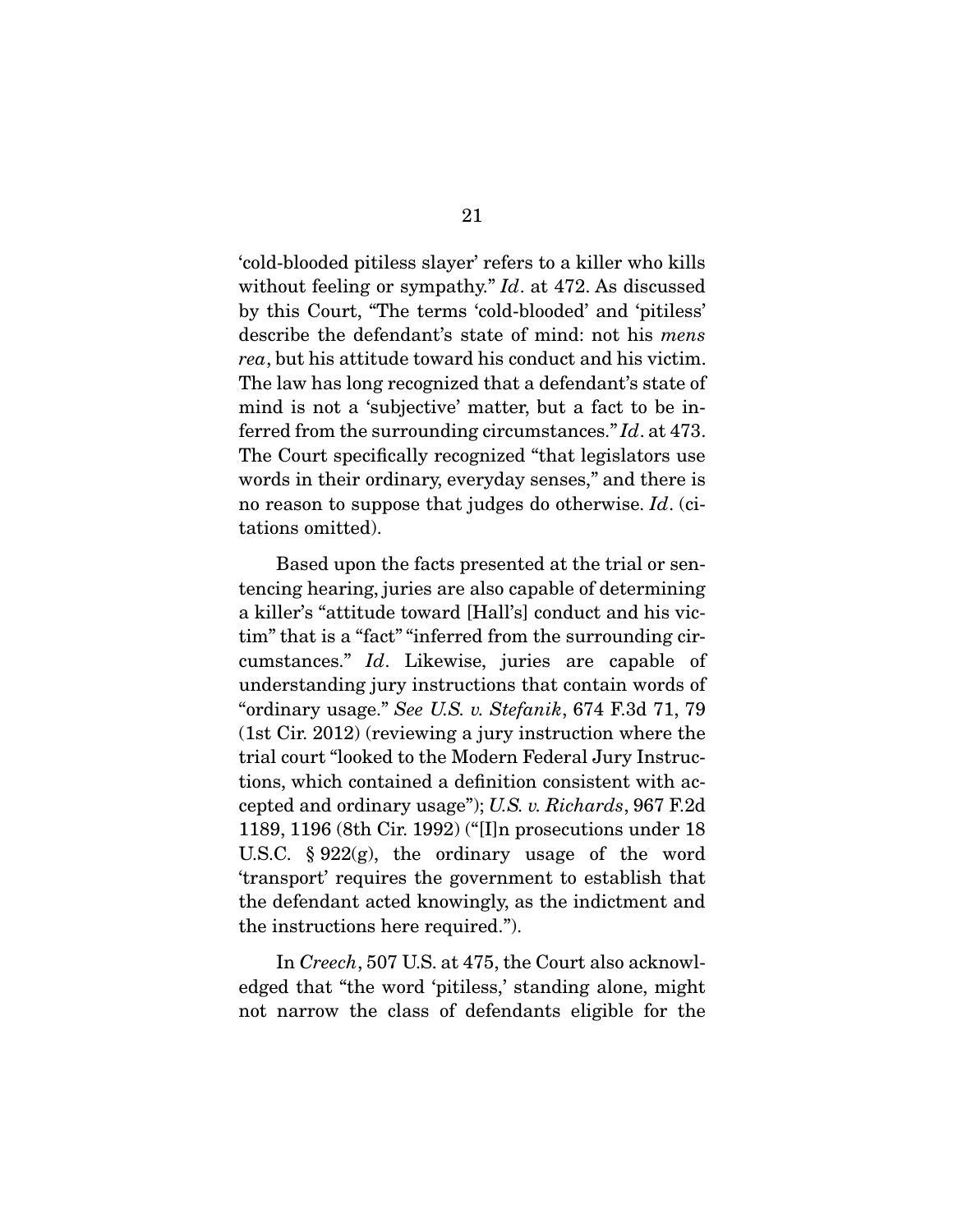death penalty. A sentencing judge might conclude that every first-degree murderer is 'pitiless,' because it is difficult to imagine how a person with any mercy or compassion could kill another human being without justification." However, the Court concluded that, "[g]iven the statutory scheme," "we believe that a sentencing judge reasonably could find that not all Idaho capital defendants are 'cold-blooded. . . .' Some, for example, kill with anger, jealousy, revenge, or a variety of other emotions." *Id*.

 Based upon the evidence presented in a specific case, juries are no less capable of determining whether killers "exhibit feeling" such as when they kill with anger, jealousy, revenge, or other emotions. *Id*. (emphasis omitted). Everyday, juries are required to "draw inferences about a defendant's intent based on all the facts and circumstances of a crime's commission." *Rosemond v. U.S*., 572 U.S. 65, 77 n.8 (2014). Additionally, in *Tuilaepa v. California*, 512 U.S. 967, 974 (1994), this Court cited *Creech* when it recognized that states "may adopt capital sentencing processes that rely upon the jury, in its sound judgment, to exercise wide discretion. That is evident from the numerous factors we have upheld against vagueness challenges." There is no reason to believe juries cannot make those same inferences in determining when a defendant kills with anger, jealousy, revenge, or a variety of other emotions versus a murder that is "reflective of acts or circumstances surrounding the crime which exhibit the highest, the utmost, callous disregard for human life, i.e., the coldblooded, pitiless slayer," *Osborn*, 631 P.2d at 201, "a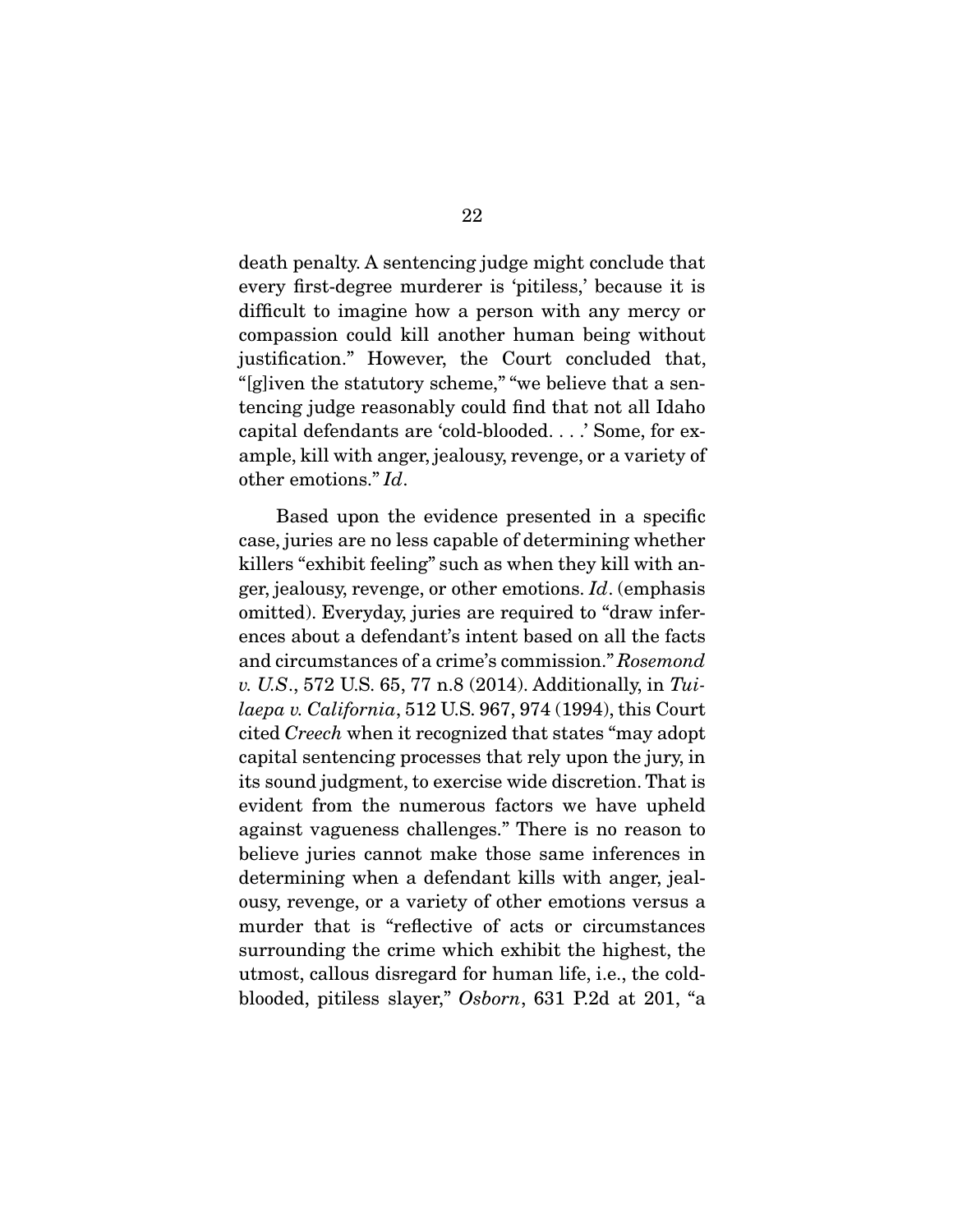killer who kills without feeling or sympathy," *Creech*, 507 U.S. at 201.

 Moreover, as explained above, because Idaho is such a small state and particularly with the advent of jury sentencing, it is no more likely that "[judges] will almost always sit on no more than one death penalty [case], because death penalty cases are uncommon." (Amicus Brief, p.5.) Therefore, judges are no more "informed" or "repeat players" than juries when it comes to following the limiting construction. (Pet., p.19.)

 Hall makes the same general arguments regarding Idaho's propensity aggravator. (Pet., pp.20-21.) Idaho Code § 19-2515(9)(h), states, "The defendant, by prior conduct or conduct in the commission of the murder at hand, has exhibited a propensity to commit murder which will probably constitute a continuing threat to society." While recognizing this language in and of itself "does not fail as being facially unconstitutional," *State v. Creech*, 670 P.2d 463, 471 (Idaho 1983), the Idaho Supreme Court nevertheless provided a narrowing construction:

[W]e construe the 'propensity' language to specify that person who is a willing, predisposed killer, a killer who tends toward destroying the life of another, one who kills with less than the normal amount of provocation. We would hold that propensity assumes a proclivity, a susceptibility, and even an affinity toward committing the act of murder.

*Id*. at 472.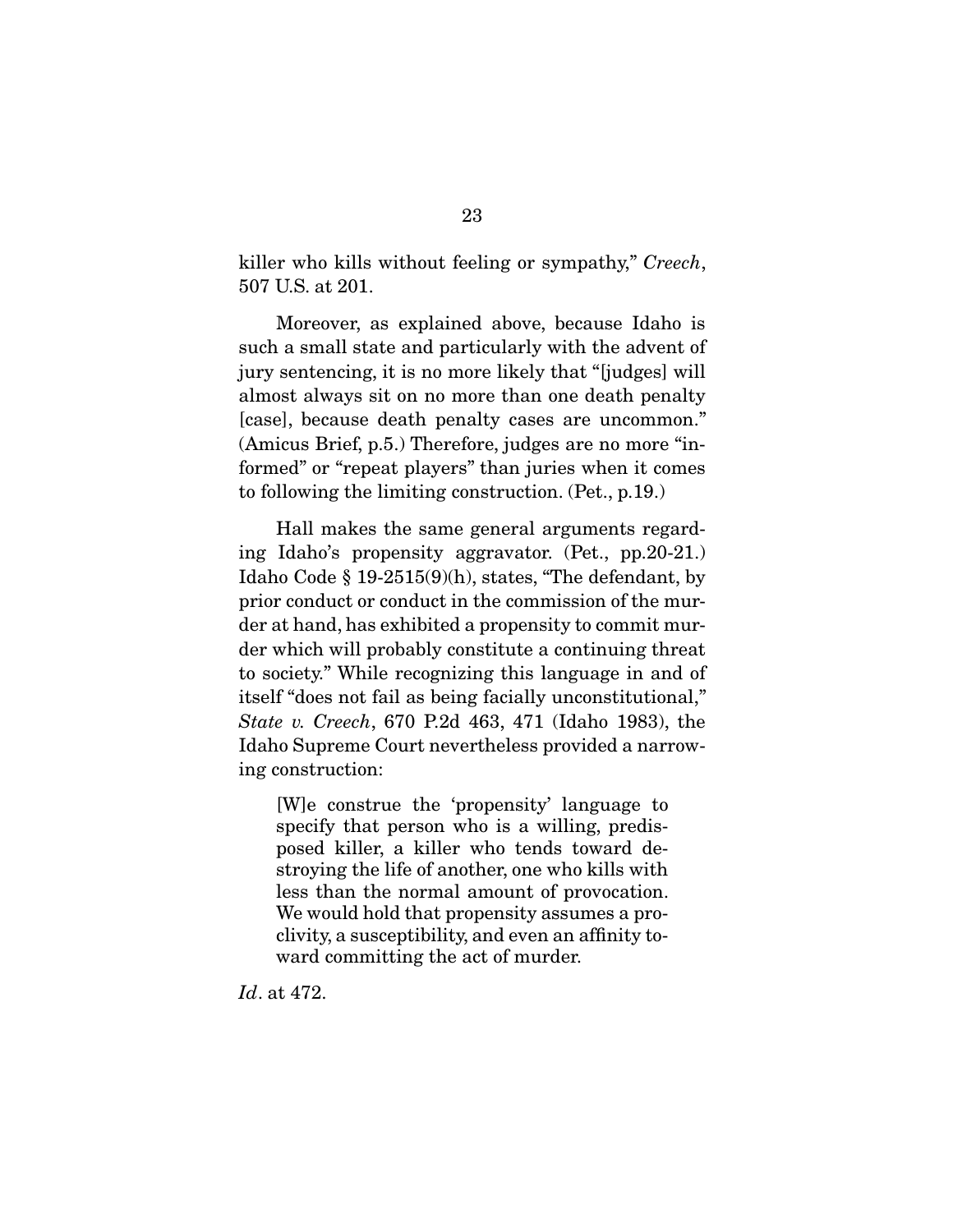The same analysis regarding the utter disregard aggravator and its narrowing construction applies to Idaho's propensity aggravator and its narrowing construction; there is no reason to believe a jury cannot make the requisite findings for the propensity aggravator and its narrowing construction. Indeed, in *Jurek v. Texas*, 428 U.S. 262, 270-72 (1976), the Court compared the capital sentencing procedures from Georgia and Florida that were examined in *Gregg*, 428 U.S. 153, and *Proffitt*, 428 U.S. 242, and the Court found there was no significant difference between the respective statutes because "[e]ach requires the *sentencing authority* to focus on the particularized nature of the crime." *Jurek*, 428 U.S. at 271 (emphasis added).

 Texas' penal code limits capital homicides to intentional and knowing murders committed in five situations. *Id*. at 268. If the jury returns a guilty verdict, it is then required to answer three questions, one of which includes, "(2) whether there is a probability that the defendant would commit criminal acts of violence that would constitute a continuing threat to society." *Id*. at 269. If the jury affirmatively answers all three questions, including the question regarding propensity, the death penalty is imposed. *Id*. Focusing upon the propensity question, this Court recognized:

It is, of course, not easy to predict future behavior. The fact that such a determination is difficult, however, does not mean that it cannot be made. Indeed, prediction of future criminal conduct is an essential element in many of the decisions rendered throughout our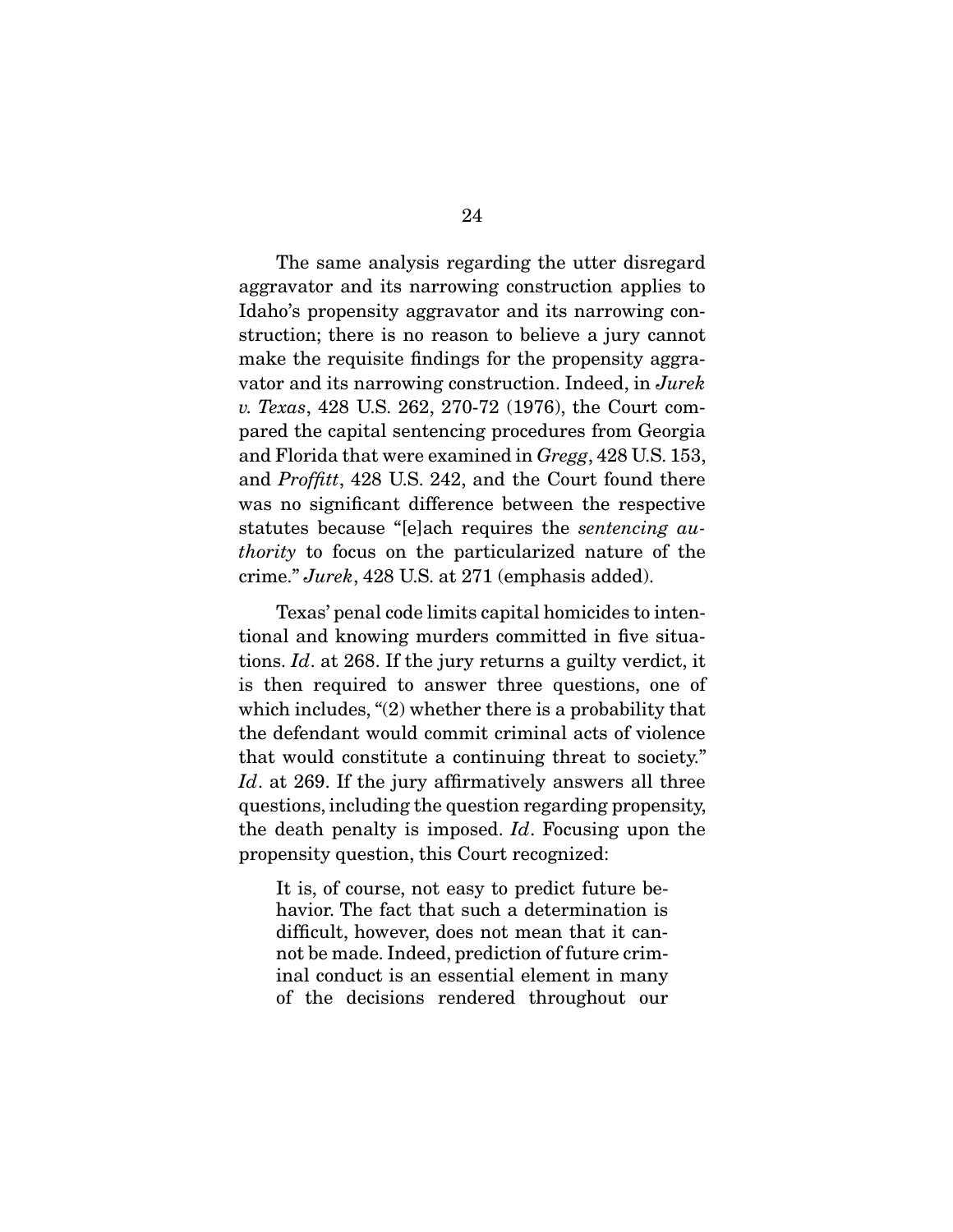criminal system. The decision whether to admit a defendant to bail, for instance, must often turn on a judge's prediction of the defendant's future conduct. And any *sentencing authority* must predict a convicted person's probable future conduct when it engages in the process of determining what punishment to impose.

*Id*. at 275 (footnotes omitted) (emphasis added). This Court then held, "The task a Texas jury must perform in answering the statutory question in issue is thus basically no different from the task performed countless times each day throughout the American system of criminal justice." *Id*. at 275-76.

 If a Texas jury can answer the requisite question regarding propensity without further guidance from a narrowing construction, certainly an Idaho jury can make the same determination regarding propensity especially with a narrowing construction. Based upon this Court's precedent, Hall has failed to establish an important constitutional question that should be settled by this Court, particularly since no other jurisdiction has opined that jury sentencing somehow modified the calculus associated with determining whether a statutory aggravator and its narrowing construction are unconstitutionally vague.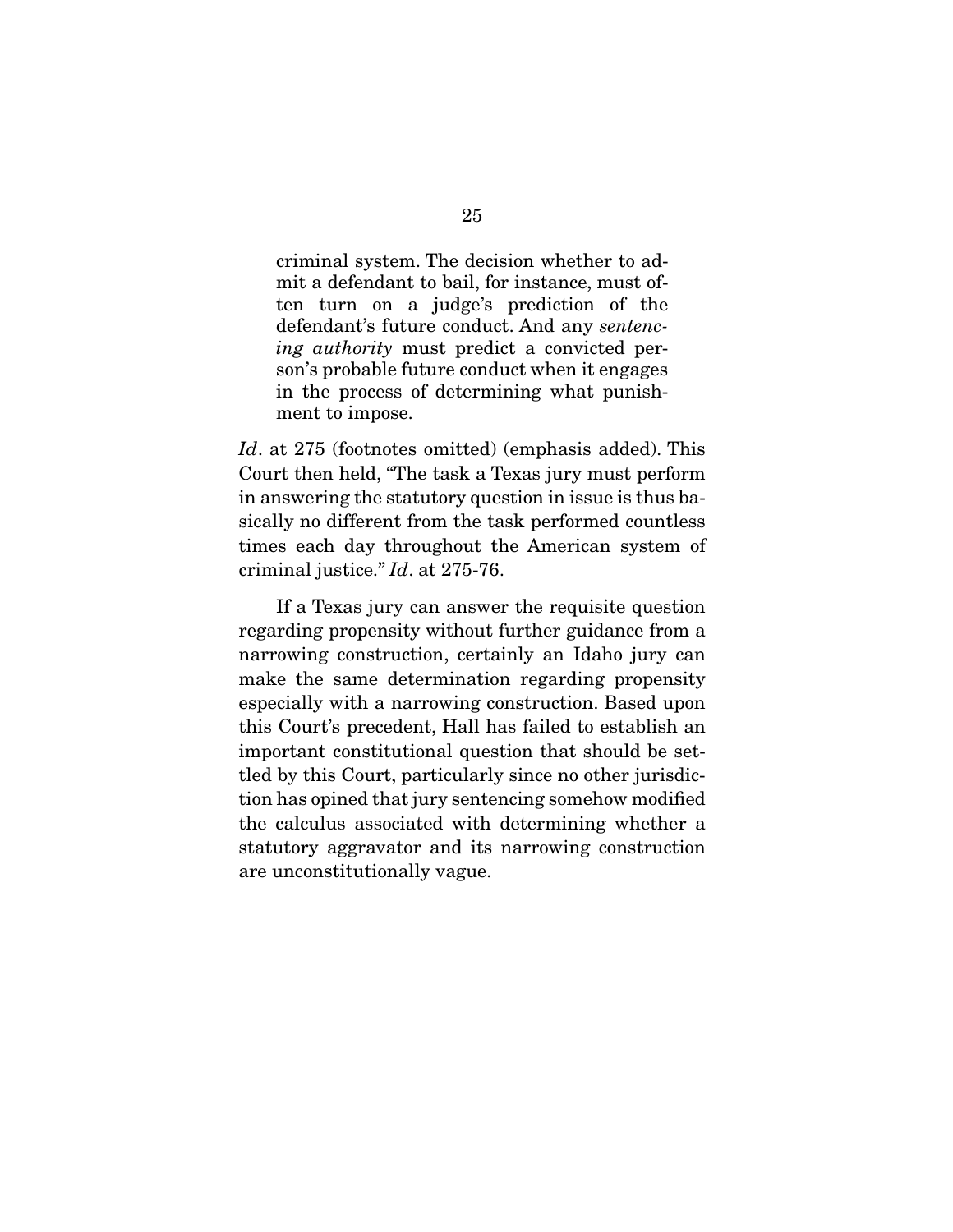# II.

### Idaho's Felony-Murder Aggravator Sufficiently Narrows The Class Of Killers Eligible For The Death Penalty

#### A. Hall Failed To Properly Raise The Question Before The Idaho Supreme Court

 This Court has repeatedly held that federal constitutional issues must first be raised in state court before being raised before this Court. *Gates*, 462 U.S. at 217-24. Several purposes have been identified by this Court in support of this policy. First, "[q]uestions not raised below are those on which the record is very likely to be inadequate since it certainly was not compiled with those questions in mind." *Id*. at 221 (quoting *Cardinale v. Louisiana*, 394 U.S. 437, 439 (1969)). Second, " 'due regard for the appropriate relationship of this Court to state courts,' *McGoldrick v. Compagnie Generale Transatlantique*, 309 U.S. 430, 435-36 [ ] (1940), demands that those courts be given an opportunity to consider the constitutionality of the actions of state officials, and equally important, proposed changes in existing remedies for unconstitutional actions." *Id*. Finally, "we permit a state court, even if it agrees with the State as a matter of federal law, to rest its decision on an adequate and independent state ground." *Id*. at 222. Even when a "closely related question" is raised below, certiorari should not be granted. *Reynolds*, 139 S.Ct. at 29.

 As explained in the habeas context of fair presentation to the state's highest court, "it is not enough to make a general appeal to a constitutional guarantee as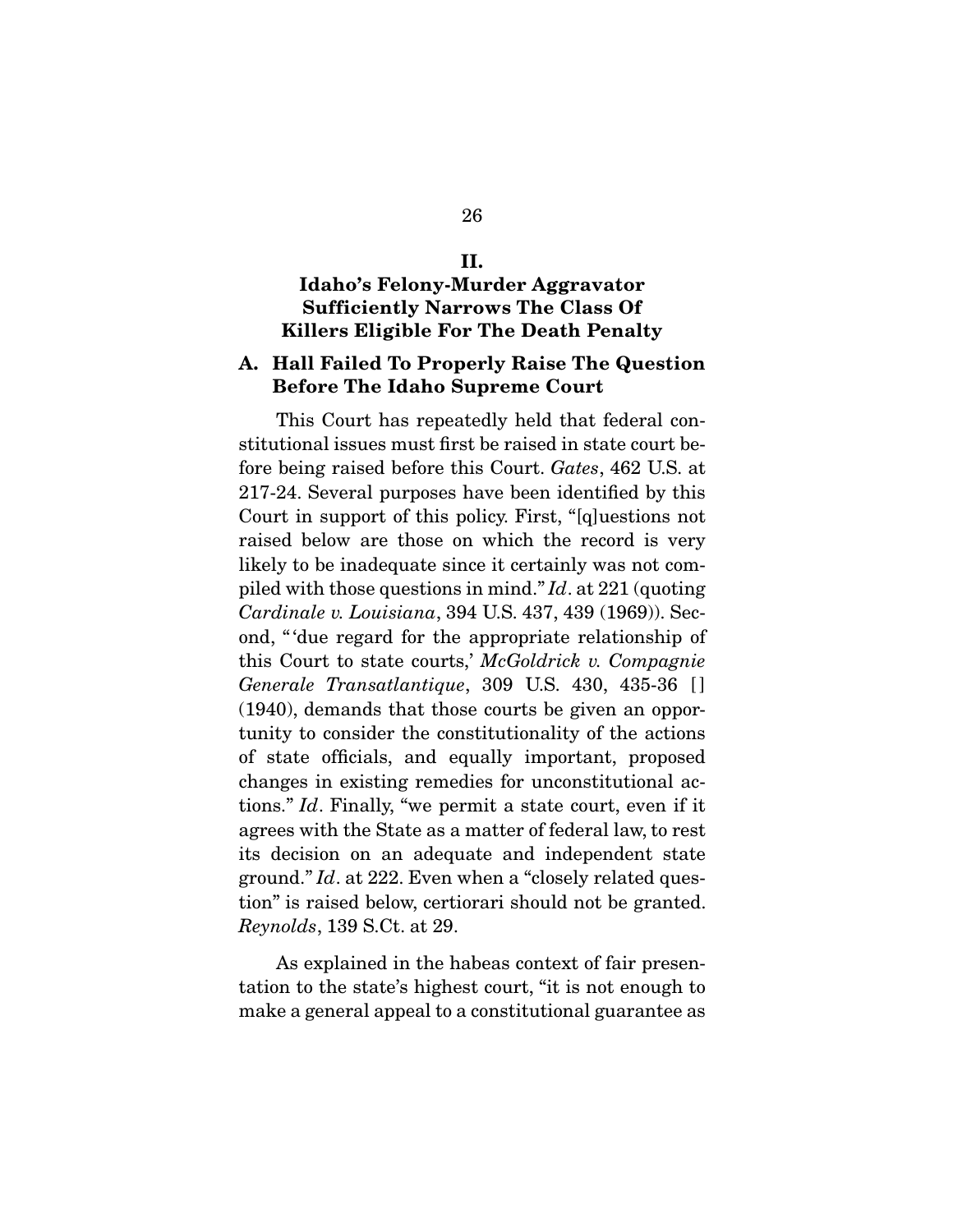broad as due process to present the 'substance' of such a claim to a state court." *Gray v. Netherland*, 518 U.S. 152, 163 (1996).

 Focusing upon *McConnell v. State*, 102 P.3d 606, 623-24 (Nev. 2004), before the Idaho Supreme Court Hall raised a narrow issue based upon whether Idaho's felony-murder aggravator sufficiently narrowed the class of individuals eligible for the death penalty when the aggravator is virtually identical to the elements for the substantive offense of felony-murder. The Idaho Supreme Court characterized Hall's challenge as arguing that the "felony-murder aggravator in section 19-2515(g) violates the Eighth and Fourteenth Amendments because it does not meaningfully narrow the class of person eligible for the death penalty in cases where the defendant is convicted on a felony-murder theory." (Pet's App., pp.54a-55a.) Relying upon *Tuilaepa*, the Idaho court rejected Hall's argument:

To render a defendant eligible for the death penalty in a homicide case . . . the trier of fact must convict the defendant of murder and find one "aggravating circumstance" (or its equivalent) at either the guilt or penalty phase. *The aggravating circumstance may be contained in the definition of the crime or in a separate sentencing factor (or in both)*. . . . [T]he aggravating circumstance must meet two requirements. First, the circumstance may not apply to every defendant convicted of murder; it must apply only to a subclass of defendants convicted of murder. Second, the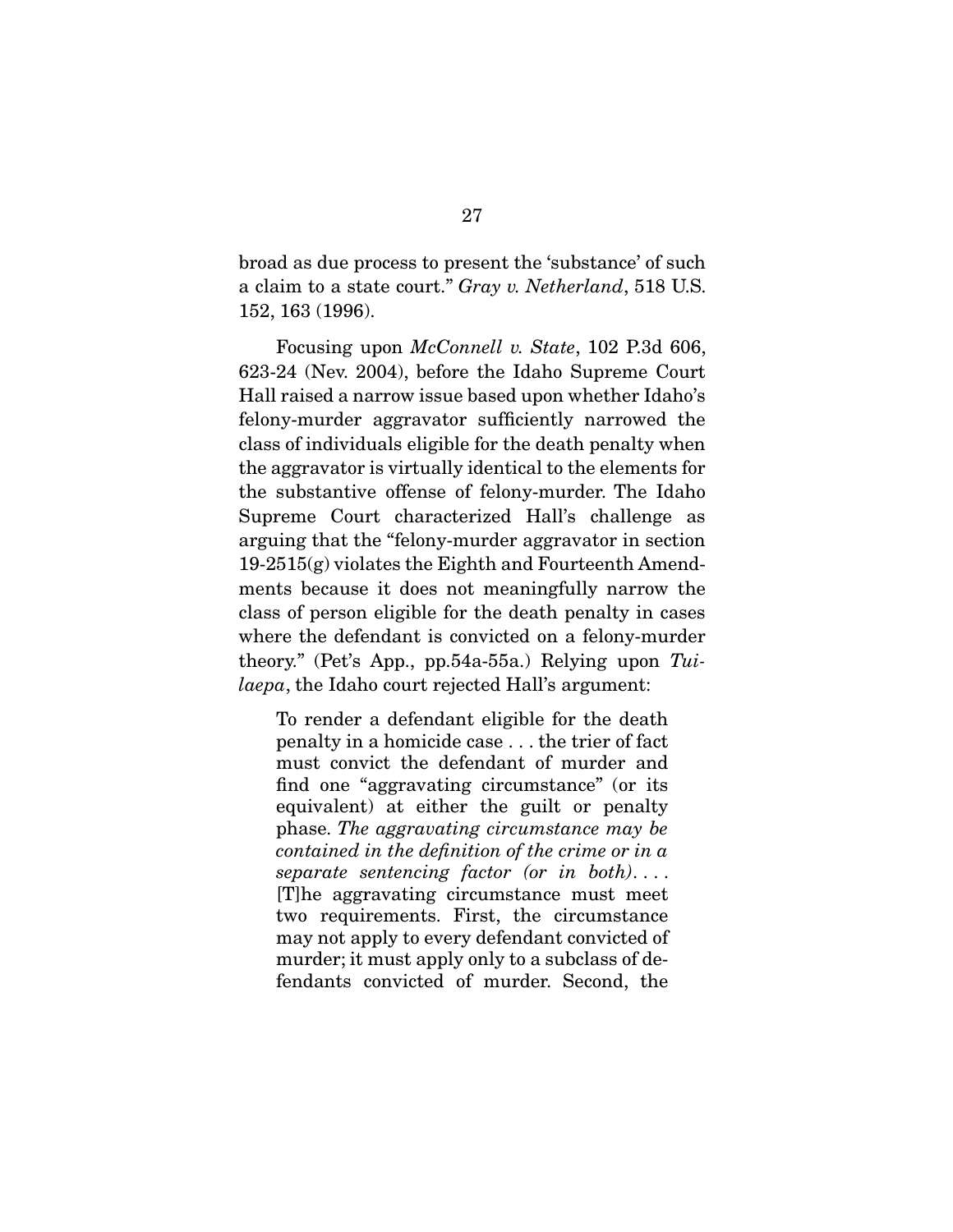aggravating circumstance may not be unconstitutionally vague.

(Pet's App., p.56a) (emphasis in original) (quoting *Tuilaepa*, 512 U.S. at 971-72).

 While Hall phrases his question in the same general manner, it is not the question he argues where he now makes a broad-based challenge that felonymurder aggravators are unconstitutional because they "fail[ ] to adequately narrow the class of defendants eligible for the death penalty" since the narrowing requirement is only met when "an aggravator does not apply to literally *all* first-degree murders." (Pet's, pp.21-22) (emphasis in original). The state's argument is bolstered by Hall's reply brief before the Idaho Supreme Court where he contended the state has misunderstood his argument, and asserted, "He has never claimed felony-murder is an invalid aggravator; he has simply observed that in Idaho, felony-murder cannot be the basis for the underlying first degree murder conviction and simultaneously serve the narrowing function required by aggravating circumstances." (Reply Brief, p.44.)

 Because the broad-based question Hall now argues before this Court was never raised before the Idaho Supreme Court or addressed by that court, Hall's invitation to address this question should be rejected.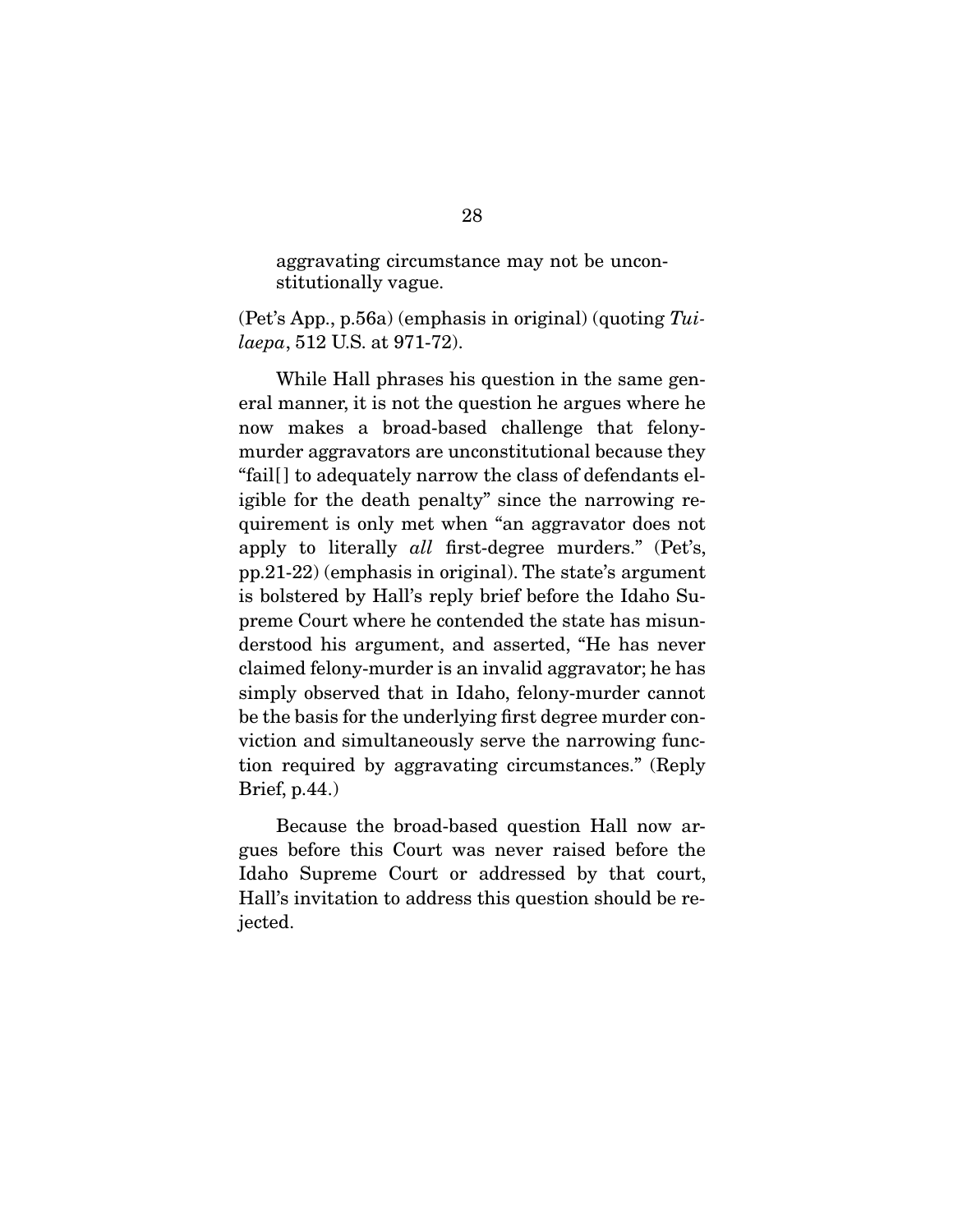#### B. Certiorari Is Not Warranted Regarding The Felony-Murder Aggravator

#### 1. There Is No Division Among State Courts Or The Federal Circuits

 Relying upon *McConnell*, Hall contends "there is a clear, acknowledged, and well-defined conflict between state courts of last resort" regarding the question of whether a felony-murder aggravator sufficiently narrows those killers eligible for the death penalty. (Pet., p.22.) However, *McConnell* is readily distinguishable from Hall's case because the only two aggravators found by the jury were necessarily part of the underlying charge of felony-murder. 102 P.2d at 620. This is in stark contrast to Hall's case where the jury found four statutory aggravators. (Pet's App., pp.188a-189a.)

 Because *McConnell* is the only case where any court has concluded the felony-murder aggravator is unconstitutionally vague even when the defendant has been convicted of both felony-murder and premeditated murder, it is an outlier that does not warrant granting certiorari in Hall's case. *See In Re Williams*, 898 F.3d 1098, 1110 (11th Cir. 2018) (recognizing this Court does not generally review outlier cases); *Strayhorn v. Wyeth Pharmaceuticals, Inc*., 737 F.3d 378, 405- 06 (6th Cir. 2013) (declining to follow an outlier case). Hall contends that three other state cases have "taken an intermediate position between Nevada and Idaho, holding that when felony murder is the only basis for a murder conviction, felony-murder aggravators may not serve as the foundation for imposition of the death penalty." (Pet., p.26.) However, an intermediate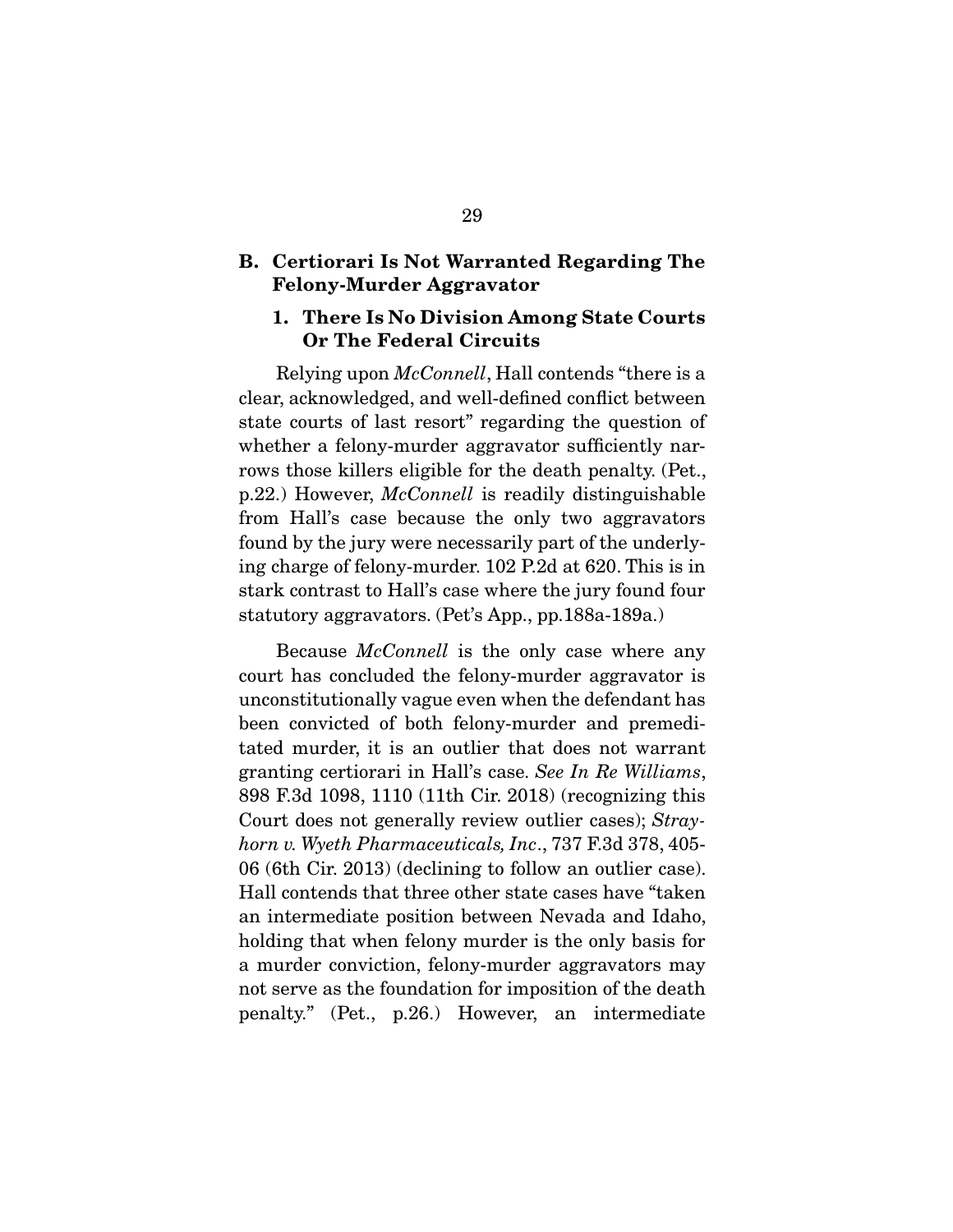position does not create the split advocated by Hall. Moreover, one of the cases upon which Hall relies— *State v. Middlebrooks*, 840 S.W.2d 317, 346 (Tenn. 1992)—was based upon state constitutional law. In *State v. Howell*, 868 S.W.2d 238, 259 (Tenn. 1993) (citation and emphasis omitted), the court explained that in *Middlebrooks*, "this Court held that it is unconstitutional under the Tennessee Constitution, Article 1, Section 16, to use the felony murder aggravating circumstances to support imposition of the death penalty for a conviction of felony murder, although it can be used to support imposition of the death penalty for premeditated murder." The state constitutional basis for *Middlebrooks* was recognized in *Coe v. Bell*, 161 F.3d 320, 348 (6th Cir. 1998). Indeed, *Middlebrooks* specifically explained, "*Lowenfield* is inapposite and provides no rationale for constitutionality under the Tennessee Constitution." 840 S.W.2d at 346.

*State v. Cherry*, 257 S.E.2d 567 (N.C. 1979), focused upon the "merger rule" resulting in the court opining, "Once the underlying felony has been used to obtain a conviction of first degree murder, it has become an element of that crime and may not thereafter be the basis for additional prosecution or sentence." At least one court has rejected *Cherry*, concluding it was "premised either on an interpretation of the North Carolina capital sentencing statute or on a North Carolina rule of merger." *Stebbing v. State*, 473 A.2d 903, 917 (Md. 1984). Moreover, *Cherry* was issued long before *Lowenfield*, which recognized a statutory aggravator can duplicate the elements of felony-murder. 484 U.S.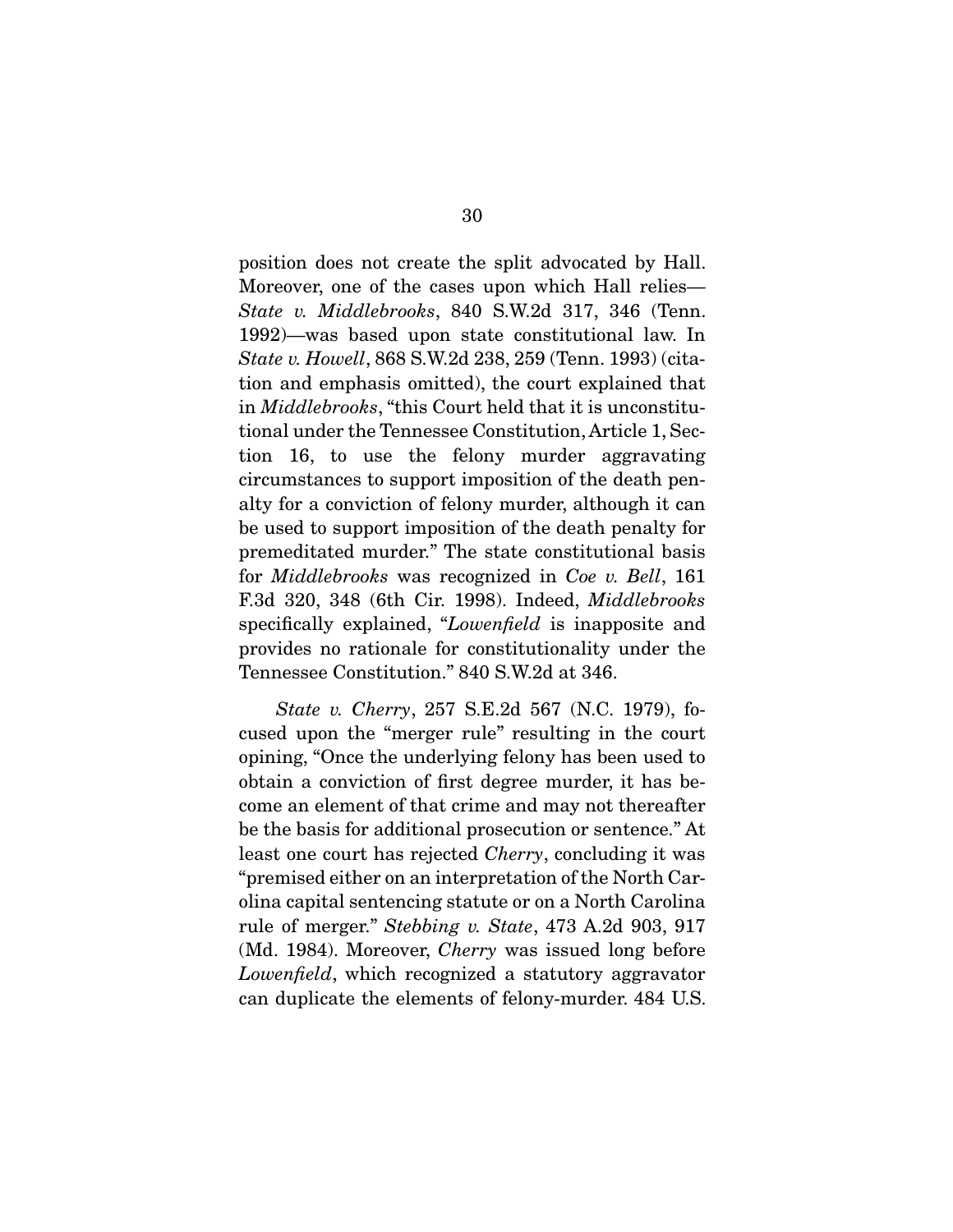at 246. In *Page v. U.S*., 715 A.2d 890, 892 n.3 (D.C. 1998), the court declined to follow *Cherry* "in light of the Supreme Court's decision in *Lowenfield*."

 Nevertheless, in *Engberg v. Meyer*, 820 P.2d 70, 90 (Wyo. 1991), the court found *Cherry* "particularly persuasive." The court also attempted to distinguish *Lowenfield*, noting that in Louisiana the narrowing process takes place during the guilt-phase of the trial, while in Wyoming the narrowing took place during the sentencing. *Id*. at 91. However, this argument is unpersuasive because the Supreme Court explained that narrowing can take place either at the guilt-phase or the sentencing-phase. *Lowenfield*, 484 U.S. at 246.

 As recognized in *State v. Santiago*, 49 A.3d 566, 663 (Conn. 2012), *superseded in part on other grounds*, *State v. Santiago*, 122 A.3d 1 (Conn. 2015), the cases cited by Hall are readily distinguishable "because none expressly rejects the underlying reasoning of *Lowenfield* as a matter of state constitutional law, and all concern the distinct question of whether it is permissible to use the underlying felony as the sole aggravating factor when felony murder is the capital offense under broadly worded first degree murder statutes." Not only was the felony-murder not the "sole aggravating factor" in Hall's case, but he was convicted of both felonymurder and premeditated murder.

 Importantly, Hall recognizes that no federal circuits have adopted his analysis. (Pet., p.27.) Relying at least in part on *Lowenfield*, every circuit to address the question has rejected Hall's position. *See U.S. v. Higgs*,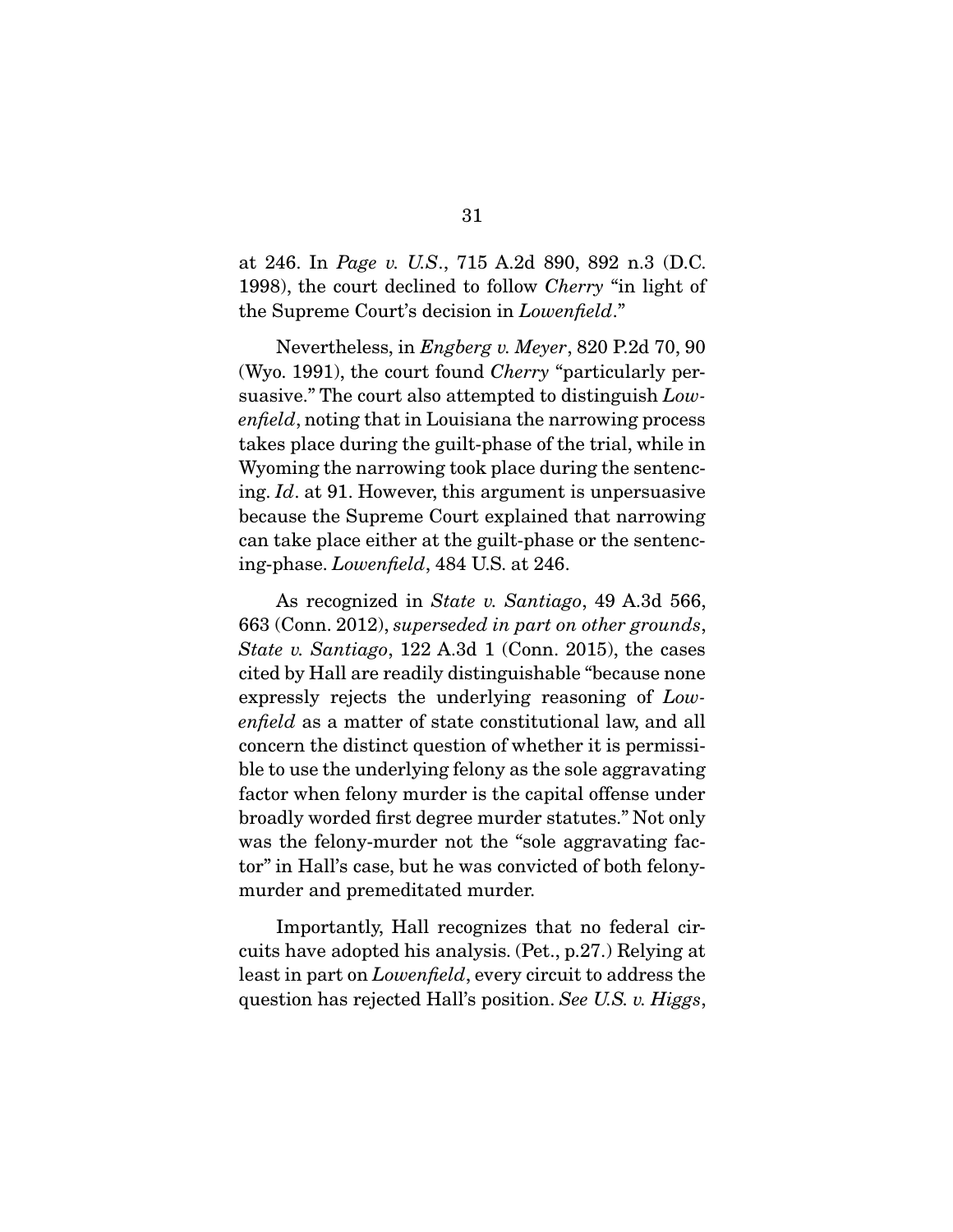353 F.3d 281, 315 (4th Cir. 2003) (upholding the federal statute); *Marshall v. Hendricks*, 307 F.3d 36, 82-84 (3d Cir. 2002) (upholding New Jersey's statute); *Coe*, 161 F.3d at 350 (upholding Tennessee's statute); *Deputy v. Taylor*, 19 F.3d 1485, 1500-02 (3d Cir. 1994) (upholding Delaware's statute); *Johnson v. Dugger*, 932 F.2d 1360, 1368-70 (11th Cir. 1991) (upholding Florida's statute); *Byrne v. Butler*, 845 F.2d 501, 515 n.12 (5th Cir. 1988) (upholding Louisiana's statute); *Julius v. Johnson*, 840 F.2d 1533, 1540 (11th Cir. 1988) (upholding Florida's statute); *Perry v. Lockhart*, 871 F.2d 1384, 1393 (8th Cir. 1985) (upholding Arkansas statute and holding that *Lowenfield* overruled *Collins v. Lockhart*, 754 F.2d 258, 264 (8th Cir. 1985)).

 Likewise, other states have rejected Hall's argument. *See Ballinger v. State*, 667 So.2d 1242, 1260-61 (Miss. 1995); *Ferguson v. State*, 642 A.2d 772 (Del. 1994); *Oken v. State*, 681 A.2d 30, 52 (Md. 1996).

#### 2. The Idaho Supreme Court's Decision Is Consistent With This Court's Precedent

 Hall contends that because Idaho's class of death eligible killers is broadly defined at the guilt-phase, the narrowing function cannot occur at that same phase, but must occur at the penalty-phase. (Pet., pp.27-28.) However, Hall's contention is in direct contravention of *Tuilaepa*, 512 U.S. at 971-72 (citations omitted), which states, "To render a defendant eligible for the death penalty in a homicide case, we have indicated that the trier of fact must convict the defendant of murder and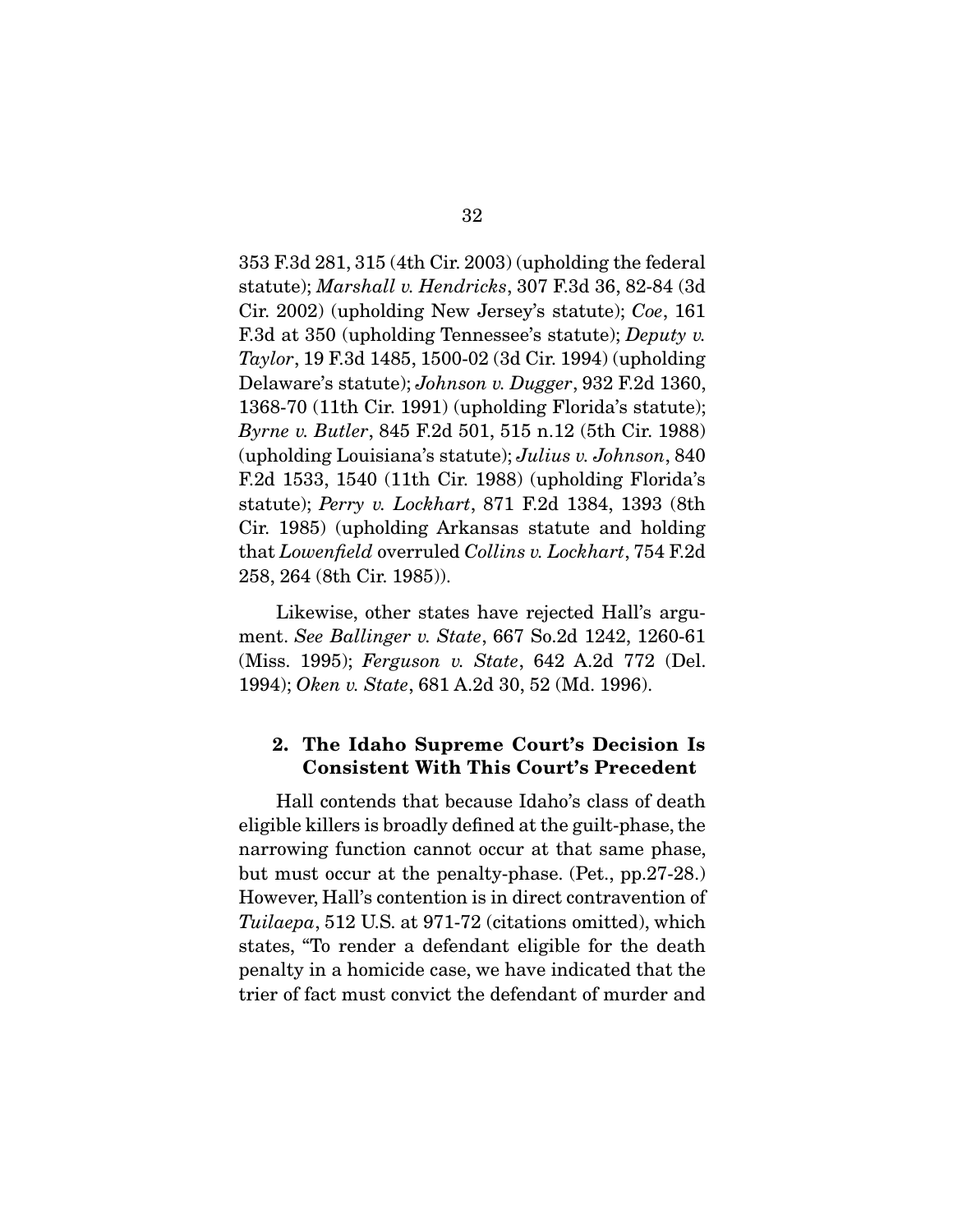find one 'aggravating circumstance' (or its equivalent) at either the guilt or penalty phase. The aggravating circumstance may be contained in the definition of the crime or in a separate sentencing factor (or in both)." *See also Higgs*, 353 F.3d at 315 (citing *Lowenfield*, 484 U.S. at 246) ("[T]he Eighth Amendment does not prohibit the use of an aggravating factor during the sentencing phase that duplicates one or more elements of the offense of the crime found at the guilt phase.").

*Loving v. U.S*., 517 U.S. 748, 755 (1996), is not to the contrary. In *Loving*, this Court reviewed whether the military capital punishment scheme required aggravating factors. 517 U.S. at 755-56. Recognizing the broad nature of the types of murders that were death eligible, including premeditated murder and felonymurder, the Court answered affirmatively, concluding, "The statute's selection of the two types of murder for the death penalty, however, does not narrow the deatheligible class in a way consistent with our cases." The Court explained that the military felony-murder rule permitted death to be imposed "even if the accused had no intent to kill and even if he did not do the killing himself," which violated *Enmund v. Florida*, 458 U.S. 782, 801 (1982).

 However, Idaho utilizes statutory aggravating factors, and the felony-murder aggravator complies with the dictates from *Enmund* and *Tison v. Arizona*, 481 U.S. 137 (1987). Enmund was convicted of felonymurder and sentenced to death even though there was no evidence he was present during the killing or had any knowledge of his co-defendants' plan to rob an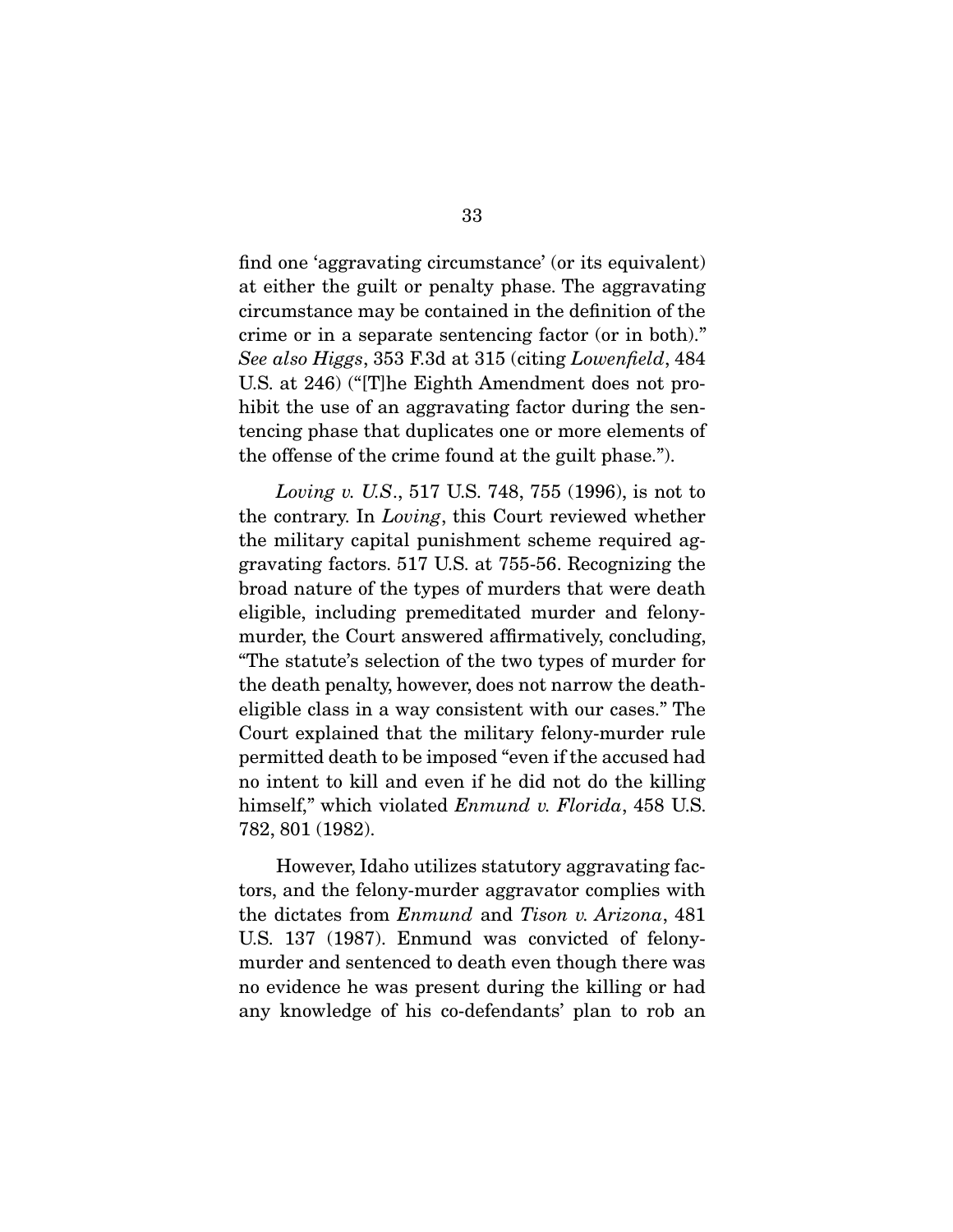elderly couple that led to the couple's murders. *Id*. at 786. This Court explained that a sentence of death imposed even when the defendant did not kill, attempt to kill, intend to kill, and was not even present at the killing violated the Eighth Amendment prohibition against cruel and unusual punishment. *Id*. 458 U.S. at 797-801. In *Tison*, 481 U.S. at 158, the Court modified *Enmund*, explaining it is not necessary that a defendant "intend to kill" before the death penalty is imposed, merely "major participation in the felony committed, combined with reckless indifference to human life." Because I.C.  $\S 19-2515(9)(g)$  is basically a codification of *Enmund* and *Tison* that further narrows the felonymurder aggravator, there is no constitutional violation as found in *Loving*.

 Hall also misconstrues the Idaho Supreme Court's decision by stating the court "held that the only constitutional narrowing requirement is that an aggravator not apply to *literally every* first-degree felony murder." (Pet., p.28) (emphasis in original). The state court actually stated that I.C.  $\S 19-2515(9)(g)$  "may apply to many murderers, but it certainly does not apply to every first-degree murder—which is all the narrowing required by *Tuilaepa*." (Pet's App., p.57a.) This is the very language used in *Tuilaepa*, when this Court explained that aggravating circumstances must meet two requirements, the first being that "the circumstances may not apply to every defendant convicted of a murder." 512 U.S. at 972.

 Hall's final argument appears to be based upon the disproportionality resulting from allegedly making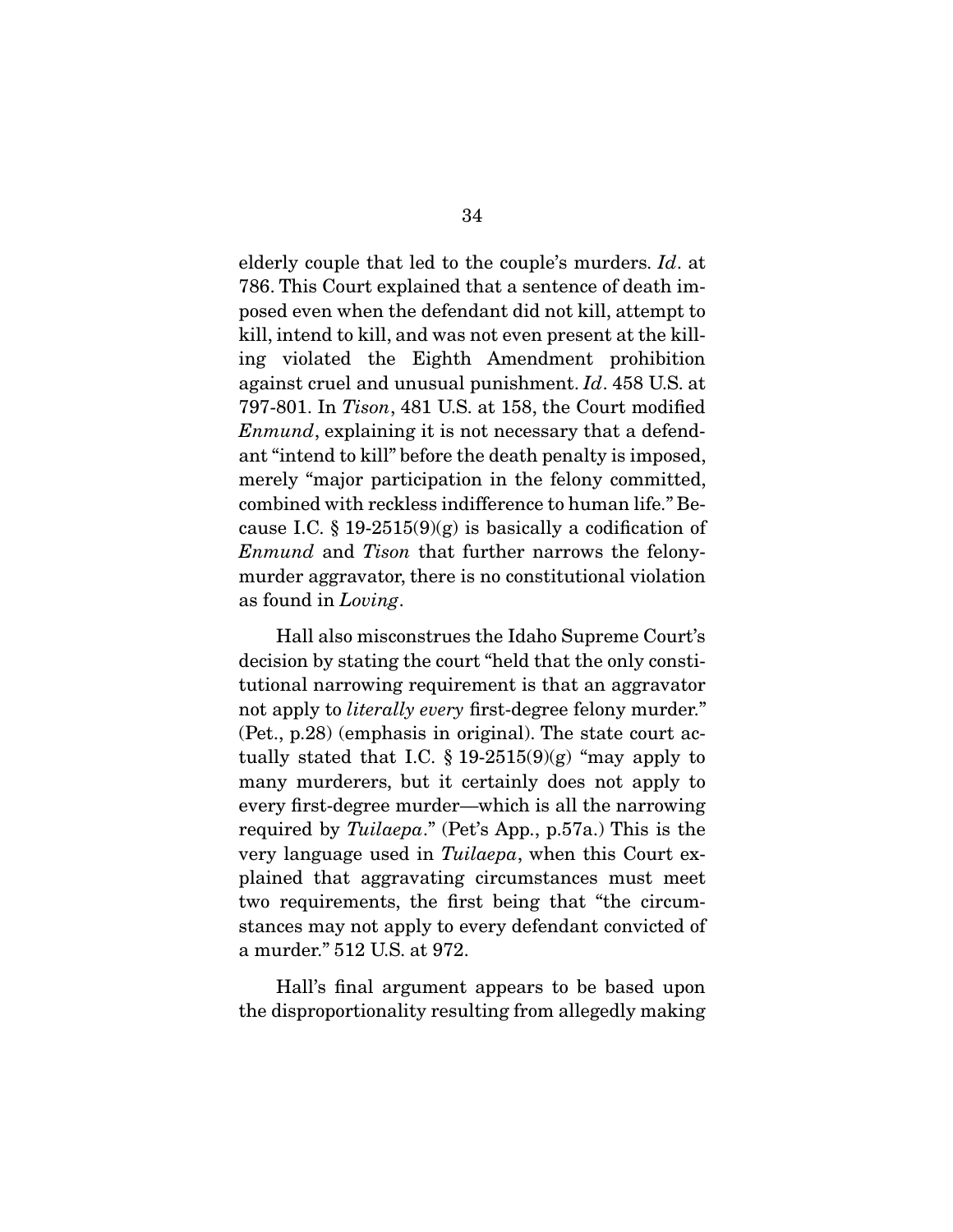every felony-murderer eligible for the death penalty while not including others. (Pet., pp.29-31.) However, "it is well settled that under the Eighth Amendment death is not a disproportionate punishment for felony murder so long as the defendant in fact killed, attempted to kill, or intended that a killing take place or that lethal force be used, or the defendant was a major participant in the felony and exhibited reckless indifference to human life." *Middlebrooks*, 840 S.W.2d at 349 (Drowota, J., concurring and dissenting) (citing *Tison*, 481 U.S. at 158; *Enmund*, 458 U.S. at 797).

 Justices Stevens and Ginsburg have recognized that the risks of not sufficiently narrowing the class of individuals "can never be entirely eliminated," and discussed the necessity of "requiring the jury to make an individualized determination on the basis of the character of the individual and the circumstances of the crime." *Tuilaepa*, 512 U.S. at 982-83 (Stevens, J., concurring). Therefore, even if the narrowing capacity of the felony-murder aggravator is "largely theoretical," as opined in *McConnell*, 102 P.3d at 623, that "theoretical" narrowing is sufficient based upon Hall's ability to have the jury "consider all evidence relevant to a fair sentencing decision," *Tuilaepa*, 512 U.S. at 983.

 When Idaho's capital sentencing procedures are viewed as a whole—which includes a bifurcated proceeding, consideration of mitigating circumstances, requiring the jury to determine whether the collective mitigation makes imposition of the death penalty unjust, and mandatory review by the Idaho Supreme Court—it fulfills the mandate required under this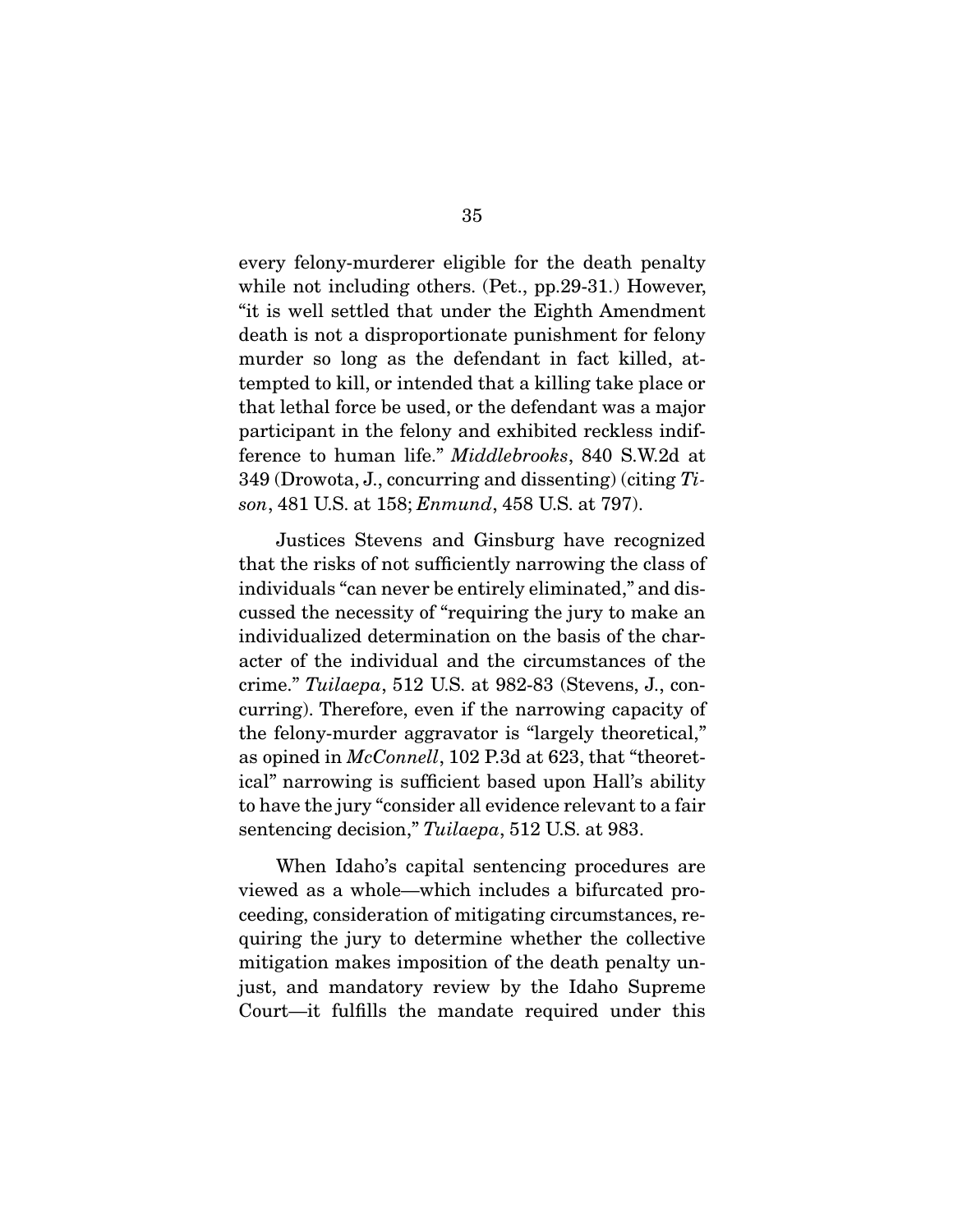Court's capital jurisprudence, and eliminates the concern espoused in *Furman v. Georgia*, 408 U.S. 238 (1972), that capital sentencing procedures not create a substantial risk that the death penalty will be inflicted in an arbitrary and capricious manner.

#### III.

#### This Is Not An Appropriate Case To Resolve These Questions

 Hall initially contends this Court has previously "recognized the importance of the questions raised in this case by granting review" on Tennessee's felonymurder aggravator in *Tennessee v. Middlebrooks*, 507 U.S. 1028 (1993). (Pet., p.31.) However, after oral argument, the Court concluded that certiorari was improvidently granted. *Tennessee v. Middlebrooks*, 510 U.S. 124 (1993). While Hall hypothesizes the Court's reasoning was based upon the contention that the Tennessee Supreme Court's decision relied on both the Tennessee and United States Constitutions, it is just as likely the Court concluded the question did not involve an important question of federal law or provide any other compelling reason to decide the question. Moreover, because the federal circuits are in unison regarding felony-murder aggravators and it appears there has only been one state court outlier to decide otherwise—*McConnell*—there is no reason for this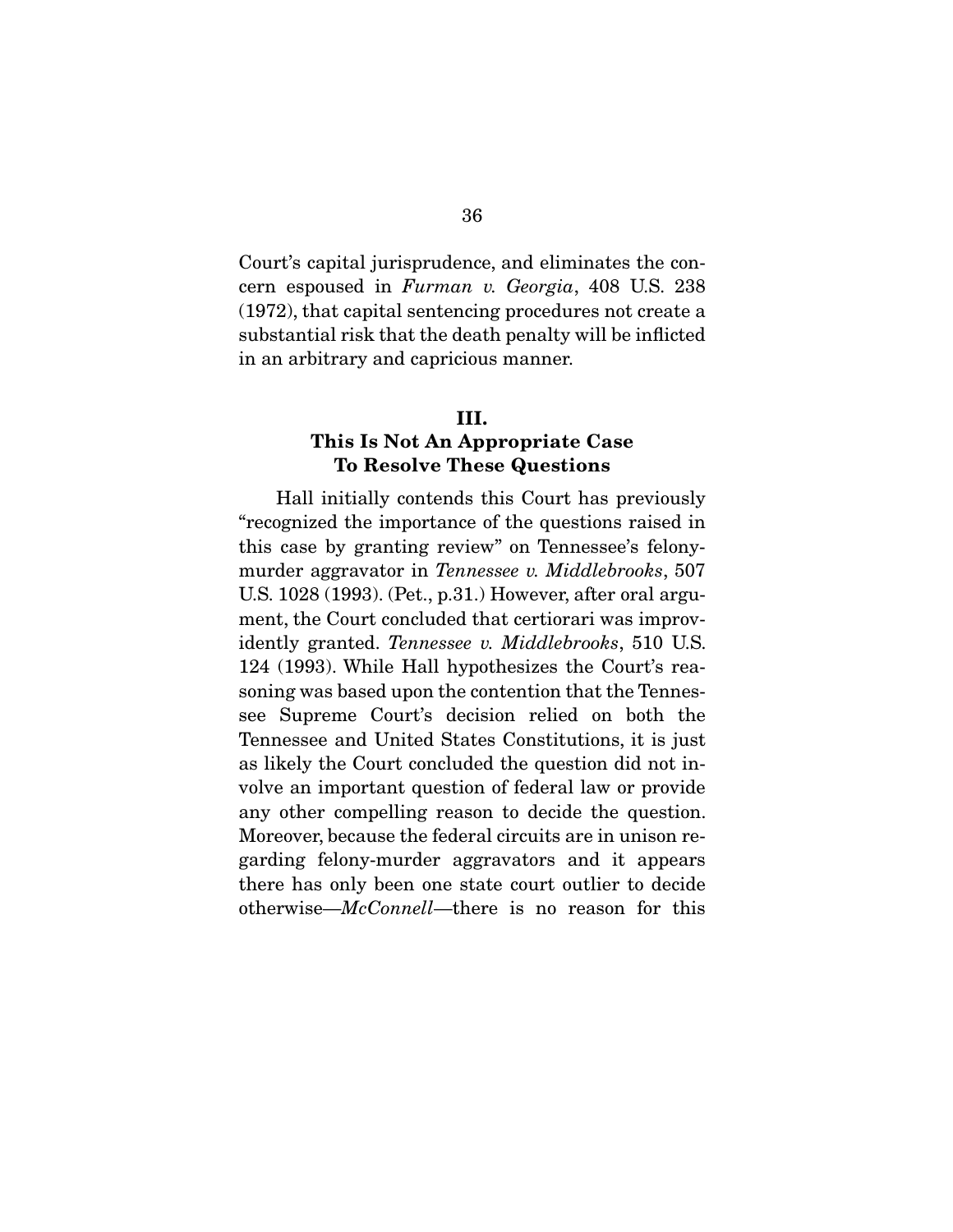Court to now resolve the felony-murder aggravator in Hall's case.3

 Assuming there is a split with Nevada as a result of *McConnell*, Hall's case is not an appropriate vehicle to decide this question because Hall was also found guilty of premeditated murder. (Pet's App., p.185a.) In *McConnell*, 102 P.3d at 620, the Nevada Supreme Court still affirmed the defendant's sentence because he pled guilty to both felony-murder and premeditated murder. Therefore, the court recognized that the felony-murder aggravator did not impact the conviction for premeditated murder.

 Moreover, assuming just one of Idaho's statutory aggravators is constitutional, any alleged error would be harmless because, in Idaho, the jury is required to weigh the collective mitigation against the statutory aggravators individually. *State v. Charboneau*, 774 P.2d 299, 323 (Idaho 1989). "When such an analysis is followed, the invalidation of one or more of the aggravating circumstances has no effect on the validity of the sentence imposed; the court has already determined that any one of the aggravating circumstances standing alone outweighs all the mitigating circumstances, thus justifying the death sentence." *State v. Hairston*, 988 P.2d 1170, 1184 (Idaho 1999). Therefore,

<sup>&</sup>lt;sup>3</sup> The state suggests that Nevada did not seek certiorari in *McConnell* because the defendant's death sentence was actually affirmed since he was also convicted of premeditated murder, and Nevada did not even brief the issue before the Nevada Supreme Court. 102 P.3d at 620 & n.36.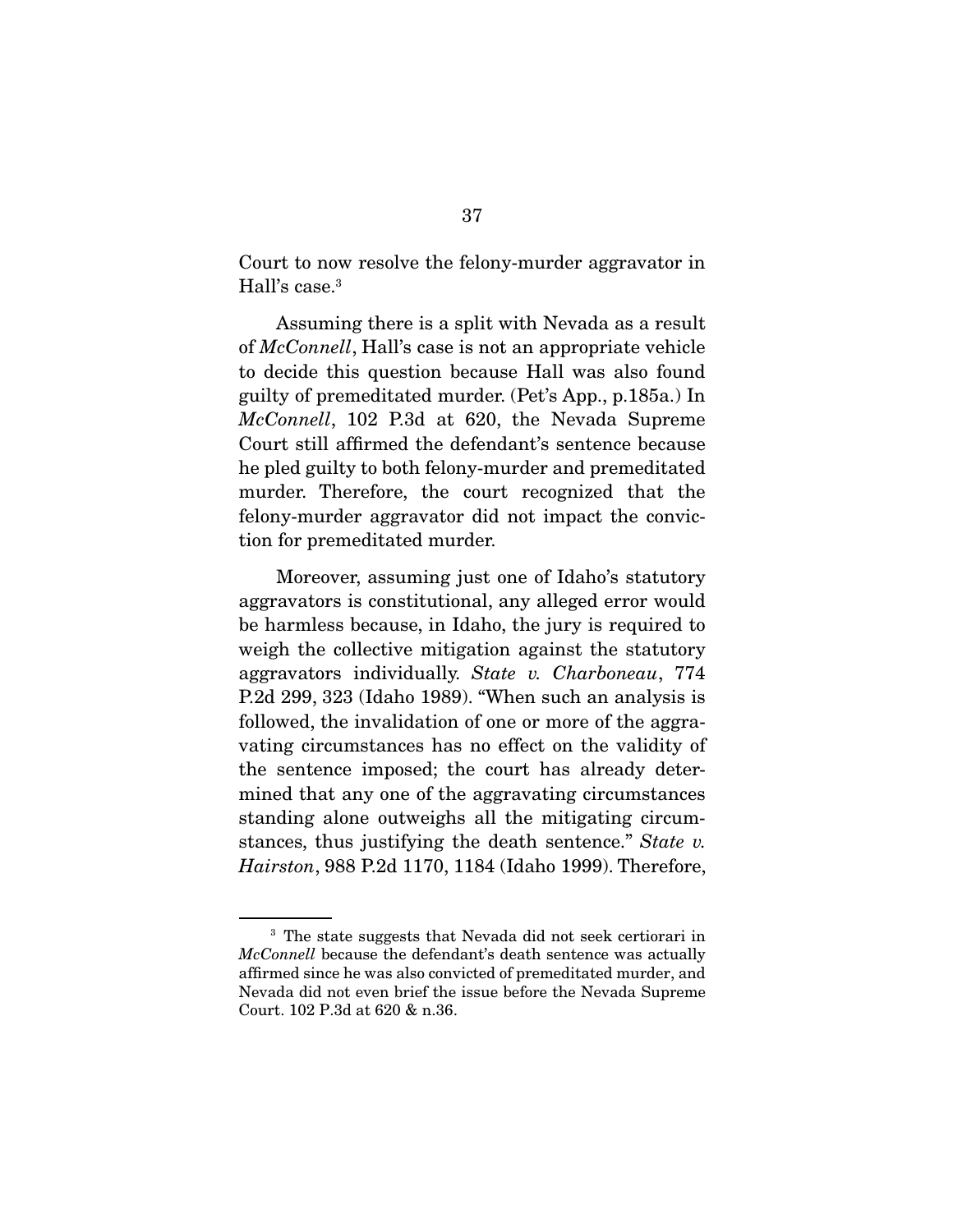Hall's reliance upon *Brown v. Sanders*, 546 U.S. 220 (2002), is inapposite. (Pet., p.34.)

 The jury found four statutory aggravators and properly weighed the collective mitigation against each statutory aggravator individually. (Pet's App., pp.188a-192a.) Because this Court found Idaho's utter disregard aggravator constitutional in *Creech*, 507 U.S. at 471-78, and the advent of jury sentencing did not change that analysis, any alleged error associated with any of the three remaining aggravators would be harmless under *Chapman v. California*, 386 U.S. 18, 24 (1987), which requires the state to establish that any error "was harmless beyond a reasonable doubt."

 As Justice Sotomayor recognized in *Carr*, 136 S.Ct. at 647 (Sotomayor, J., dissenting) (quotation and citation omitted), "Even where a state court has wrongly decided an important question of federal law, we often decline to grant certiorari, instead reserving such grants for instances where the benefits of hearing a case outweigh the costs of so doing." Those costs include issuing opinions that have little effect if a lower court is able to reinstate its holding as a matter of state law. Because Hall was also convicted of premeditated murder, the felony-murder aggravator is irrelevant in his case, and if there is just one valid statutory aggravator, any alleged error would be harmless beyond a reasonable doubt.

--------------------------------- ---------------------------------